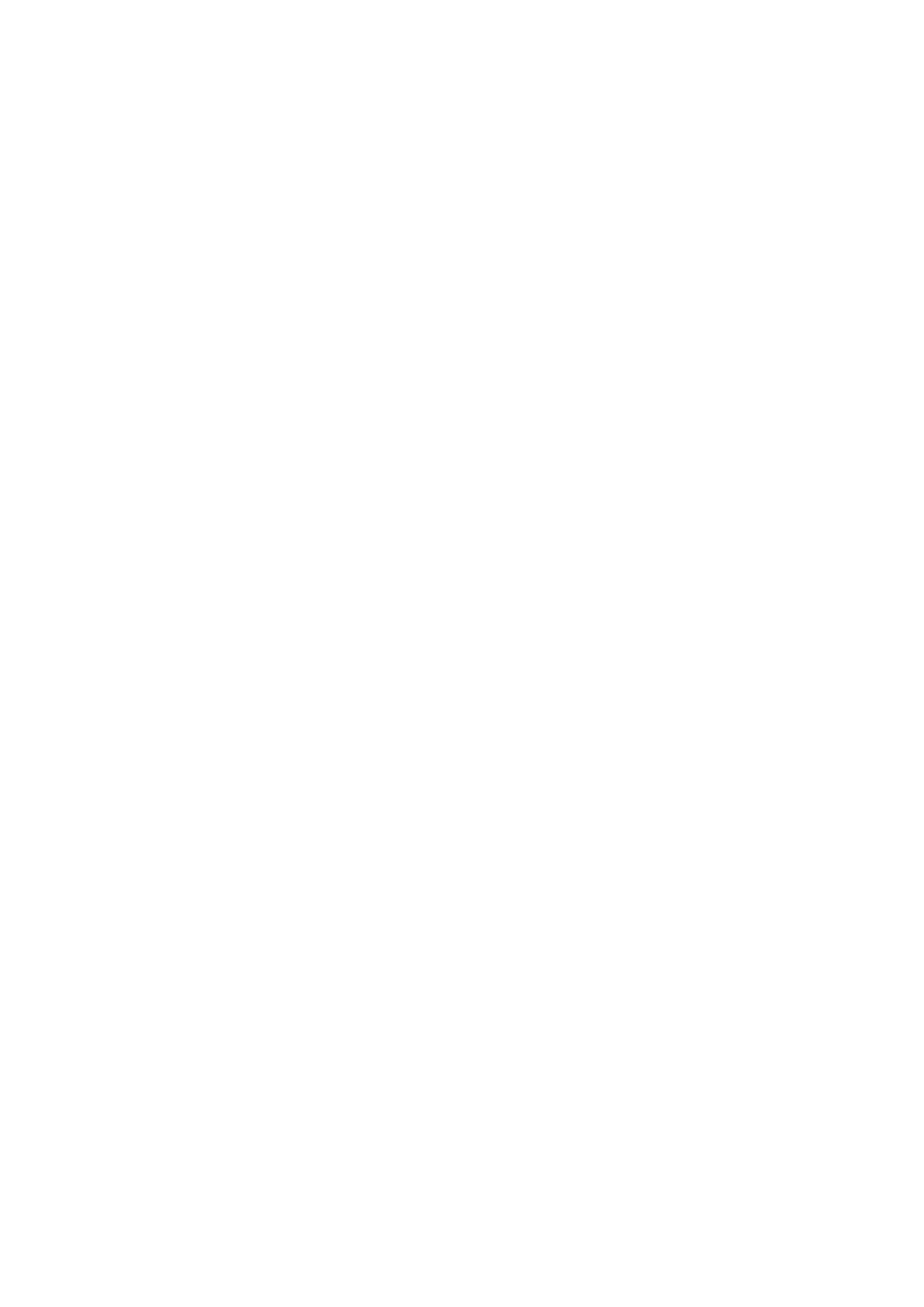# **Heat-Ready: Heatwave awareness, preparedness and adaptive capacity in aged care facilities in three Australian states: New South Wales, Queensland and South Australia**

**Final Report** 

**Authors** 

**Deborah Black Craig Veitch Leigh Wilson Alana Hansen** 



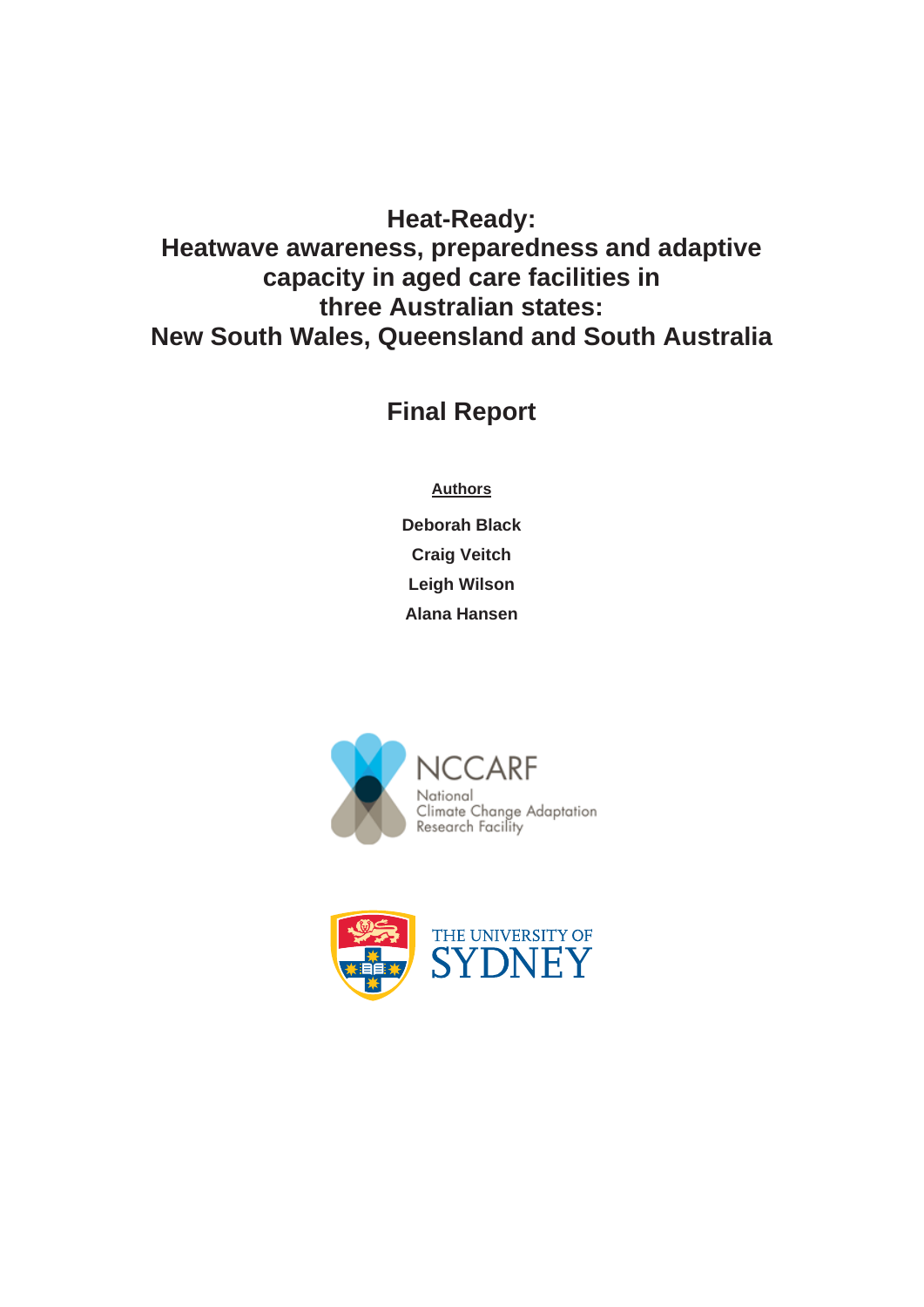#### **Published by the National Climate Change Adaptation Research Facility**

ISBN: 978-1-925039-30-6 NCCARF Publication 59/13

Australian copyright law applies. For permission to reproduce any part of this document, please approach the authors.

#### **Please cite this report as:**

Black, DA, Veitch, C, Wilson, LA & Hansen, A 2013, *Heat-Ready: Heatwave awareness, preparedness and adaptive capacity in aged care facilities in three Australian states: New South Wales, Queensland and South Australia*, National Climate Change Adaptation Research Facility, Gold Coast, 41 pp.

#### **Acknowledgement**

This work was funded through the National Climate Change Adaptation Research Facility, which is an initiative of, and funded by the Australian Government Department of Climate Change and Energy Efficiency, with additional funding from the Queensland Government, Griffith University, Macquarie University, Queensland University of Technology, James Cook University, The University of Newcastle, Murdoch University, University of Southern Queensland and University of the Sunshine Coast.

The role of NCCARF is to lead the research community in a national interdisciplinary effort to generate the information needed by decision-makers in government, business and in vulnerable sectors and communities to manage the risk of climate change impacts.

#### **Disclaimer**

The views and opinions expressed in this publication not necessarily the views of the Commonwealth and the Commonwealth does not accept responsibility for any information or advice contained herein.

**Cover image: ©** TriCare Ltd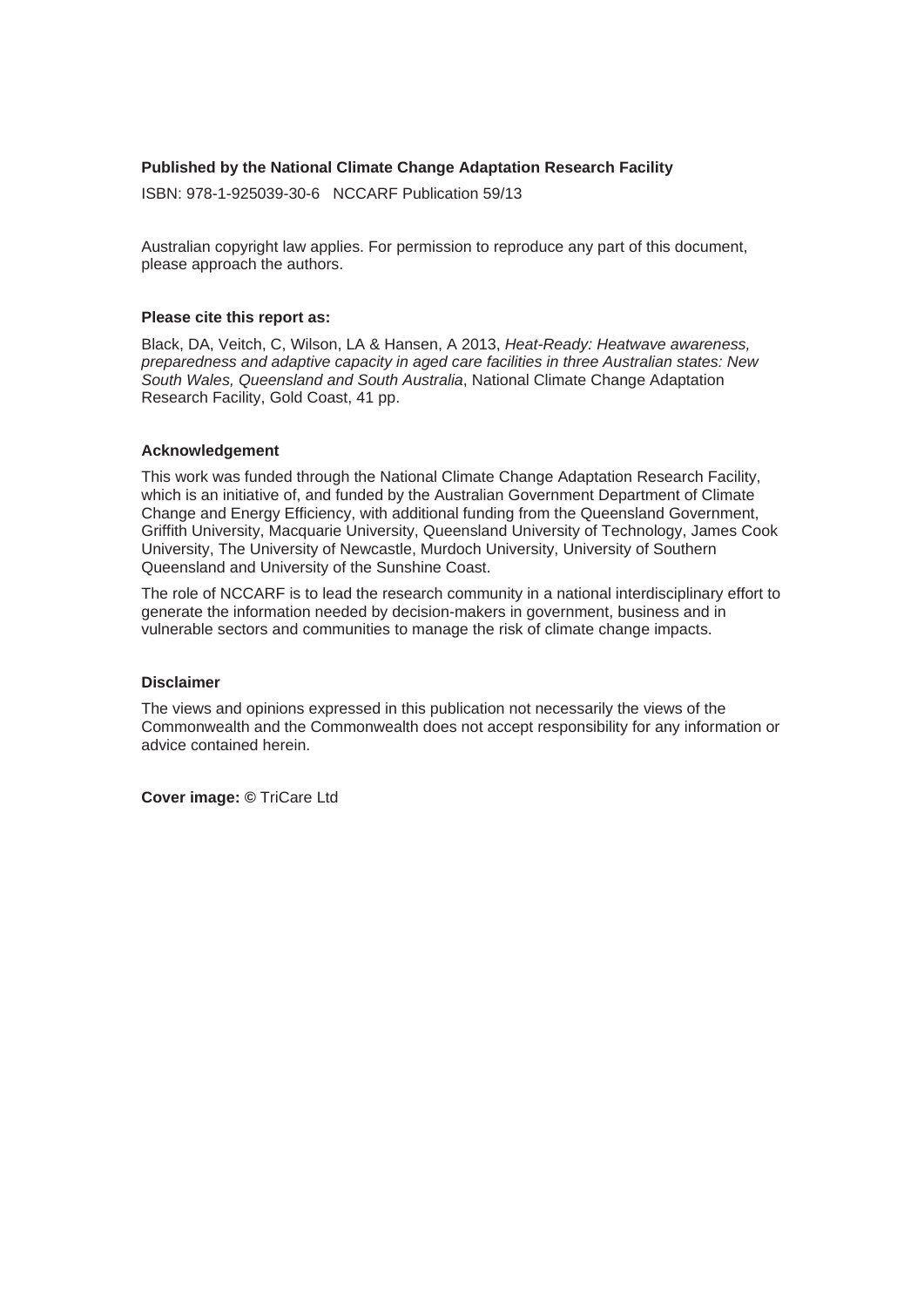# **Table of contents**

| 1.1  |  |
|------|--|
| 1.2  |  |
| 1.3  |  |
|      |  |
| 2.1  |  |
| 2.2  |  |
| 2.3  |  |
| 2.4  |  |
|      |  |
| 3.1  |  |
| 3.2  |  |
| 3.3  |  |
| 3.4  |  |
| 3.5  |  |
| 3.6  |  |
| 3.7  |  |
| 3.8  |  |
| 3.9  |  |
| 3.10 |  |
|      |  |
| 4.1  |  |
| 4.2  |  |
| 4.3  |  |
| 4.4  |  |
| 4.5  |  |
| 4.6  |  |
| 4.7  |  |
| 4.8  |  |
|      |  |

Heat-Ready i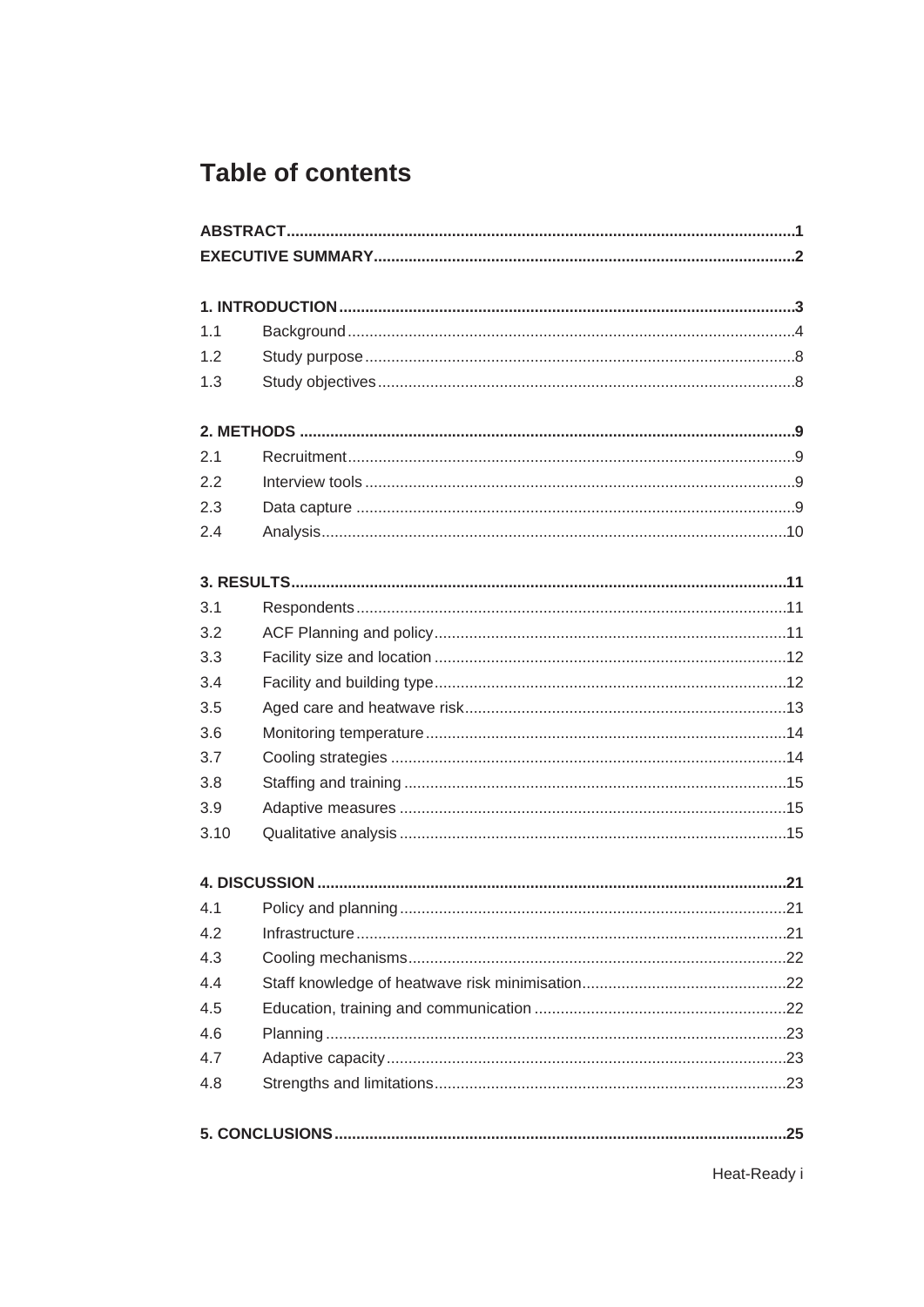| 6.1        |  |  |  |
|------------|--|--|--|
| 6.2        |  |  |  |
| 6.3        |  |  |  |
| 6.4        |  |  |  |
| 6.5        |  |  |  |
|            |  |  |  |
|            |  |  |  |
| 8.1        |  |  |  |
| 8.2        |  |  |  |
| 8.3        |  |  |  |
| 8.4        |  |  |  |
|            |  |  |  |
|            |  |  |  |
|            |  |  |  |
| Appendix 1 |  |  |  |
| Appendix 2 |  |  |  |
| Appendix 3 |  |  |  |

## **LIST OF FIGURES**

| Figure 1: Map of the three states under study and temperatures in 2012/20136         |
|--------------------------------------------------------------------------------------|
| Figure 2: Roof type (%) in ACFs across NSW, Queensland and South Australia 13        |
| Figure 3: Key care strategy themes distilled through thematic analysis comparison by |
| Figure 4: Key ACF improvement strategy themes distilled through thematic analysis:   |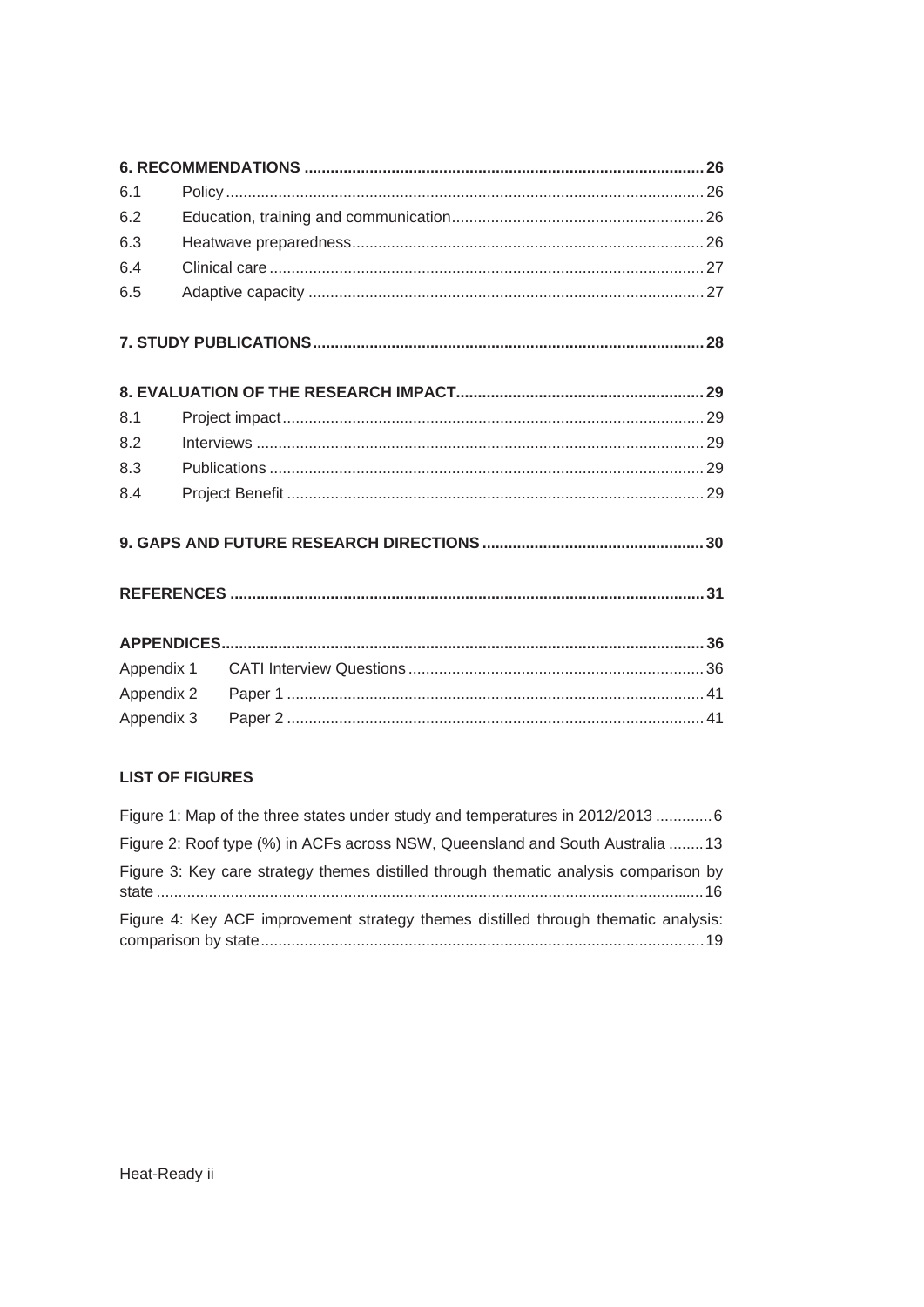## **ABSTRACT**

#### **Relevance**

Heat-waves are increasing in frequency, intensity and duration due to global climate change, and account for more deaths in Australia than any other natural hazard. Research has identified the aged, and those living in residential aged care facilities (ACFs), at increased risk of heat-related morbidity and mortality.

#### **Aims**

The study aims were to: 1) investigate current heat-wave planning, policies, staff knowledge and heat prevention strategies and 2) identify barriers to adaptation and successful implementation of adequate heat-wave health care in ACFs in three Australian states (NSW, Queensland and South Australia).

#### **Methods**

Residential ACFs were identified across three states using Department of Health and Ageing databases, white pages and internet searching. After removal of duplicates, 1,561 facilities were invited to participate in the study. Each participating facility was asked to provide informed consent and invited to select one administrative and one clinical staff member to participate in a 15 minute Computer Assisted Telephone Interview (CATI). Participants were asked about their knowledge of the effects of heat on the elderly and to detail current plans and policies which addressed residents' health during heat-waves, and barriers to care during periods of extreme heat. Data was entered into a purpose-built database and analysed using Statistical Package for the Social Sciences (SPSS) Version 19.

#### **Results**

Two hundred and eighty seven (287) facilities (18%) participated in the telephone interview. The ACFs enrolled represented 20,928 Australian aged care residents. Ninety percent of facilities had a current ACF emergency plan, although only 30% included heat-wave emergency planning. Heatwave policies were not routine in all ACFs in any state. Staff used a range of strategies to keep residents cool in extreme heat, although strategies were not consistent across all states or facilities. The issues raised in relation to clinical care in this group can be synthesised into four key messages; cooling, hydration, monitoring and emergency planning, which, at a practical level are essential to maintain the health of older people in very hot weather.

## **Conclusions**

This study identifies the current policies and strategies Australian ACFs use to keep residents well, and highlights the barriers to heatwave adaptation and maintaining wellness in the residential aged during periods of extreme heat. As the Australian population ages, planning for the health effects of extreme heat in elderly residents is critical to ensure wellness in this population group is maintained.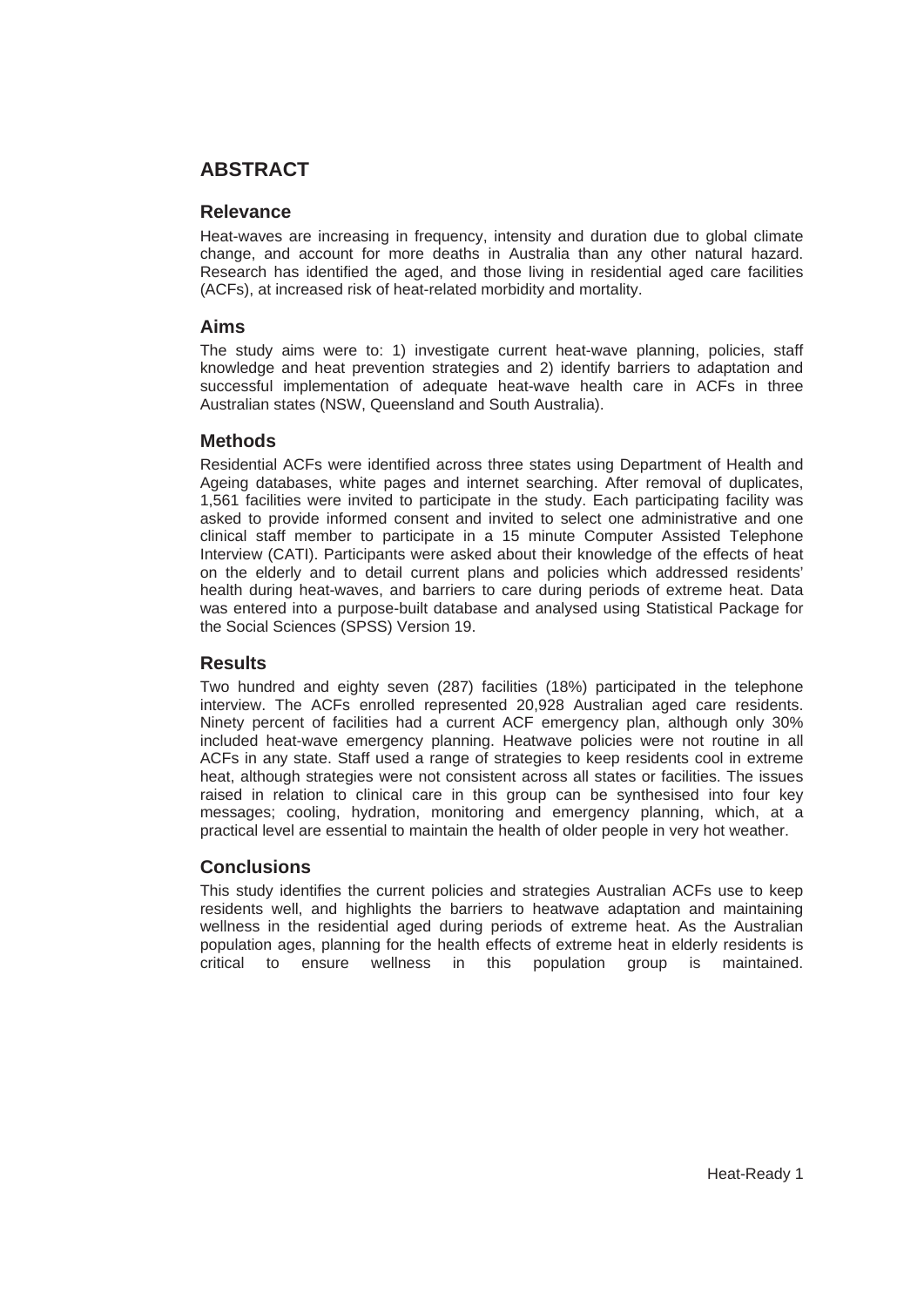#### **EXECUTIVE SUMMARY**

Australia has a hot, dry climate and a projected rise in average daily temperatures by 4°C by the year 2100. As a result periods of extreme heat are increasing in frequency, duration and intensity. Extreme heat is associated with an increase in illness and death, particularly in vulnerable groups such as the frail aged. As Australia's population ages, more frail aged Australians will be exposed to periods of extreme heat. Many of these will reside in Aged Care Facilities (ACFs) who provide continuity of care to the aged.

The Heat-Ready study was designed to capture information on the current knowledge, policy status, preparedness and adaptive capacity to heatwaves in staff who work in ACFs in three Australian states. The three states (New South Wales (NSW), Queensland (QLD) and South Australia (SA)) were chosen because of their differing climates, experience of extreme heat events and variation in level of heatwave preparedness. This report presents the results of the Heat-Ready Study conducted in NSW, Queensland and South Australia and discusses the similarities and differences between states. Clinical and administrative ACF staff were invited to participate in the study, which involved a semi structured computer assisted telephone interview (CATI) of 20 minutes duration. In total 1,561 ACFs were invited to participate in the study. Although 568 facilities or organisations agreed to participate in the study, at study close only 287 facilities (18%) participated in the telephone interview. The ACFs enrolled represented 20,928 Australian aged care residents.

Heatwave policies were not routine in all ACFs in any state. Many ACFs had a heatwave plan or guideline as part of their ACF Plan or Emergency / Disaster Plan, particularly in South Australia where heatwave planning is a major focus of SA Health and SAFECOM (Safety Commission) however these were not consistent either across or between the states investigated. The majority of ACF staff were of the opinion that air-conditioning prevents heatwave illness in ACF residents, but many had not considered the strategies which would be required if power outages occurred during periods of extreme heat. In South Australia, ACFs were more likely, than in either NSW or Queensland, to have a back-up generator. Staff knowledge of the health effects of extreme heat, and the best ways to care for the elderly during very hot weather was variable and inconsistent in all states.

The ACF staff who participated in this study raised many issues critical for the ongoing care of Australian elderly. The issues raised in relation to clinical care in this group can be synthesised into four key messages; *cooling, hydration, monitoring and emergency planning*, which, at a practical level are essential to maintain the health of older people in very hot weather. Systemic issues, which are important to support and underpin the clinical strategies used by staff are just as critical and include; *adequate policy development and planning, education, training and communication, and infrastructure*. To do nothing is not an option. Continuous improvement strategies in both clinical and systemic processes are essential in order to adapt to the increasing demands of an elderly population in an increasingly hot climate.

In order for Australian ACFs to adapt to future extreme heat, to minimise risk and to provide a safe environment for residents and staff, the adaptive strategies highlighted should be considered and supported by high level ACF management. The adaptive strategies include the development of facility specific heatwave plans (as part of the ACF Emergency/Disaster Plan), in-service and educational training in heatwave preparedness, clinical protocols and assessment of adaptive capacity. These should be a routine part of ACF core business and continuous improvement strategies as these actions will ultimately have a positive impact on resident and workplace safety.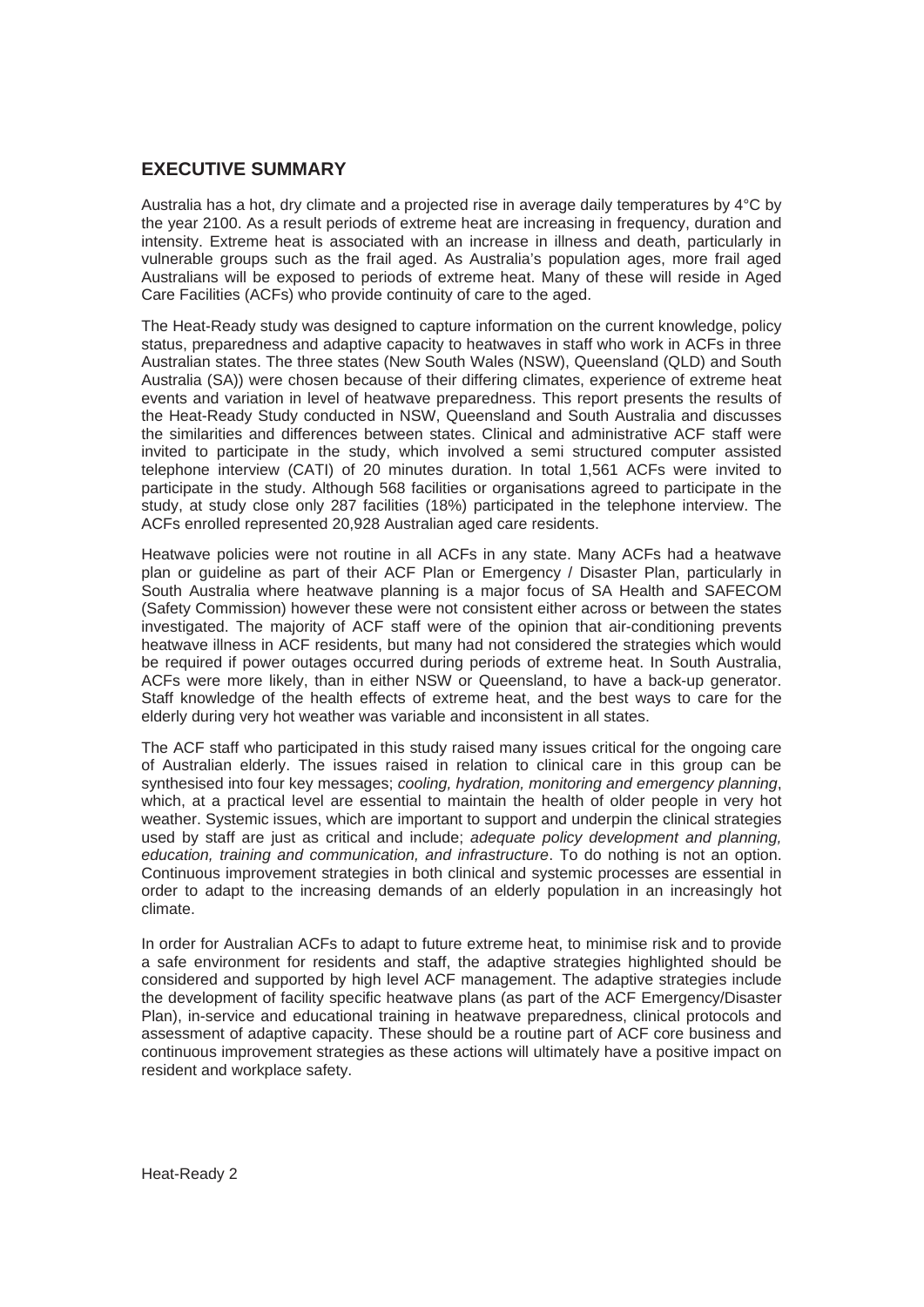## **1. INTRODUCTION**

There is a large body of evidence to confirm the increasing global frequency of heatwaves. Research shows that not only are periods of extreme heat more frequent, but more intense and of longer duration (Intergovernmental Panel on Climate Change, 2007). Heatwaves are associated with an increase in morbidity and mortality, particularly in the elderly. Excess morbidity and mortality is highest in those aged over 75 years, who have co-morbid illnesses or are frail (Basu, 2008; Bouchama, 2007; Vandentorren, 2006).

Much of the research investigating the effects of extreme heat on the elderly has, until recently, been conducted in the United Kingdom and Europe, where heatwaves are a relatively rare occurrence (Baccini, 2008; D'Ippoliti, 2010; Fouillet, 2006; Kovats, 2004). Detailed investigations into the circumstances of death in older people following the August 2003 heatwave in Europe show that those most vulnerable either lived alone, had limited mobility, were unable to keep cool, or lived in nursing homes (Fouillet, 2006; Mastrangelo, 2007; Vandentorren, 2006).

Research in the United States of America highlights the effects of heat on elderly populations in a range of differing geographical contexts (Naughton, 2002; Zanobetti, 2008). As early as 1978, American environmental researcher Michael Marmor published research on the efficacy of air-conditioning in reducing mortality and morbidity in nursing homes during heatwaves (Marmor, 1978).

Australia is a country with a predominantly hot, dry, climate. Since the 1950s, Australian annual daily temperatures have increased by approximately 0.9°C and are predicted to rise up to 4°C by the year 2100 (Australian Bureau of Meteorology, 2009; Intergovernmental Panel on Climate Change, 2007).

Australia's climate varies considerably between states. According to the Bureau of Meteorology, Queensland, due to its sheer size, exhibits significant diversity in climate across the state (Bureau of Meteorology, 2012). Most of Queensland experiences two weather seasons: a winter period of rather warm temperatures and minimal rainfall and a hot summer with higher levels of rainfall. Low rainfall and hot summers are typical for the inland west with a monsoon-type wet season experienced in the far north. The eastern coastal strip experiences warm, tropical conditions keeping the region free from very extreme temperatures**.** Similarly, South Australia is known for its hot but very dry climate, experiencing extreme temperatures often greater than 40ºC during the summer season. New South Wales experiences a temperate climate, with milder temperatures along the eastern seaboard and warmer dry temperatures west of the Great Dividing Range. Since the late 1970s all Australian states have experienced an increase in average daily temperatures and an increased frequency of heatwave events (Bureau of Meteorology, 2012).

Australian heatwave research has focused predominantly on the health impacts of heatwaves in Brisbane, Sydney, Melbourne and Adelaide, all regions that regularly experience heatwaves during the summer months (Bi, 2008; Hansen, 2008a; Hansen, 2008b; McInnes, 2010; Vaneckova, 2008; Vaneckova, 2010).

These large cities are also home to a large number of older residents, who live in cities for ease of access to tertiary medical services, range of alternative care/ accommodation options and proximity to support services.

Increasingly, residential care options are taken up by people who are living longer, with more complex health issues and in a more frail condition. The percentage of the Australian population who are entering old age is increasing, with 27% of the population expected to be aged over 65 years by the year 2036 (Australian Bureau of Statistics, 2007). Increasingly,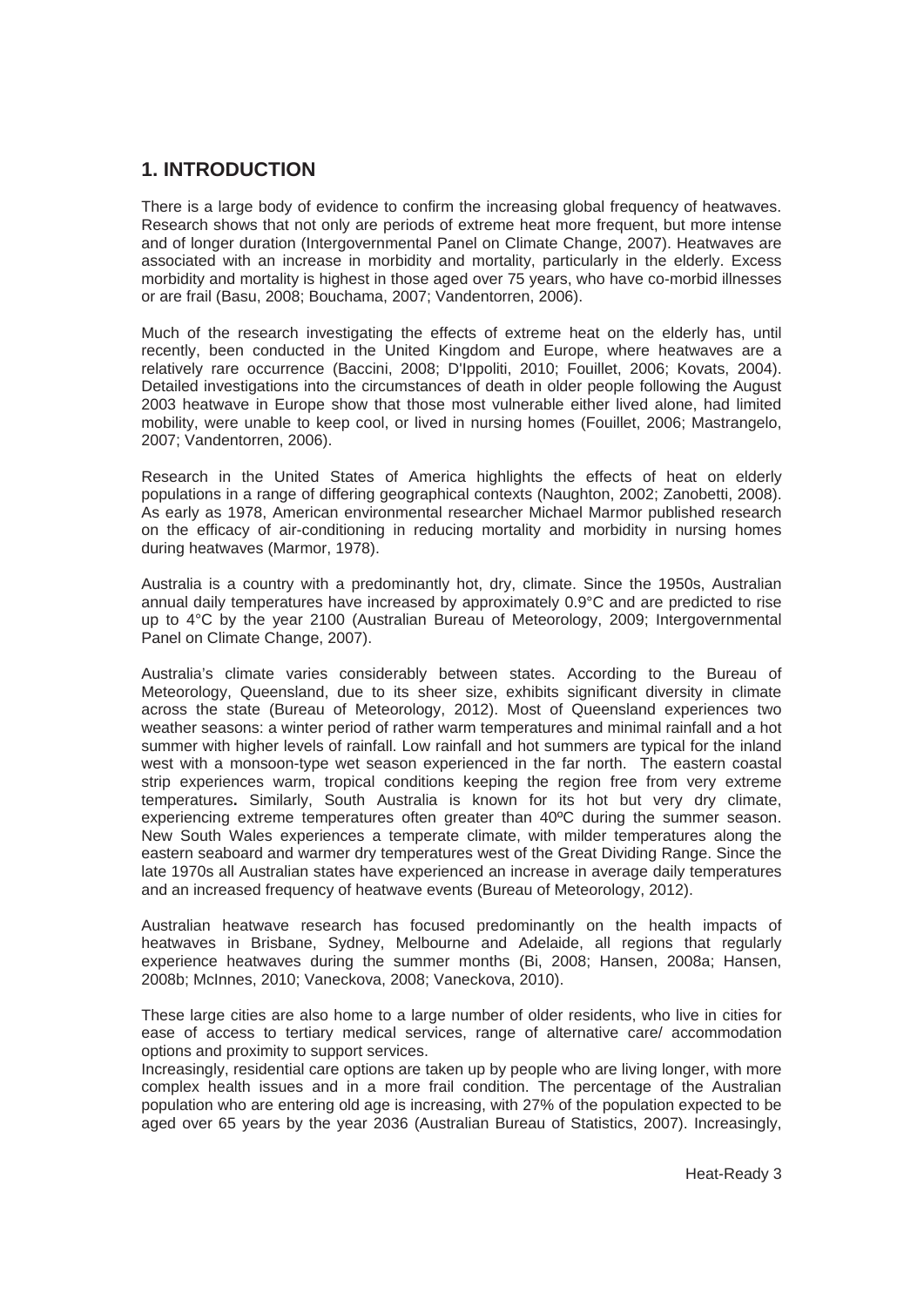older members of the Australian population use the services of aged care service providers; retiring to village style independent living, hostel care or aged care facilities (previously termed nursing homes), and often a stepped combination of these. In line with the ageing of the Australian population, the number of occupants in residential aged care places at 30 June each year has steadily increased from 132,655 in 1997, to 154,872 in 2006 (Australian Institute of Health and Welfare, 2007).

As this number increases, and the temperature increases, it is critical to ensure aged care facilities are prepared for, and can adapt to this change and ensure optimal care for residents during heatwaves.

#### **1.1 Background**

#### **1.1.1 Heatwaves and the Elderly**

There is a large body of research to suggest that older people are particularly sensitive to temperature extremes, especially increases in temperature (Astrom, 2011; Balbus, 2009; Flynn, 2005; Worfolk, 2000). Risk factors for heat-related illness in older people can be divided into four key areas:

- 1) physiological (Fox, 1973; Levine, 1969)
- 2) medical (Ellis, 1976; Hausfater, 2010; Havenith, 2005; Nordon, 2009)
- 3) social (Bouchama, 2007; Fox, 1973; Vandentorren, 2006) and

4) environmental (Bouchama, 2007; Fox, 1973; Klenk, 2010; Klineberg, 2002; Marmor, 1978).

Each of these risk classifications interacts with the others, and cannot be considered in isolation. Risk factors for heat-related morbidity and mortality are cumulative and increase with the number and type of risk.

#### *Physiological and medical risk factors*

Age-related physiological changes increase the risk of heat-related illness. As the body ages, thermoregulatory function declines and the ability accurately discriminate between heat and cold is reduced. This reduced ability affects whether people take action to reduce the likelihood of associated adverse effects (Levine, 1969). In addition, ageing alters perception of temperature and associated health risk (Abrahamson, 2009; Collins, 1981). Studies on perception of risk have been conducted in the UK, USA and in Victoria, Australia (Abrahamson, 2009; Ibrahim, 2011; Sheridan, 2007), and two more are currently underway in Adelaide and Sydney.

As the heart ages the heart muscles are less able to increase their workload to meet the demands of extreme heat (Ballester, 1999; Worfolk, 2000). A decline in cardiac reserve and a reduction in the flexibility and number of blood vessels decreases peripheral blood flow and reduce the efficiency with which heat can be dissipated. The ageing process causes alterations to the skin and supporting structures, including reduced number and efficiency of sweat glands (Caruso, 1985; Worfolk, 2000). Unless sweating occurs, body temperatures can rise to dangerous levels.

The ability to perspire is affected by many medications, some of which reduce sweating and others which reduce the amount of fluid available for perspiration to occur (Ballester, 1999; Timiras, 2003). Some medications and medication interactions can increase the likelihood of heat-related conditions. Sedatives, antidepressants and anti-psychotics can cause lethargy, altered cognition and memory impairment, leading to decreased mobility, increased sleep, reduced sweating and less desire to drink fluid (Worfolk, 2000). Limiting fluid intake either unconsciously, or for medical reasons, amplifies the impact of heat-stress in older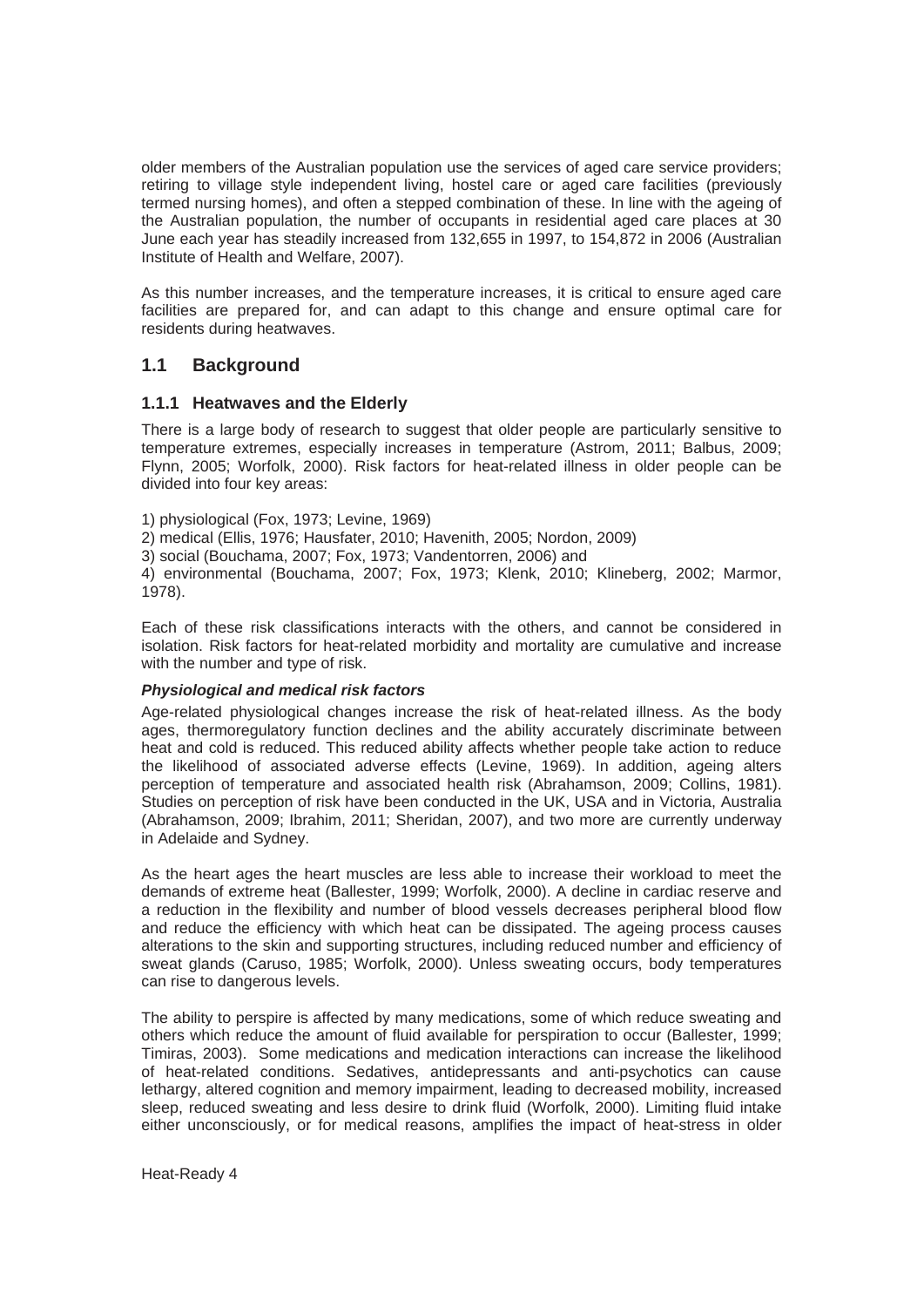people. Beta-blockers and anticholinergic drugs cause reduced vasodilation and decrease sweat production, and ACE inhibitors reduce thirst (Department of Health Victoria, 2010). Vasodilators aggravate heat illness by exacerbating hypotension, and antipsychotics increase core body temperature.

Diminished fluid intake and subsequent dehydration in older people can lead to hyperkalaemia and subsequent life threatening cardiac arrythmia. Dehydration can be caused directly by alcohol, excess caffeine and diuretic medications and increases heatstress risk, particularly when patients take medications with a narrow therapeutic index in dehydration e.g. warfarin and digoxin (Department of Health Victoria, 2010; Worfolk, 2000). The elderly develop renal failure more quickly than the young, and exhibit diminished renal tubular conservation of sodium and water during periods of dehydration (Biswas, 1997; Flynn, 2005). Dehydration in these circumstances is often followed by hypernatraemia and hyperviscosity, with an associated increased risk of coronary and cerebral thrombosis and central nervous system dysfunction (Michenot, 2006; Nordon, 2009). Hyperkalaemia is more common in the aged even in the absence of renal disease, due to an age-related decline in glomerular filtration rate.

Poor mobility is one of the most important contributors to heat-related health risk as people are less likely to be able to 'move' to keep cool in the heat (Klenk, 2010). Early identification of people who have multiple risk factors is one strategy that may assist authorities in reducing heat-related illness and death (Hajat, 2010; Health Department of Victoria, 2009; Khogali, 2000).

#### *Social and environmental risk factors*

Advanced age is the most significant factor in heat-related death in the U.S., however no similar research has been conducted in Australia (Bouchama, 2006). Older people are more likely to live alone, have reduced social contacts, experience co-existing chronic illness and have a lower socio-economic status with limited financial resources; all significant risk factors for heat-related effects (Klineberg, 2002).

A cool environment reduces the adverse health effects of extreme heat, but although home air-conditioning is optimal, lack of disposable income may mean many older people use fans instead (Semenza, 2008). Fans circulate air, but assist cooling only when there is a high level of humidity as they facilitate sweat evaporation (American Medical Association Council on Scientific Affairs, 1997). Ethnic minority groups and/or the elderly tend to live in less expensive, warmer neighbourhoods, with not only greater exposure to heat-stress, but less resources to cope with it (Harlan, 2006). City dwellers are exposed to additional factors associated with heat-related death including high-density housing, lack of green space and higher temperatures. Studies in France showed that some housing types, including high-rise, high-density, portable (aluminium) housing, or housing with poor ventilation, or no insulation, increase risk (Vandentorren, 2006).

Studies following the 2003 European heat-wave found significant increases in mortality in residents of nursing homes and institutions (Fouillet, 2006; Klenk, 2010). Although these studies focused on the lack of air-conditioning and its effects in nursing home residents, the results showed many variables, such as patient mobility and carer knowledge must be considered, not just temperature (Klenk, 2010).

#### **1.1.2 Australian studies on heatwaves and the elderly**

*"Exposure to hot weather is not uncommon in most Australian cities, and these populations are accustomed to temperatures that would challenge those in Europe and North America*" (Bi, 2010). Until recently, research into the health impacts of heatwaves was undertaken predominantly in the Northern Hemisphere where heatwaves are uncommon, and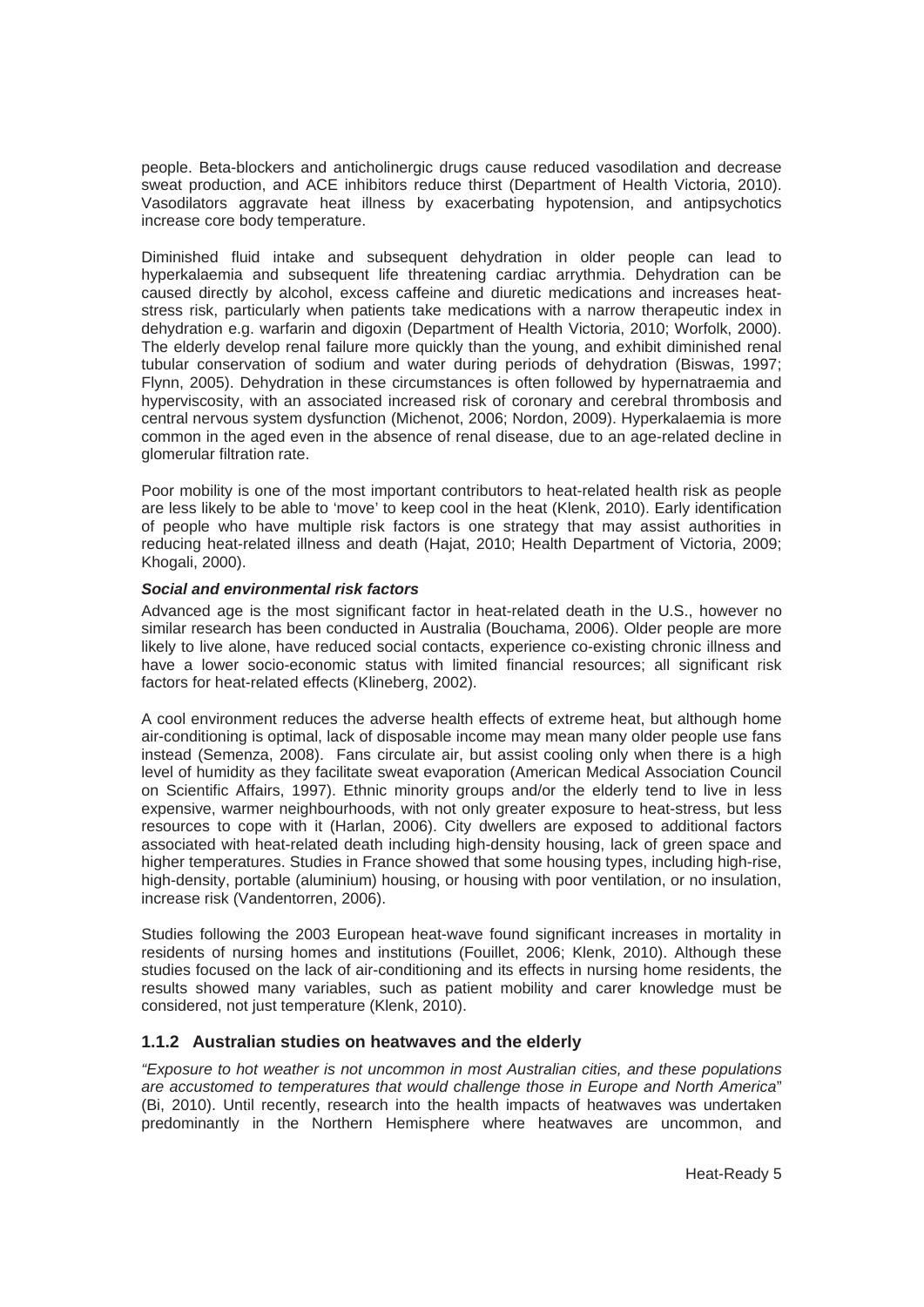consequently cause illness and death in a large percentage of the population who are unaccustomed to extreme heat (Bi, 2010).

Recent Australian research has shown the geographical distribution of heatwaves across the country, and mapped the impact on health using spatial analysis techniques (Loughnan, 2008; Loughnan, 2010; Vaneckova, 2010; Vaneckova, 2008). In their 2011 report on the effect of heatwaves on health, Price Waterhouse Coopers comment on the significant impact of heatwaves on the southern regions of Australia, compared to the more tropical north (Price Waterhouse Coopers and Commonwealth of Australia, 2011). The humid tropics tend to fare better during a heatwave because the humidity offsets the effects of heat on core temperature by increasing sweating, and hence the ability of the body to cool itself. However in extreme heat events, intense tropical heat has lead to high levels of heat-related death (Tong, 2010).



**Figure 1: Map of the three states under study and temperatures in 2012/2013** 

Hansen and colleagues have conducted much research into the health impacts of heatwaves in the dry Adelaide region (Hansen, 2008) Similarly Nitschke has investigated the mortality impacts of hot weather in Adelaide (Nitschke, 2007; Nitschke, 2011), with Mayner and colleagues detailing the extreme impact on hospital emergency departments in Adelaide following the 2009 heatwave (Mayner, 2010).

In a 2010 study, Khalaj and colleagues highlighted the impact of heatwaves on health in 5 metropolitan regions of Sydney, NSW. In this study the contribution of underlying disease to the risk of heat related illness and death was highlighted, in particular cardiac illness and advancing age (75+)(Khalaj, 2010). While much attention is focused on mortality, it is important to recognise that the morbidity impacts of heat events can be significant – in terms of their physical and/or psychological toll and the strain that is placed on health and emergency services. This is particularly the case for hospital emergency departments (Dhainaut, 2004; Mayner, 2010) and health providers.

#### **1.1.3 Heatwave Plans**

Following the devastating heatwave of 2009 in southern Australia and the subsequent bushfires across Victoria, the need for heatwave planning has become a high priority. In Victoria, the Department of Human Services were swift in their production of a guide to

Heat-Ready 6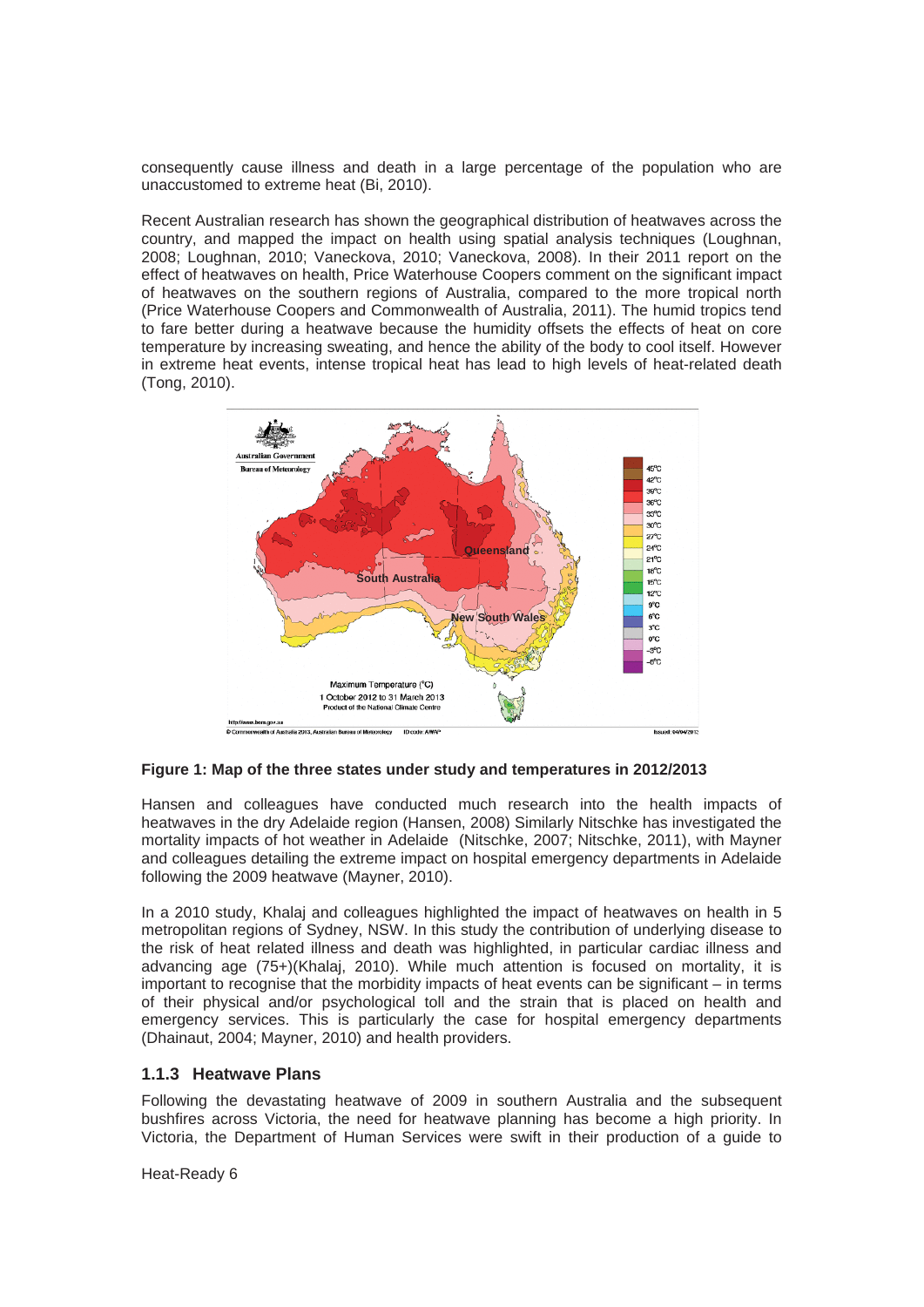heatwave planning, in particular for Aged Care Facilities and those managing Institutional Care services and a Statewide Heatwave Plan (Department of Health: Victoria, 2009; Victorian Department of Health, 2009) .

Similar plans and policies have been rolled out across other Australian States including Queensland (Queensland Government, 2004), Western Australia (Government of Western Australia, 2010) and South Australia.

Whilst Victoria specifically produced a Heatwave Ready Resource for Aged Care Service providers, there is no mandated requirement for Aged Care Facilities across Australia to have a heatwave plan in place. Many Victorian Facilities have done this as a result of the requirement of Local Councils and Health Care organisations to develop a heatwave plan however the extent of individual facility planning is unknown.

Currently, NSW is developing a State heatwave health plan. As yet there are no details on whether Aged Care Facilities will be required to develop a heatwave health plan as part of the broader State-wide plan.

#### **1.1.4 Ageing and Aged Care in Australia**

In line with global population trends, Australia's population is ageing. It is estimated that by the year 2036 over one third of the population will be aged over 65 years (Australian Institute of Health and Welfare, 2007). However Australia's population is ageing not only numerically, but proportionately, due to an increased life expectancy and a declining fertility rate. Put simply, the number of older Australians is increasing, as is the proportion of the population that is over 65 years old (Brabsch, 2004). In the first half of the twentieth century life expectancy in Australia rose due to an increase in living standards, good sanitation and improved medical technology. At the same time fertility rates declined due to the wider availability of the contraceptive pill, changes to abortion laws, alterations to family size and more women in the workforce (Brabsch, 2004). Australia is also experiencing a global phenomenon: that of the ageing of the aged. The number and proportion of people aged over 85 years is growing at a rate not previously experienced. By 2051, it is projected that the proportion aged 85 years and over will have increased to 6-9% and by 2101 they will constitute between 7 and 11% of the population (Australian Bureau of Statistics, 2003).

The increasing proportion of the population aged 65 years and over has implications not only for health service delivery, but for government fiscal policy. Population ageing will lead to fewer taxpayers to fund health services, but also fewer informal carers of the aged (Australian Institute of Health and Welfare., 2008). Since the early 1990s, the Australian government have attempted to implement Aged Care Reform, led by the increasing cost of aged care services. The Australian government have focused on a 'whole-of-government' approach to population ageing. This includes systems which focus on superannuation and retirement income, options for health care and medical services, options for reduced cost transportation and other infrastructure subsidies (Commonwealth of Australia, 2004).

Increasingly, the older generation will require specialised care in either purpose built or appropriately modified accommodation. Whilst the Aged Care Reform agenda supports more elderly living in their own homes, Aged Care Facilities and residential villages will still be an integral part of aged care service provision, as ageing leads to an increase in demential, a decline in physical health and thus, the ability to live independently (Australian Institute of Health and Welfare., 2008; Council of the Ageing (COTA), 2010; Productivity Commission, 2008).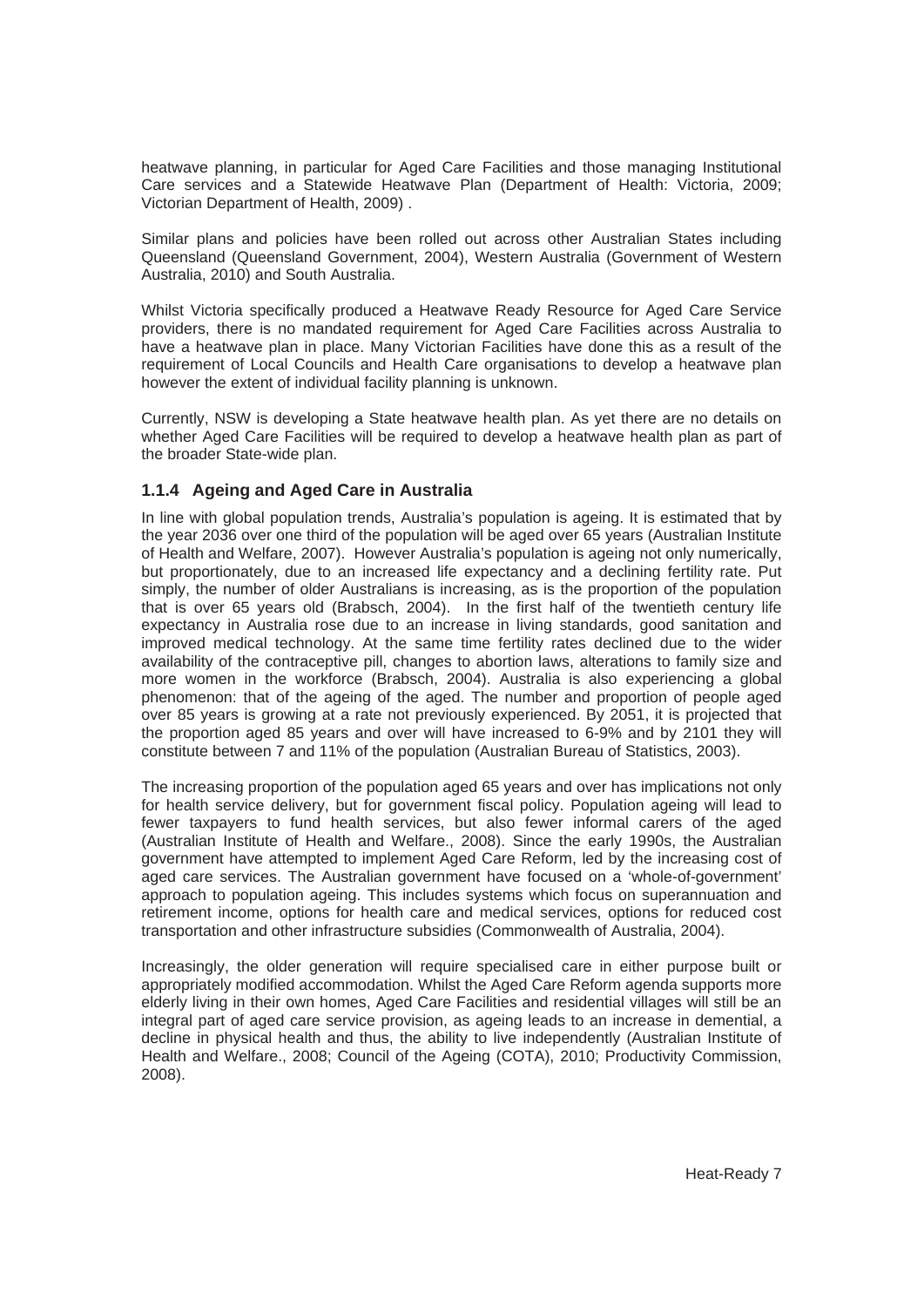#### **1.1.5 Heatwave knowledge and perception**

Limited studies have been conducted on perception of heatwaves, and those that have, focus mainly on the perception of heatwaves in community groups and the staff that care for them (Abrahamson, 2009; Ibrahim, 2011; Plotnikoff, 2004; Sheridan, 2007; Wilson, 2012). Perception of heatwave risk has never been studied in health professional groups who care for vulnerable populations, although studies in the Northern Hemisphere have shown that elderly residents of institutions and nursing homes are more vulnerable to heatwaves, exhibiting adverse health effects which can be directly attributed to extreme heat particularly where air-conditioning or adequate cooling systems are not available (Klenk, 2010; Marmor, 1978; Reid, 2009). Whilst there are no suggestions that Australian residents of Aged Care Facilities are more likely to die from extreme heat as a result of institutionalised living, an exploration of the level of ACF staff knowledge is warranted, in the knowledge that readiness for heatwaves in this vulnerable population group is critical.

## **1.2 Study purpose**

The purpose of the Heat-Ready Study was to investigate the strategies used by staff and management to keep elderly residents well during periods of extreme heat, and to identify heatwave adaptive capacity across the Australian aged care facility community.

The Heat-Ready study is a collaborative project between the University of Sydney and the University of Adelaide, with additional support provided through the James Cook University in Queensland. The project commenced in December 2011 and is funded by the National Climate Change Adaptation and Research Facility, based at Griffith University in Queensland. Conducted in three states (NSW, QLD and SA), the Heat-Ready study was approved by the Ethics committee of the University of Sydney, with reciprocal approval from the University of Adelaide and James Cook University.

This report presents the results of the Heat-Ready mixed methods study conducted across New South Wales, Queensland and South Australian aged care facilities between 15<sup>th</sup> December 2011 and 31<sup>st</sup> October 2012.

#### **1.3 Study objectives**

The objectives of the Heat-Ready study were to:

- Identify current policies, procedures, strategies, knowledge and environmental factors (such as building design and cooling equipment), used in ACFs in three Australian states, which may be adapted to prevent morbidity and mortality associated with extreme heat in elderly ACF residents.
- Investigate the capacity of aged care facilities to adapt to increasing periods of extreme heat and
- Provide strong research evidence on which policy and guidelines can be developed and implemented.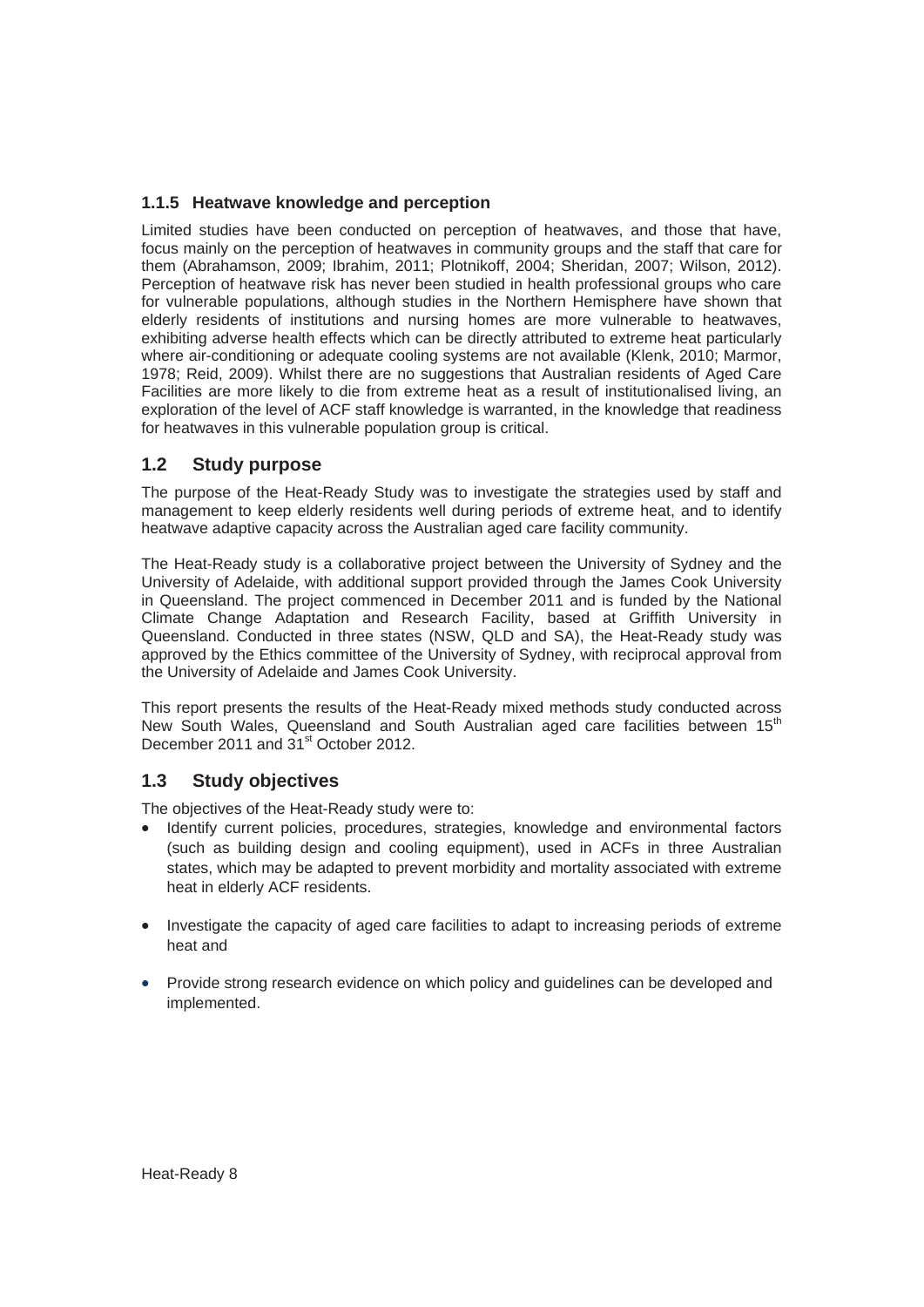## **2. METHODS**

Aged Care Facilities across NSW, QLD and SA were identified using Department of Health and Ageing (DoHA) databases, Internet searching and White Page directories. Initially a total of 1,860 ACFs were identified across the three states, however, with removal of duplicates and identification of merged or closed facilities the final number of facilities eligible for contact was 1561 (NSW=877, QLD=439, SA=235).

## **2.1 Recruitment**

Each ACF was contacted by letter and invited to participate in the Heat-Ready study. Followup telephone calls were made to all facilities. All ACFs were contacted by telephone if no response to the initial invitation had been received after 4 weeks. Interested ACFs were sent a Study Information Sheet and an Informed Consent document either by mail or email. Participation in the study was voluntary. Aged Care Facilities who wished to participate in the study returned the consent form to the researchers either by email, post or facsimile. Involvement in the study required one administrative and one clinical staff member of each ACF to complete a 20 minute validated semi-structured interview by telephone. Upon receipt of signed consent documents ACFs were contacted by one of three interviewers. Suitable times were made to interview two staff in each ACF. Facilities were advised they could nominate the members of staff they wished to participate in the study interviews.

## **2.2 Interview tools**

The Victorian Department of Health Aged Care Facility Heatwave Ready Resource (Vic Health, 2010) was used as the basis to develop an amended survey instrument. The instrument was piloted in six NSW ACFs prior to implementation across the broad study cohort. Alterations were made to questions as required, and repetitive questions were removed. Additional prompt questions were added to the survey to gain qualitative data from the ACF staff (Appendix 1). Purpose built Computer Assisted Telephone Interview (CATI) software was developed based on the amended survey instrument. Three interviewers were trained in interview technique and use of the CATI software. The software was loaded onto three computer stations, each with a unique database code for the interviewer using that computer. Interviewers entered data into the computer database in real time. Each individual computer database was backed up daily and the three interviewers' individual databases merged weekly.

## **2.3 Data capture**

Quantitative data collected from the participants included, but were not limited to: role of interview respondent (clinical or admin), ACF size (number of beds), location (urban or rural), presence of an ACF Plan, presence of a current heat-wave plan, cooling status, building design (number of storeys), roof type, in-service training and whether there was a back-up power supply.

In addition, qualitative data were collected from each participant to assist the researchers to assess heatwave adaptive capacity in ACFs. In their own words, participants were asked to describe and discuss: 1) the strategies they use to care for elderly residents during heatwaves, and 2) how they felt their particular facility could be improved to cope with extreme temperatures. Participants were also asked to discuss any issues they felt had an impact on their capacity to keep elderly residents well during extremely hot weather. In NSW, participants were also asked whether they had seen or used the NSW Ministry of Health 'Beat the Heat' guidelines, currently available on the Ministry of Health website. Qualitative responses were recorded verbatim into the database.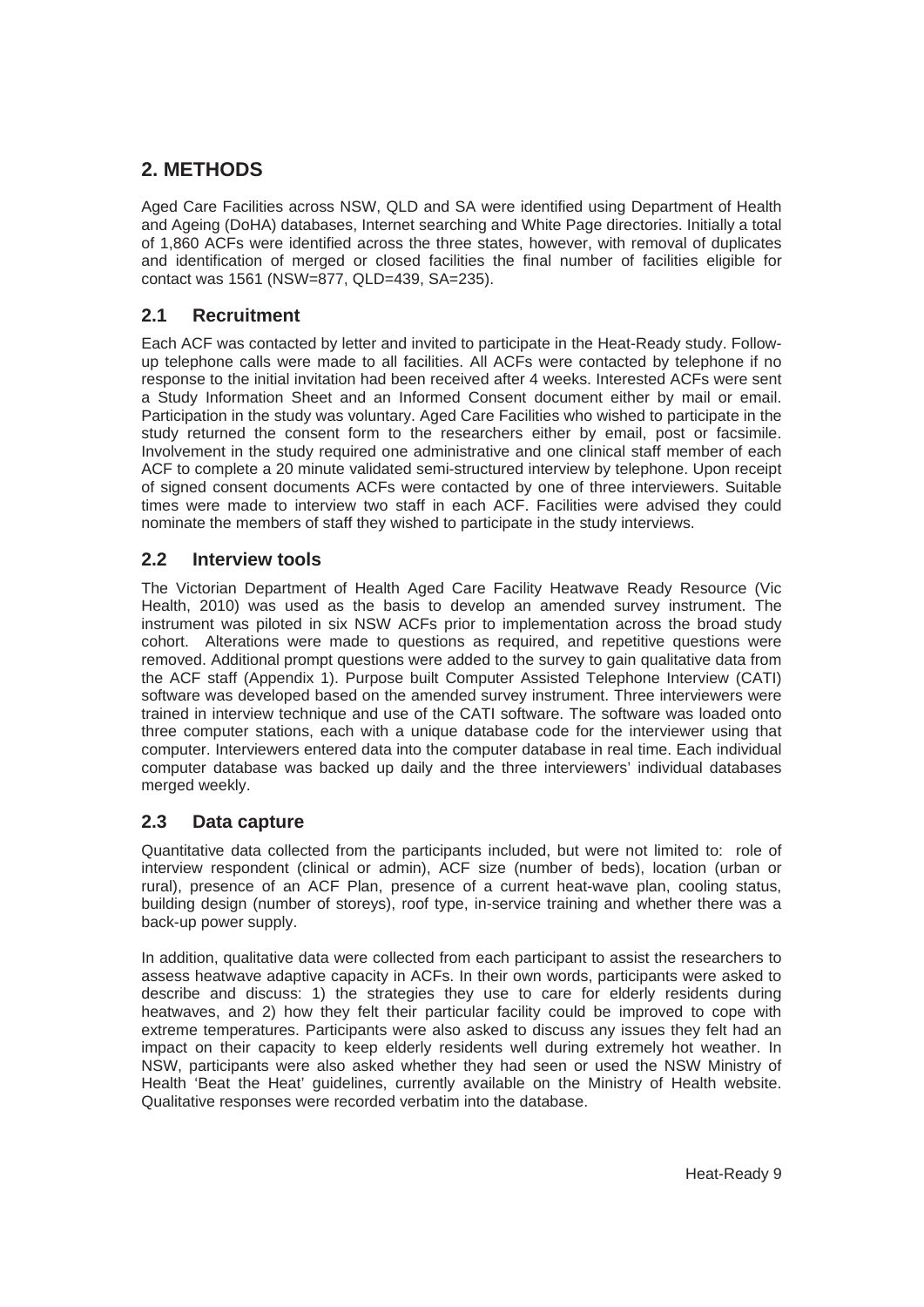## **2.4 Analysis**

Data were entered into Statistical Package for the Social Sciences (SPSS) Version 20 software and descriptive analyses were conducted. Comparative analysis was conducted on responses from clinical and administrative staff and between rural and urban populations.

For the purposes of quantitative analysis questions on facility size, type and structural features were analysed for both clinical and administrative personnel. These responses were significantly correlated and so overall findings are presented. Responses for questions which investigate cooling strategies and care practices were examined in each group (clinical and administrative) and are reported individually where differences in responses exist.

Narrative data gathered using qualitative methods were coded into key themes and responses of both clinical and administrative staff were pooled. These results were then analysed using content and thematic analysis in both the rural and urban context.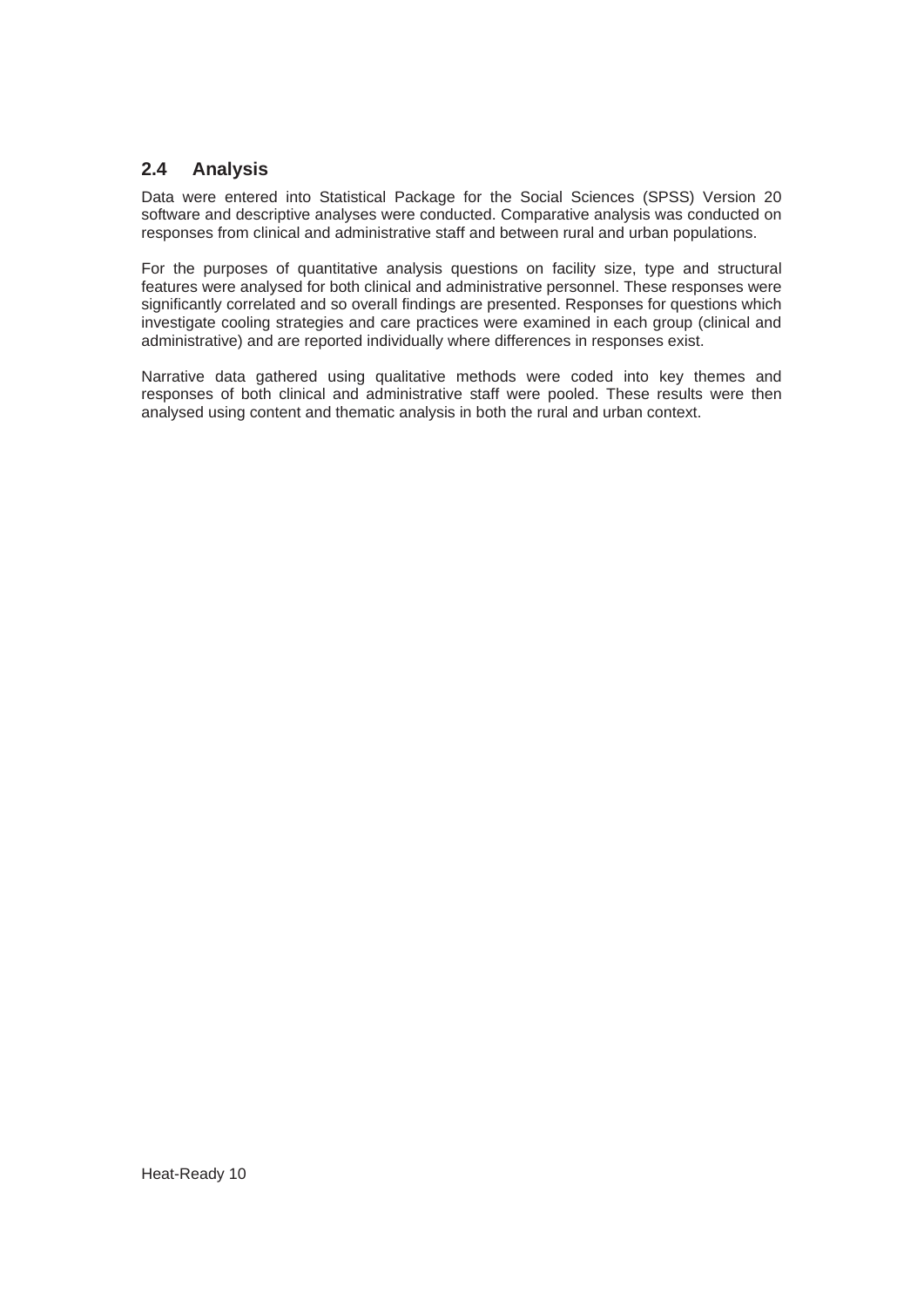## **3. RESULTS**

Across the ACF cohort, 568 ACFs initially agreed to participate in the study. However even after repeated follow-up many aged care organisations did not provide consent after further consideration of the study, or later declined participation for other reasons, including 'too busy', 'already involved in research' or 'not interested *as heat does not affect us'*. At the close of study, consent forms and telephone interviews had been completed for 287 facilities (NSW=188, QLD=55, SA=44): a total of 562 responses.

Aged care facilities were spread across rural and urban areas of the three states. Facilities ranged in size from 12 to 283 beds, with a mixture of high and low dependency beds, and a median number of 60 beds. These facilities represented a total of 20,928 Australian residents.

#### **3.1 Respondents**

There were 168 rural and 119 urban ACFs enrolled in the study. In total, there were 278 clinical and 284 administrative responses, representing 287 facilities. Not all ACFs were able to provide a clinical and administrative staff member response. Reasons for this included: 'too busy' or 'no one available'. All responses were included in data analysis.

Across the three states, clinical staff participating in the study described themselves similarly; either as registered nurses (RNs), 'clinical staff' (care co-ordinators or personal care assistants) or assistants in nursing (AINs). Administrative respondents were selected by the facilities from a range of backgrounds including non-clinical or managerial staff, clerical staff, hospitality staff and maintenance and other staff. In some cases managerial staff also had a clinical background (i.e. Directors of Nursing in Managerial roles) and commented that they were answering the questions from a mixed perspective.

## **3.2 ACF Planning and policy**

All respondents were asked whether the ACF in which they worked had an Aged Care Facility Plan or policy. This plan or policy could incorporate a disaster plan or similar crisis response plan. Clinical staff in almost all facilities (90%) across the three states reported that their facility had an Aged Care Facility Plan in place although not all of these included preparation for heat emergencies.

Heatwave policy and planning is an important component of aged care, particularly in view of the recent periods of extreme heat in NSW, Queensland and South Australia. The states differed in the way they approached policy and planning for extreme heat events. Comparison of the data on whether ACFs had a heatwave policy in place showed that between 41% and 77% of facilities (Queensland and SA respectively) had heatwave policies in place. Sixty percent (60%) of New South Wales ACFs had a heatwave policy.

When it came to heatwave planning, South Australia had the most planning in place, with ninety three percent (93%) of facilities reporting they had a heatwave plan to implement during extreme weather, irrespective of whether they had a heatwave policy. This is not a surprising finding, given the extremely hot temperatures experienced in South Australia, and the focus of heatwave planning at a governmental level, through SA Health and SAFECOM.

In Queensland, 77% of staff reported that they had an informal plan which was put into place during very warm weather to keep residents safe, well and hydrated.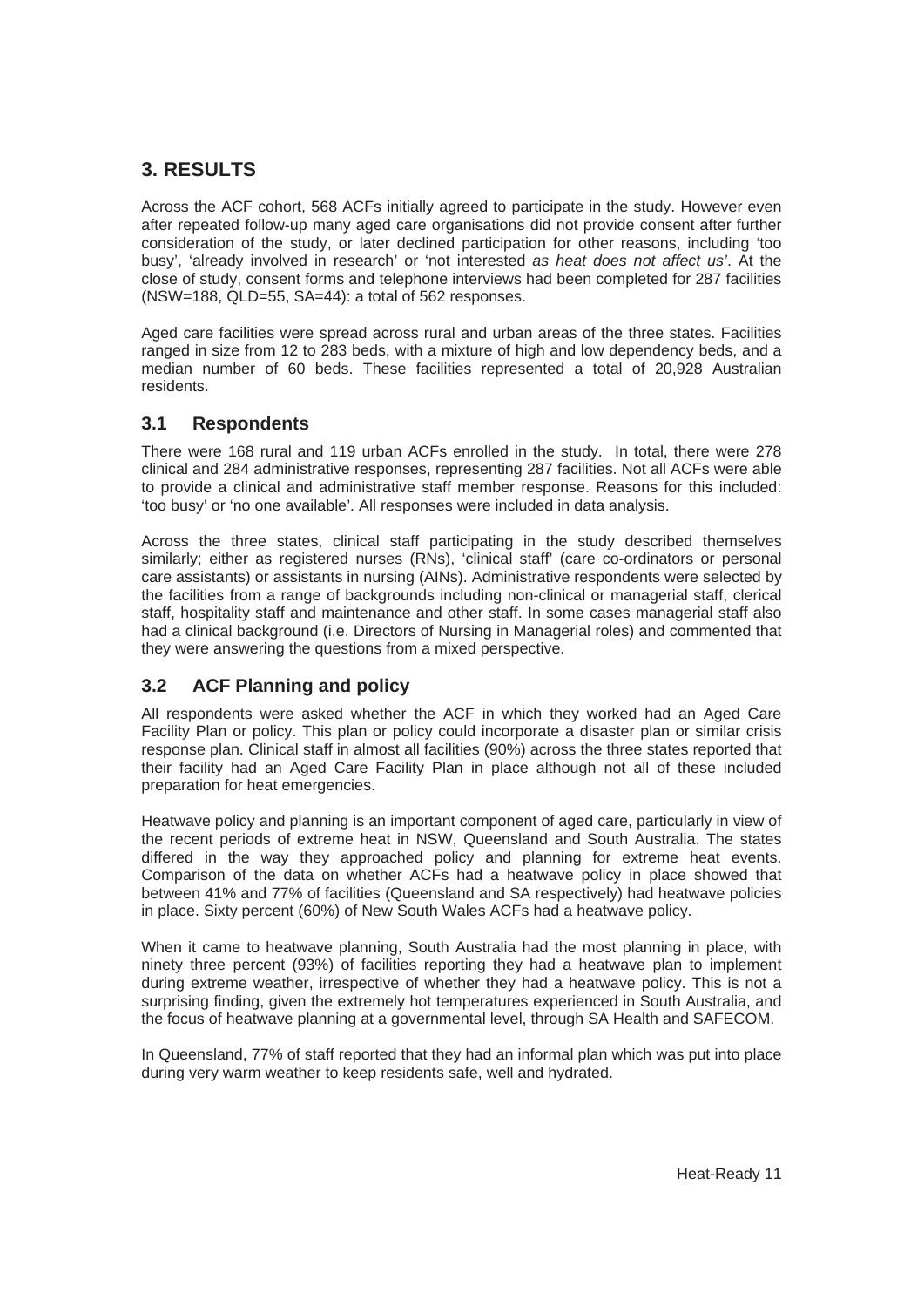Twenty per cent (20%) of Queensland clinical staff said they had no heatwave plan in place but were keen to formulate a heatwave policy which included regular updates and education for staff. A number of staff in Queensland mentioned however, they were so 'used' to working in and living in higher temperatures, they felt basic nursing care and a common sense approach kept them and their residents safe and well in the heat, and felt a documented policy was unnecessary.

In NSW, heatwave planning was variable and inconsistent. Around half (48%) of the ACFs who participated in the study in NSW said they had some form of formal or informal plan in place which was implemented in very hot weather. The majority of these plans were incorporated into the ACF emergency plan, with very few facilities stating they had a dedicated heatwave plan.

## **3.3 Facility size and location**

Aged care facilities were categorised into size based on the number of beds in each facility using the categories outlined in the Profile of Aged Care report. In NSW rural ACFs made up over half (63%) of all facilities enrolled, whilst in Queensland and South Australia the proportion of rural and urban facilities was similar. In general, urban facilities tended to be larger, with an average of 88 beds compared to rural facilities with an average of 65 beds, although analysis showed that only South Australia had a statistically significant difference in bed size between urban and rural facilities ( $p < 0.001$ , 95%CI 61.12 – 82.93). This finding is probably due to the remote location of many South Australian rural facilities.

## **3.4 Facility and building type**

The facilities enrolled in the study ranged from single to 8 storeys high. In NSW, around half of the facilities enrolled were single storey buildings, while in Queensland and South Australia 75% were one storey only. The tallest facility (8 storeys) was in NSW, with buildings up to 4 storeys high in Queensland and 6 storeys high in South Australia. In NSW, urban facilities were statistically significantly more likely to have multiple storeys ( $\chi^2$ =41.9, 2df, p<0.0001), which is not an unexpected finding, given the cost and availability of land in urban areas compared to rural settings. Similar findings in Queensland and South Australia reflect the high cost of metropolitan land, and the availability of rural facilities to build single storey dwellings.

In all states, the majority of facilities had windows which were able to be opened (NSW=96%, QLD=92%, SA=91%). In South Australia 7% of facilities commented that they had a mixture of fixed and opening windows. Facilities with fixed windows may indicate dementia specific centres, although this was not investigated in the survey.

Respondents were asked to describe the roof type of the facility, as this may have an impact on the internal temperature of the building. Roofing fell into two main categories: tiled or aluminium/steel roofing. Roof type varied by state, with the majority of roofs in NSW made of tile, unlike Queensland and South Australia where aluminium or steel roofing was more common (Figure 2).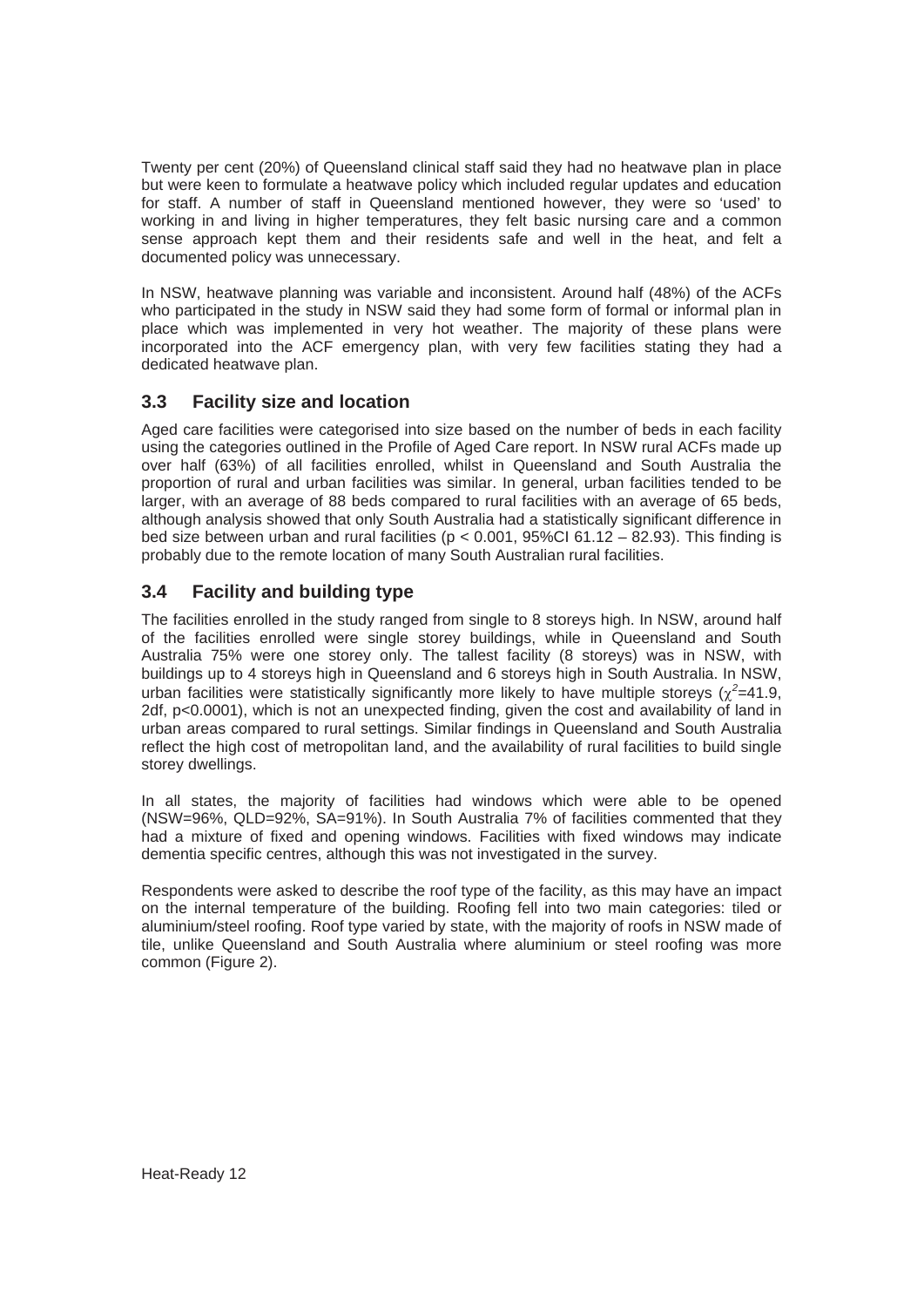

#### **Figure 2: Roof type (%) in ACFs across NSW, Queensland and South Australia**

Many respondents were unsure of the roofing material in their facility or said it was made of another substance. Rural facilities in all states were statistically significantly more likely to have pitched steel/aluminium roofs than urban centres ( $\chi^2$  = 16.95, 3df, p<0.001). These results may indicate older buildings in rural centres, but are also more typical of single storey developments.

Reflective paint is thought to reduce temperature under the roof surface, and for this reason we asked respondents whether their facility had reflective paint on the roof. The majority of respondents said they did not have, or were not aware whether there was reflective paint on the facility roof however, in NSW 12% of each rural and urban and in Queensland 7% of all facilities said their roof did have reflective paint. South Australian staff were not aware of the use of reflective paint on their roof.

Solar panels are a cost effective, carbon friendly, sustainable mechanism of energy production which can be used to run cooling equipment in extremely hot weather. Solar panels located on facility roofs to generate electricity were reported in 33% of NSW urban facilities compared to 12% of NSW rural facilities. This may indicate high urban power costs and increased reliance on air-conditioning in multi-storey urban centres. In South Australia solar panels were not a prominent feature in ACFs where only 14% of facilities had installed solar panels; similarly in Queensland solar roof panels to generate electricity were reported in 13% of facilities, with slightly more in use in rural areas. There were no statistically significant differences in solar panel installation between urban and rural facilities ( $r^2$ =1.155,  $df = 2$ ,  $p = 0.561$ ).

The use of shading materials on windows and doors is a common strategy to reflect heat and keep ACFs cool. When asked about the shading of the windows, 98% of ACF staff reported that windows could be shaded on the inside of the building, through items such as *'blinds'* and *'curtains'*. In South Australia, 52% of facilities noted that all windows could be shaded on the outside of the building through the use of *'awnings'* or *'tinted windows'.* A number of South Australian facilities noted that only the west facing windows could be shaded on the outside. Many Queensland ACF staff commented that shutters or louvered windows were used on the outside of buildings to reflect heat and to assist airflow through the building.

#### **3.5 Aged care and heatwave risk**

Much has been written about the health effects of extreme heat on elderly people, especially those who are chronically ill, taking multiple medications, have limited mobility or who are cognitively impaired (Astrom, 2011; Bouchama, 2007; Beggs. 2000)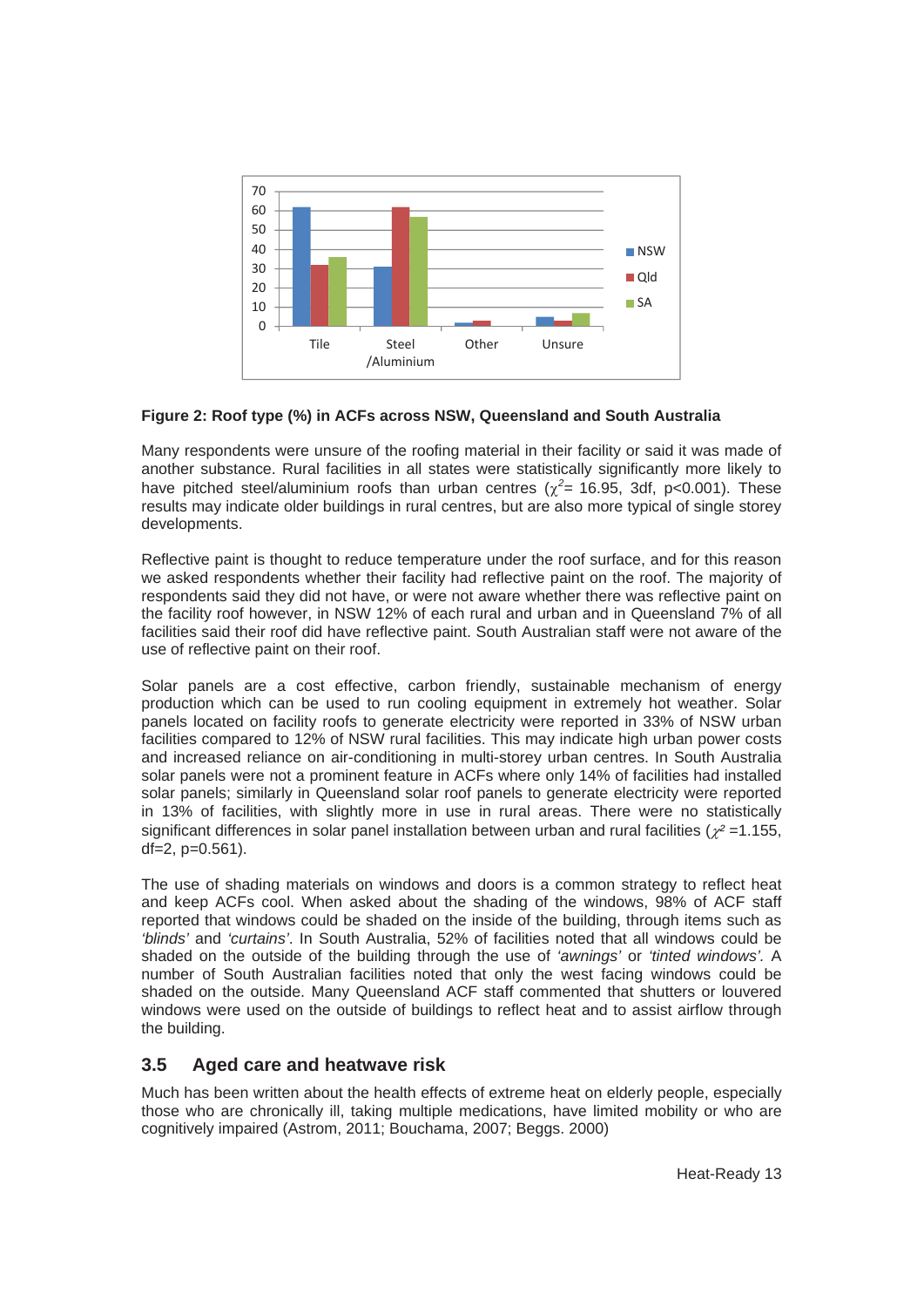Almost all of these criteria apply to residents of ACFs, either singly or in combination. Aged care facility clinical staff was asked whether they identify residents who are potentially at increased risk of heat-related morbidity prior to heatwave events. In NSW, 90% of rural and 93% of urban facilities said they do identify 'at risk' residents during a heatwave. This includes the assessment of medications, cognitive impairment and additional healthcare requirements. In South Australia and Queensland, 81% of clinical staff reported identifying at risk residents during extreme heat.

#### **3.6 Monitoring temperature**

All clinical and administrative participants were asked whether the facility monitored internal temperature routinely. In NSW and Queensland 78% and 77% of facilities respectively monitored internal facility temperature on a daily basis, however only 41% of SA ACFs said this was routine practice.

Notifications of forecast extreme weather may assist in planning for hot days and the prevention of ill health in residents and staff. When extreme weather is forecast, planning can be put into place to monitor residents who are at risk and keep the facility cool. The majority of NSW urban facilities (87%) reported that the facility management broadcast extreme weather warnings to staff on days when the weather was forecast to reach extreme temperatures. In contrast, only 75% of rural facilities reported that they undertook this practice. In South Australia, 82% of facilities reported that staff were notified of extreme weather forecasts. The remaining 11% of facilities did not notify staff and 7% of participants were not sure if this happened in their facility. Similarly in Queensland, 83% of facilities notified staff of extreme heat forecasts, however 15% of facilities said they did not notify staff members.

Warning family members of increased heat risk is important, particularly if they intend to take their resident relative outside the ACF on a hot day. In NSW, 10% of urban and 7% of rural facilities said they would warn families about the risks to their family member on extremely hot days. In Queensland, 81% of facilities said they notify residents' families on very hot days, and in South Australia, 75% of facilities enrolled in the study had a dedicated protocol/method of notifying residents' families of extreme weather forecasts.

## **3.7 Cooling strategies**

There are many cooling strategies used by aged care staff to keep elderly residents cool during periods of extreme heat. Respondents were asked they type of cooling used most frequently by their facility when the weather is unusually warm. Responses to this question fell into five categories; full air conditioning, partial air conditioning, fans, combination of air conditioning and fans, or other (evaporative cooling, under floor cooling, ventilation from windows).

The amount of air conditioned ACFs varied substantially between states. In South Australia almost all facilities (98%) were fully air conditioned with the remainder (2%) partially air conditioned. Similarly in Queensland, 98% of facilities said they were either fully or partially air conditioned. In NSW, only 65% of ACFs had full or partial air-conditioning. The remainder said they used fans (ceiling and pedestal), evaporative coolers, under floor cooling, opening windows or a combination of these strategies to help keep elderly residents cool on very hot days.

Where air-conditioning was in place, almost all NSW facilities (92%) had additional fans (ceiling and pedestal fans). When asked whether they knew the limitations of fans, and that these could be dangerous to elderly people in dry, hot weather 88% of clinical staff said they were not aware of these dangers. This was not the case in South Australia, however, where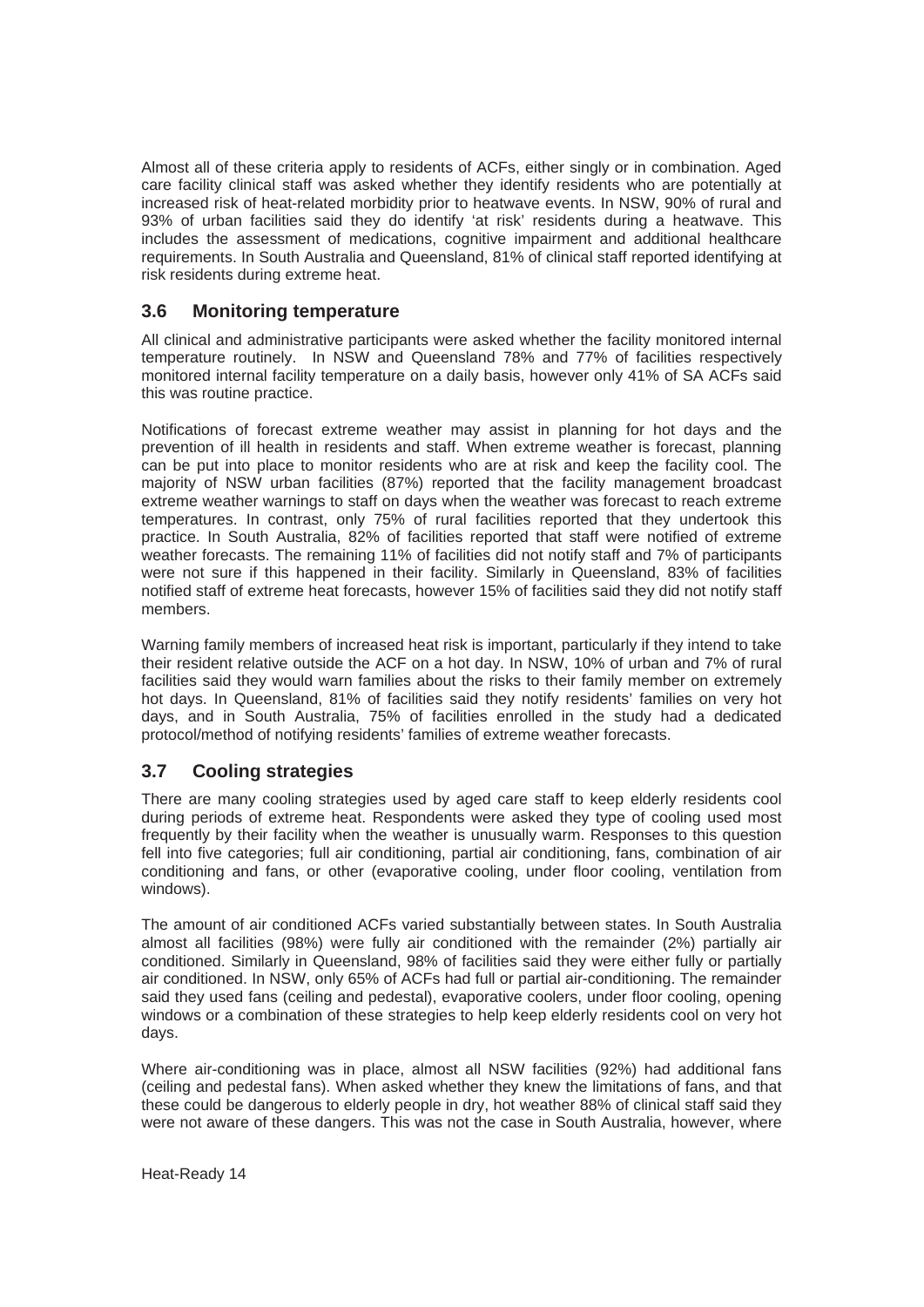only 39% of staff said they did not know the dangers of fans. A number of South Australian facilities reported using fans on a regular basis (68%) in addition to air conditioning; however, a further 30% reported that their facility did not use fans, noting the dangers associated with fan usage in an aged care setting. This is a particularly interesting but not unexpected finding, as fans are much less useful in a dry climate, such as that experienced in South Australia. Moreover, 61% of facilities reported that residents do not have fans in their rooms for a similar reason.

The majority of facilities in Queensland used fans (91%) in addition to air conditioning. The type of fans used varied and included; pedestal, ceiling, wall mounted and evaporative coolers. When staff members were asked about the limitation of fans during periods of extreme hot weather, 85% of staff members were aware that fan usage could be dangerous to the elderly during dry, hot weather. Rural staff members (49%) were more aware of the limitation of fans than urban staff members (36%), however, this difference was not significant  $(y^2 = 1.161, df = 2, p = 0.560)$ .

Across the states, 95% of clinical staff felt that the current cooling strategies used in their facility were sufficient to keep staff and residents cool during periods of hot weather. Only 90% of administrative staff thought current cooling strategies were sufficient.

## **3.8 Staffing and training**

There is a well recognised shortage of aged care nursing staff across the industry, and we investigated whether staff felt there was a shortage of staff in their facility, which, if faced with extreme weather could impact on patient care.

Whilst all NSW facilities reported that their facility utilised the skills of agency staff, 75% of current staff reported that orientation to the facility for agency staff did not include care procedures to be implemented in very hot weather.

Clinical in-service training for staff on a regular basis was conducted in 98% of NSW and Queensland and 100% of South Australian ACFs. In NSW, only 34% of staff said they had ever had in-service training that had covered heat-related illness and caring for the elderly in very hot weather, while in South Australia 50%, and in Queensland 57%, of staff had experienced such training.

#### **3.9 Adaptive measures**

Many facilities raised the heatwave adaptive measures they have already undertaken, either individually, or as part of a broader organisational quality improvement strategy. These include measures such as using reflective paint on the roof of the building, increasing the quality of window coverings (such as thicker curtains, tinted windows and using shutters), actively being involved in new facility design, and rearranging furniture and rooms to take best advantage of the natural sunlight and cooling breezes.

Many facilities were encouraged to implement new strategies as a result of our CATI interview, with a number of respondents commenting that strategies such as family education, transfer packs, emergency planning kits and more heatwave focused in-service training would all be beneficial to future heatwave adaptation.

#### **3.10 Qualitative analysis**

Open-ended responses were extracted from the database and entered onto coding sheets. Each of the open-ended responses was reviewed and key words and sentences were identified and coded into key themes. Data coding and identified themes were reviewed by two members of the research team to ensure the context and accuracy of data was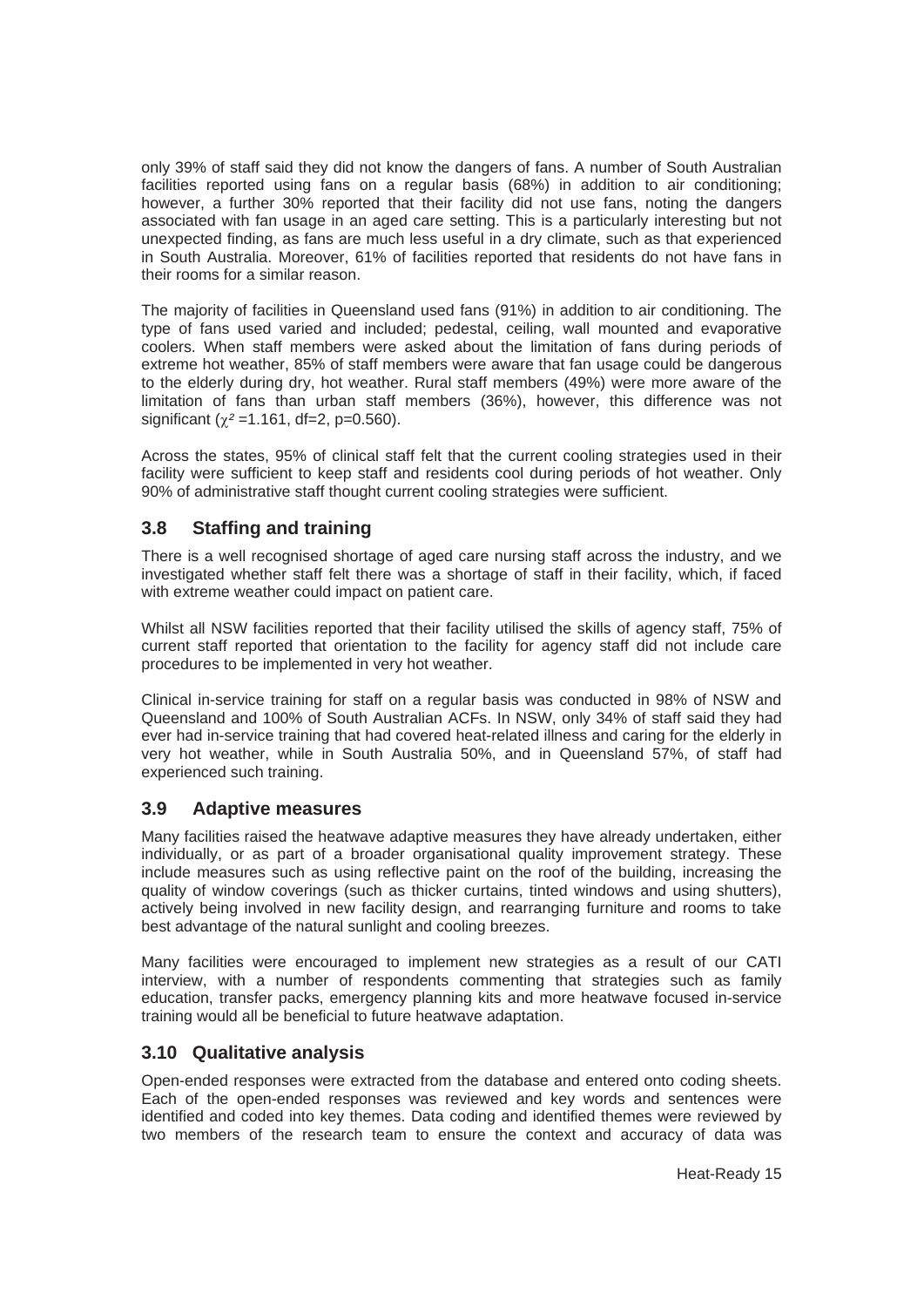maintained. Thematic analysis was undertaken on each of the open-ended question responses, and key themes distilled from the data (See Figure 3).

Participants were asked to discuss, in their own words, the strategies they used to care for elderly ACF residents during periods of extreme heat. The responses were similar across the three states from both clinical and administrative participants although, as expected, fewer administrative participants knew about the clinical measures taken to protect elderly residents from extreme heat.

The strategies used by clinical staff to keep the ACF residents comfortable and well in the heat fell into three key thematic areas, with an additional area raised by South Australian participants that was not mentioned by participants in NSW or Queensland (Figure 3).

The three states all raised issues which fell into categories of:

- x *cooling,*
- x *hydrating and*
- *monitoring*

South Australia raised issues that fell into the category of

x *emergency planning* 

#### **Care strategies NSW Care strategies SA Care strategies QLD**

Close curtains Close windows Open windows Air conditioning (23ºC) Fans Encourage fluids Ice Jelly Ice blocks Monitor for changes in behaviour Monitor fluid output Monitor temperature **Cool Hydrate Monitor**  Air conditioning (22ºC) Close blinds Open windows 'Close facility up' Fans Increase fluids Jelly Juice Ice blocks Monitor residents Monitor temperature of facility Monitor fluid intake Monitor clothing **Alert staff to forecast Check CFS updates**  Curtains closed Windows open AC on (23ºC - 24ºC) Fans Encouragefluids Ice blocks Monitor residents Monitor fluid balance Monitor temperature

#### **Figure 3: Key care strategy themes distilled through thematic analysis comparison by state**

In all states, the main strategies used for *cooling* ACF buildings and residents included airconditioning, fans (both ceiling and pedestal fans), evaporative coolers, open windows and heavy curtains. Responses were not consistent between facilities, with many using contradicting strategies to keep buildings cool, such as *"opening windows to let air through"*, or *"closing windows to keep the hot air out".*

In South Australia and Queensland almost all ACFs were air conditioned, however many did not have air-conditioning throughout the whole facility. In NSW, the provision of air conditioning was patchy to say the least. In some ACFs, air-conditioning was confined to communal areas, whilst in others individual patient rooms were also air-conditioned. Some facilities commented that resident common areas were air-conditioned but this was not the case in staff areas and corridors. Some facilities commented on the air-conditioning temperature setting used (22ºC in SA; 23ºC in NSW; 23 - 24ºC in QLD).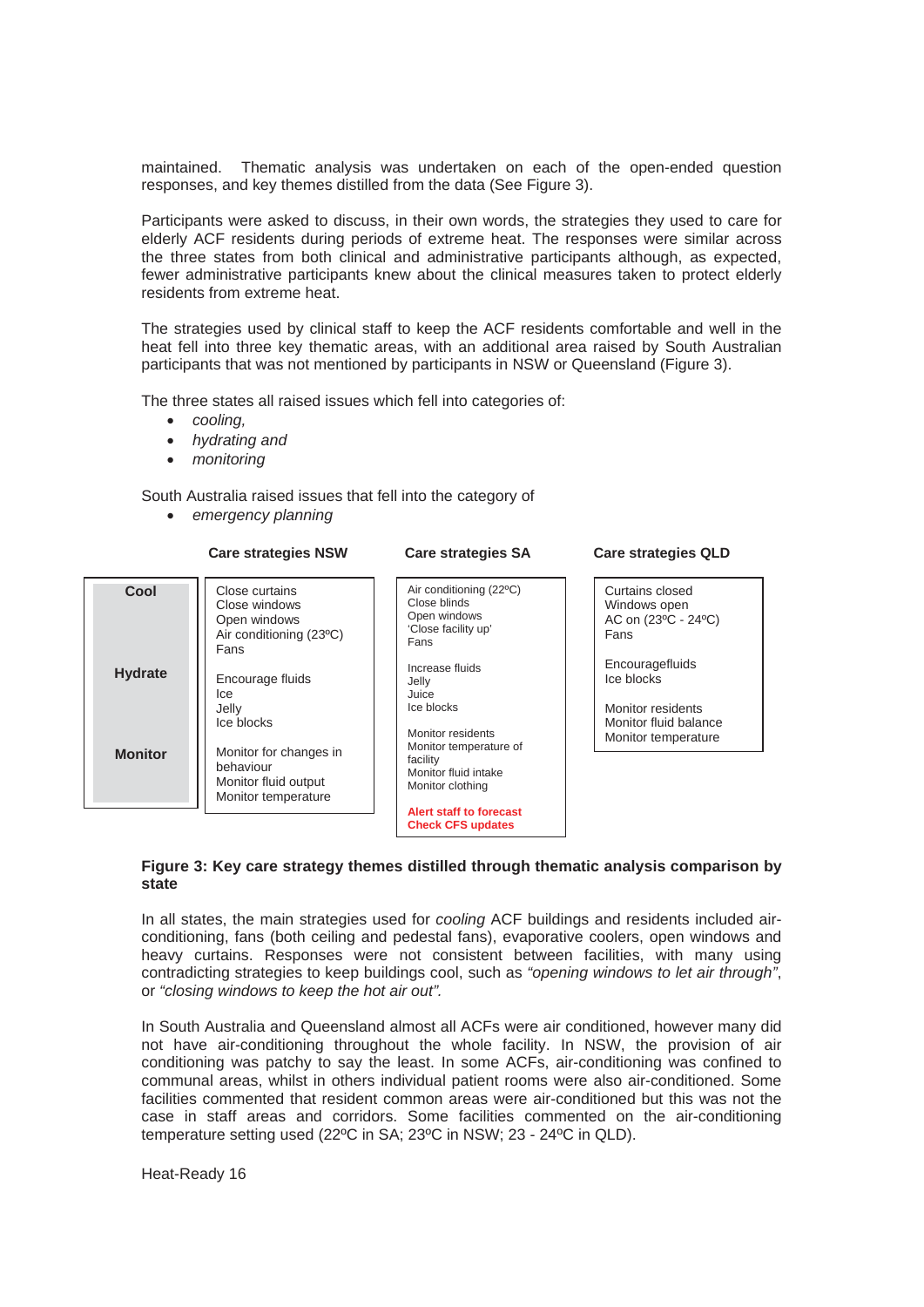Other cooling strategies mentioned were; *"wearing appropriate clothing", "providing cool wash cloths to residents"* and *"minimising activities".* Participants commented:

*"We make sure curtains are closed (ensuring there is enough light so it's safe), doors and windows are closed, air-con on at a comfortable, constant temperature in common areas, internal doors are open, fans on, and residents encouraged to stay indoors in communal areas and increase their fluids".* 

 *(Queensland Registered Nurse)* 

*"The air conditioner is on at 22 degrees, extra fluids, ice cream and ice blocks are given to the residents and the staff are aware of the heat. The facility conducts food and nutrition assessments during hot weather and the South Australia health department alerts are posted around the facility. Bus trips are also cancelled automatically when the temperature rises above 34°C."* 

*(SA Urban Care Manager)* 

The second theme raised by the ACF staff was that of *hydration* of residents. Almost all facility staff, commented on the need to "push fluids", with alternative fluid measures mentioned (jelly, icy poles, ice and extra cool drinks). Two administrative participants commented on the need to withhold drinks such as tea and coffee that act as a diuretic, however this was not mentioned by any clinical staff interviewed.

The third key theme identified as part of the question on how to care for elderly residents in the heat was that of *monitoring*. Although monitoring is a critical part of caring for the elderly during extreme heat, it was not routinely mentioned by participants. Around one third of clinical staff used the term "monitoring" in their responses, indicating that they were aware of the potential for the health of elderly residents to deteriorate quickly in the heat. Monitoring residents' behaviour, fluid balance and the ACF response to the heat was clearly described by one participant:

*"We notify staff of the increase in temperature and through the clinical IT system. Drink and ice block rounds are increased, we monitor for signs of dehydration and educate staff of the symptoms in memos, we monitor medication intake and reactions, report troubles with air-con and cooling immediately. If there is a heatwave – we have daily meetings for strategies."* 

*(Rural Director of Nursing)* 

In South Australia one clinical staff member noted the use of fluid charts:

*'… we use fluid balance charts to monitor [fluid] intake and output'.* 

*(SA aged care coordinator)* 

One urban care manager also mentioned monitoring staff members during periods of extremely hot weather:

*'… senior staff do audits and spot checks on staff to see if they are giving enough water to residents and if they are doing the right thing'.* 

*(SA aged care coordinator)* 

Heat-Ready 17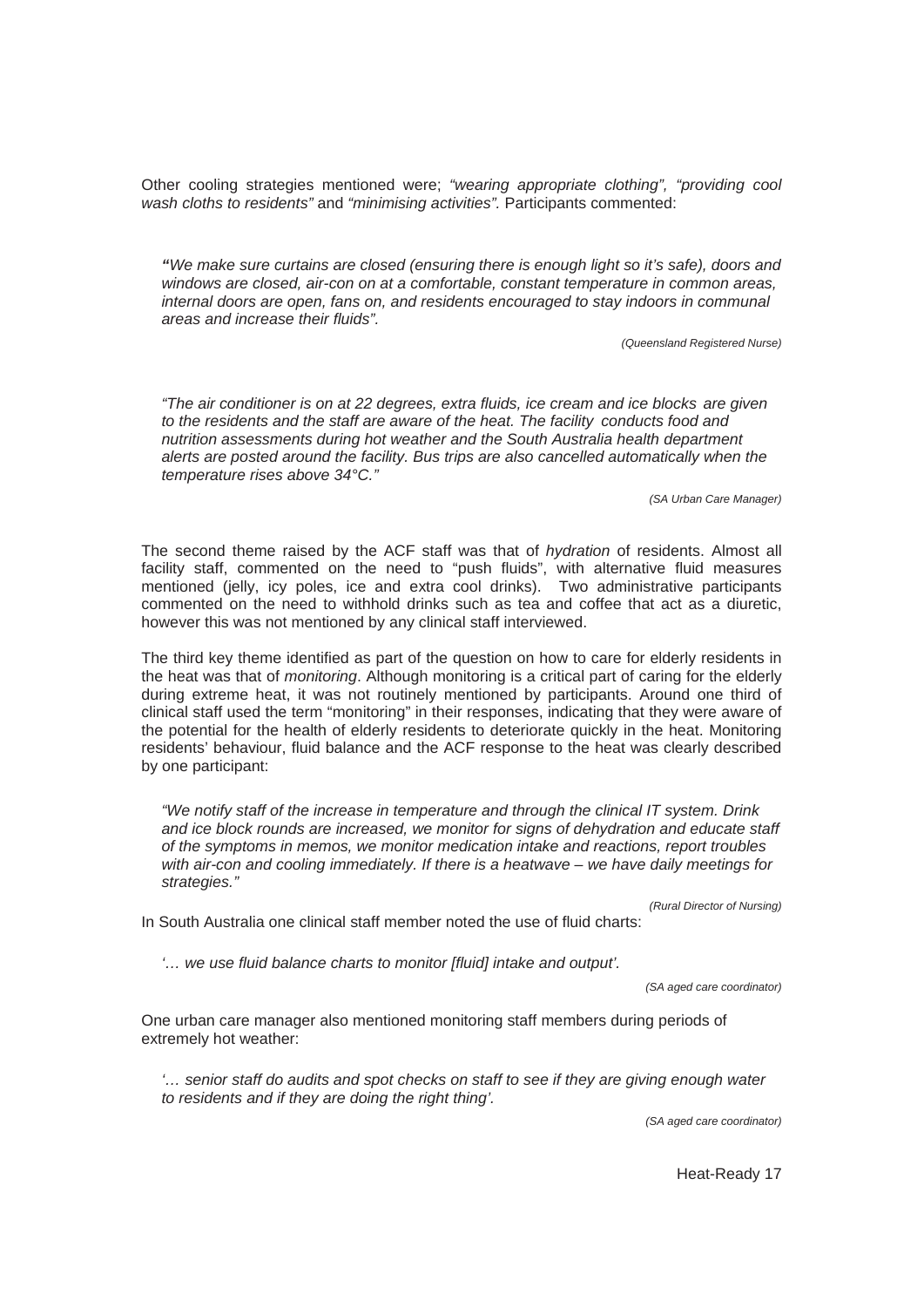The fourth key theme was *emergency planning* and was only identified by South Australian participants. This is not surprising given the focus on heatwave planning and preparation developed by SA Health and SAFECOM. Due to the hotter and drier climates in SA, there is an increased risk of bushfires. Two facilities reported that they use the *'Country Fire Service (CFS) website… to check for updates and fire dangers'.* Another facility reported that during periods of extreme heat the *'grounds are checked for combustible items'.* Other emergency planning procedures reported included; *'the fridge and equipment is checked each day', 'put up notices around the facility' , 'the staff are told during changeover' and 'making sure that the staff are able to get to work, as the facility is in a fire zone'.* One clinical staff member clearly described their emergency planning procedures during extreme heat;

*"The staff are alerted and one senior staff member is responsible for checking up on what the temperature will be. A battery powered radio and landline telephones are used so that they facility can still have phone use and can keep up with updates when the power goes down."* 

 *(SA Rural Director of Care)* 

The second open-ended question invited participants to discuss "how their facility could be improved to be better prepared for high temperatures and the effects of extreme heat". Detailed narrative analysis of the clinical and administrative responses highlighted four distinct themes emerging from the data (Figure 4). These were the same for all states and were:

- x *Do nothing*
- x *Infrastructure*
- x *Planning and policy*
- x *Education, training and communication*

The first theme identified in all states was *'nothing needed'* with almost half of the clinical participants commenting that there was no need for improvement in the way they (as clinicians) or the ACF could be better prepared for high temperatures. Interestingly, only one third of administrative staff felt this was the case.

The second theme, and most highly discussed was that of '*infrastructure'*. Key components of this theme were comments on the importance of full air-conditioning in the facility, back-up generators for when power supplies were unstable, access to water coolers, roller shutters on windows that face the sun and additional external shade. Many participants raised facility design and the (older) age of the building as a risk factor when attempting to keep residents (and staff) cool. A number of participants suggested new facilities, purpose-built as ACFs, and whose design takes into consideration local temperatures and conditions are badly needed.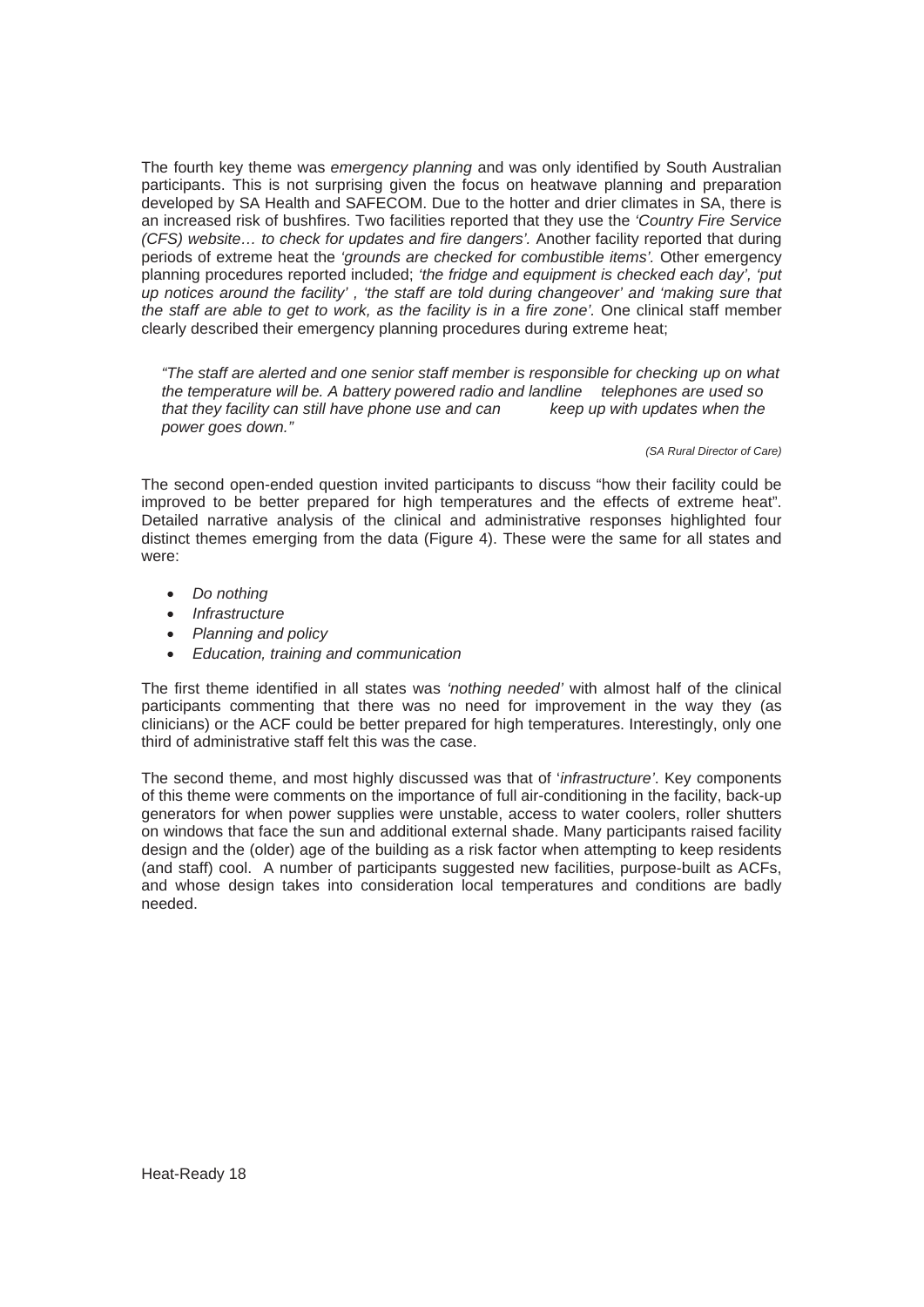|                                             | <b>ACF improvements NSW</b>                                                                                                                | <b>ACF improvements SA</b>                                                                                 | <b>ACF improvements QLD</b>             |  |
|---------------------------------------------|--------------------------------------------------------------------------------------------------------------------------------------------|------------------------------------------------------------------------------------------------------------|-----------------------------------------|--|
| Do nothing                                  | None needed<br>Doing OK at present                                                                                                         | Pretty good at the moment<br>Not sure what improvements<br>are needed                                      | None needed                             |  |
| <b>Infrastructure</b>                       | Purpose built building<br>Newer facility<br>Back-up generator<br>Transfer packs                                                            | Building upgrades<br>Upgrading air conditioning<br>Backup generator<br>Increase number of water<br>coolers | New buildings<br>Back-up generator      |  |
| <b>Planning and</b><br>policy               | Need<br>policies<br>and<br>quidelines<br>Continuous improvement<br>and planning<br>Heat audit - rooms and<br>environment<br>(thermometers) | Clear specific hot weather<br>policy required                                                              | Heatwave policy                         |  |
| Education,<br>training and<br>Communication | Family communication<br>Staff communication                                                                                                | Increasing staff awareness to<br>the effects of heat<br>Formal education process                           | Communication<br><b>Staff Education</b> |  |

#### **Figure 4: Key ACF improvement strategy themes distilled through thematic analysis: comparison by state**

*'Planning and policies'* for extreme heat and any potential implications of heat-waves was the third theme highlighted by participants. Components of planning included development of heatwave plans and policies, monitoring the temperature in residents' rooms on hot days, developing a heatwave specific component of the ACF disaster plan, developing and implementing an extreme heatwave kit in case of emergency power loss or the need to evacuate and conducting a regular environmental audit at the commencement of summer each year.

*"We need a review of disaster planning, develop a heat wave policy, and to make sure that all measures are in place. It would be good to do an environmental audit at the beginning of each summer and, train staff and educate them".* 

*(NSW Rural Facility GM)* 

*"A crystal clear heat policy would be ideal, and education for staff."* 

 *(Queensland Urban Facility Care Manager)* 

*"More information is required from the health department and from researchers and more talk about heat readiness and the integration of the findings of Heat-Ready into procedures and policy"* 

*(SA Rural Services Manager)* 

Staffing was raised as an issue during extreme heat, with many clinical participants commenting that planning for additional staff to be *'rostered on'* to conduct additional drink rounds, monitor residents for heat related effects and assist with toileting is critical.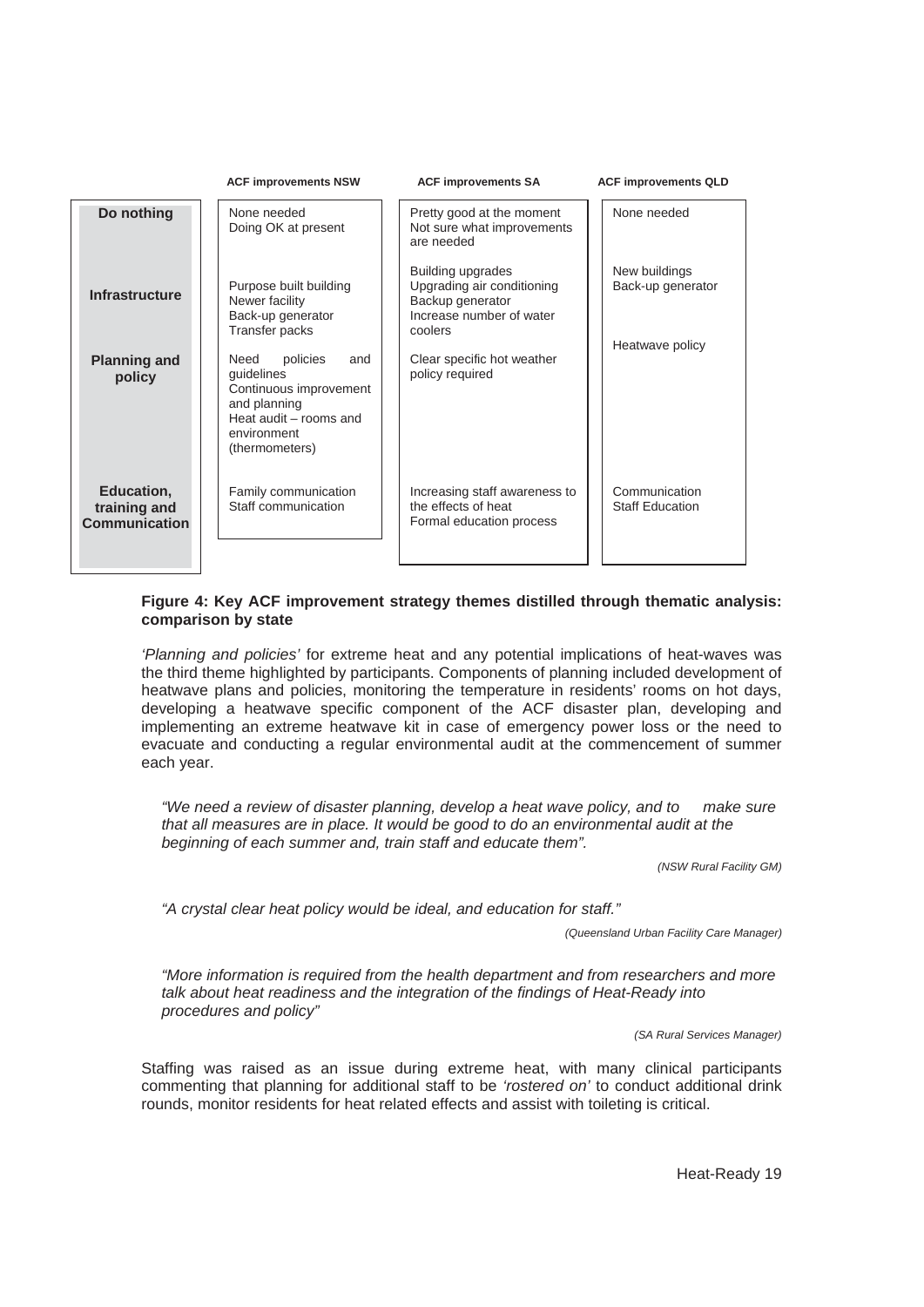*"It would be good to have transfer packs (for travelling and emergencies) and more education prior to summer and winter (they don't drink enough when they are out)".* 

(Rural Registered Nurse)

The fourth theme identified was *education and training for staff members.* One quarter of clinical staff members reported that increasing staff awareness of heat related issues and maintaining education was a priority during extreme heat. Interestingly, a similar number of non-clinical staff members suggested that improvements in staff training were required. One clinical staff member noted that a more *'formal education process'* was required, whilst another clinical staff member suggested that the training in regards to dehydration should not only be undertaken by clinical staff members but also the kitchen and domestic staff members. One clinical staff member suggested that;

*"Posters about the importance of nutrition and hydration could be put up in the facility"* 

*(Urban Care Manager)* 

Clinical and administrative participants in all states commented on the need for ongoing training and in-service on ways to: 1) care for the elderly during hot weather, and 2) communicate to staff and residents' families the importance of risk management in extreme heat. One facility manager commented on the need to ensure families were informed if they were taking family members out for the day.

 *"There is a need for clearer policy and education … there is a lot of informal policy but not formal policy and not enough auditing"* 

*(Urban Director of Care)* 

A number of participants commented that the interview had raised points that they had not previously considered, but would consider implementing in the future in their ACF.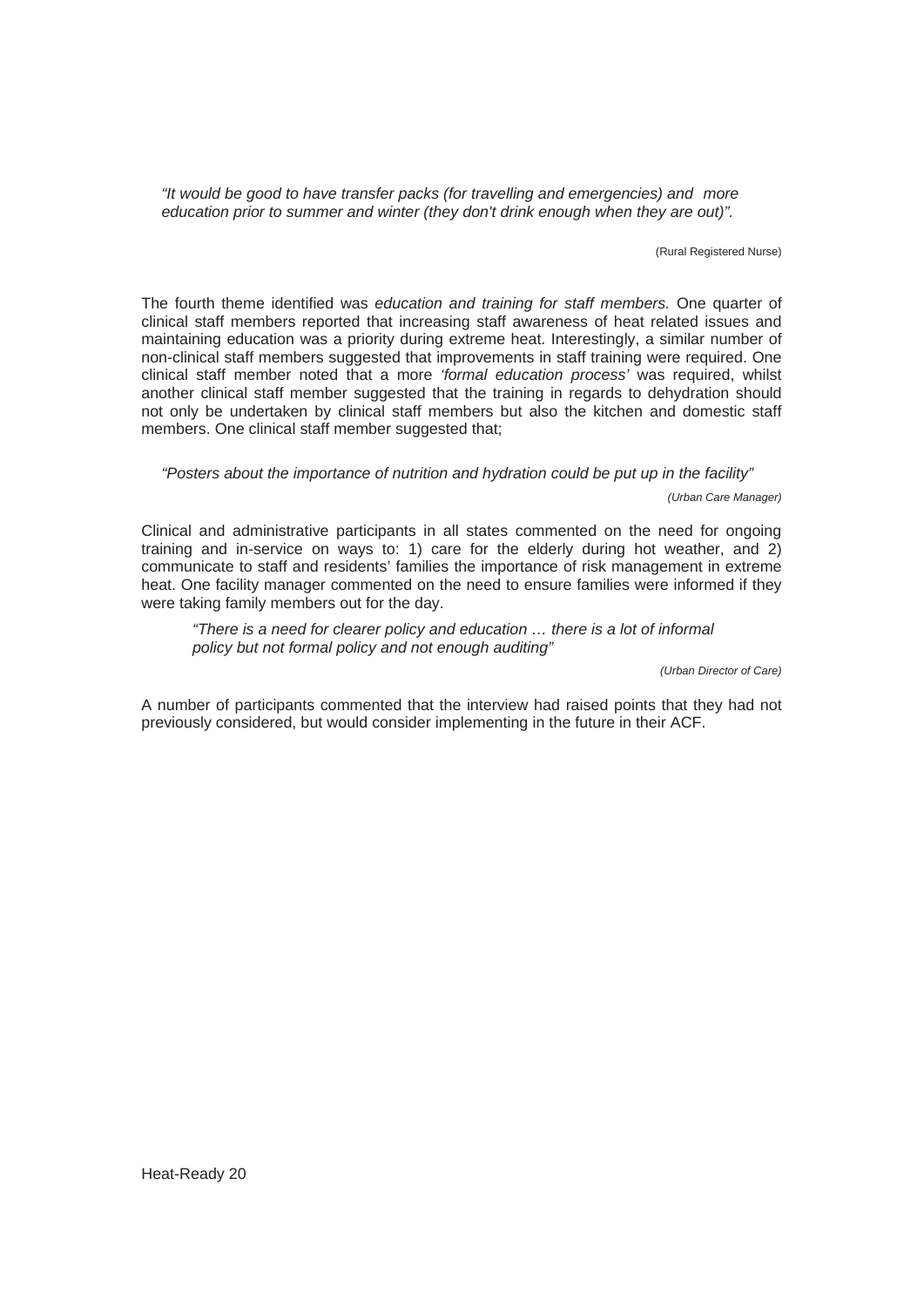## **4. DISCUSSION**

This study, conducted in three Australian states highlighted the strategies ACF staff use during periods of extreme heat, and investigated the ways these staff could improve the care of elderly residents during very hot weather. Participants were broadly placed into two categories – clinical and administrative, and although these are quite separate in terms of service delivery in ACFs, responses on the whole were similar in each state. As expected, clinical staff were more up to date with the practical aspects of patient care, whilst administrative staff provided more commentary on policy and management issues.

The study response rate was much lower than anticipated, in spite of repeated follow-up and intensive recruitment strategies. This is a limitation of the study and suggests that there may be many ACFs who are not 'Heat-Ready' and who were not prepared to be embarrassed or exposed by participating in the study. There was also a clear reliance by ACFs on airconditioning to reduce the health related impact of heat-waves, often without consideration for the consequences of power failure. South Australian ACFS were more likely to have back-up generators than facilities in either NSW or Queensland. Overall, the results of this study provide an indication as to where future policy and educational strategies should be focussed, although the results are difficult to generalise across the entire ACF community and should be viewed with caution.

Although not a planned outcome of the study, involvement in the study did raise awareness and interest in heatwave health in those who participated in the study. Many of the respondents commented that they could identify ways to enhance their procedures or practices and would follow-this through in a practical way. In view of the record high temperatures that Australia experienced during the summer following this study, it is hoped that heatwave awareness was increased as a result of this project.

## **4.1 Policy and planning**

There was a difference in the heat-wave policies, plans, and guidelines for staff to use in periods of extreme heat across the three states. Almost all facilities surveyed had an Aged Care Facility Plan – which was designed to address functional issues including emergency and disaster management. However not all of the ACF plans included extreme heat as an emergency, nor had they developed any contingency planning to implement in such an event.

Dedicated heatwave plans were not a common finding in NSW ACFs. In the other warmer states, and where heatwave plans have been directed by government, many facilities had dedicated heatwave plans in place (Government of South Australia, 2012; Queensland Health 2004). This was particularly evident in South Australia where almost all facilities (93%) had a heatwave plan, and in Queensland where almost half (41%) of ACFs had a dedicated heatwave plan. The questions raised by the CATI survey led to many participants commenting on the need for a comprehensive and consistent heatwave policy and plan for aged care service providers, particularly in view of the evidence for the increasing likelihood of heatwave events.

## **4.2 Infrastructure**

Some facilities, particularly those in rural areas still struggle with outdated buildings and inadequate infrastructure which has the potential to place residents at risk of adverse health effects in the heat. Rural facilities in all states were more likely to have aluminium or steel roofs, which unless well insulated, can lead to high internal temperatures. Some of these roofs were painted with reflective paint, a cost-effective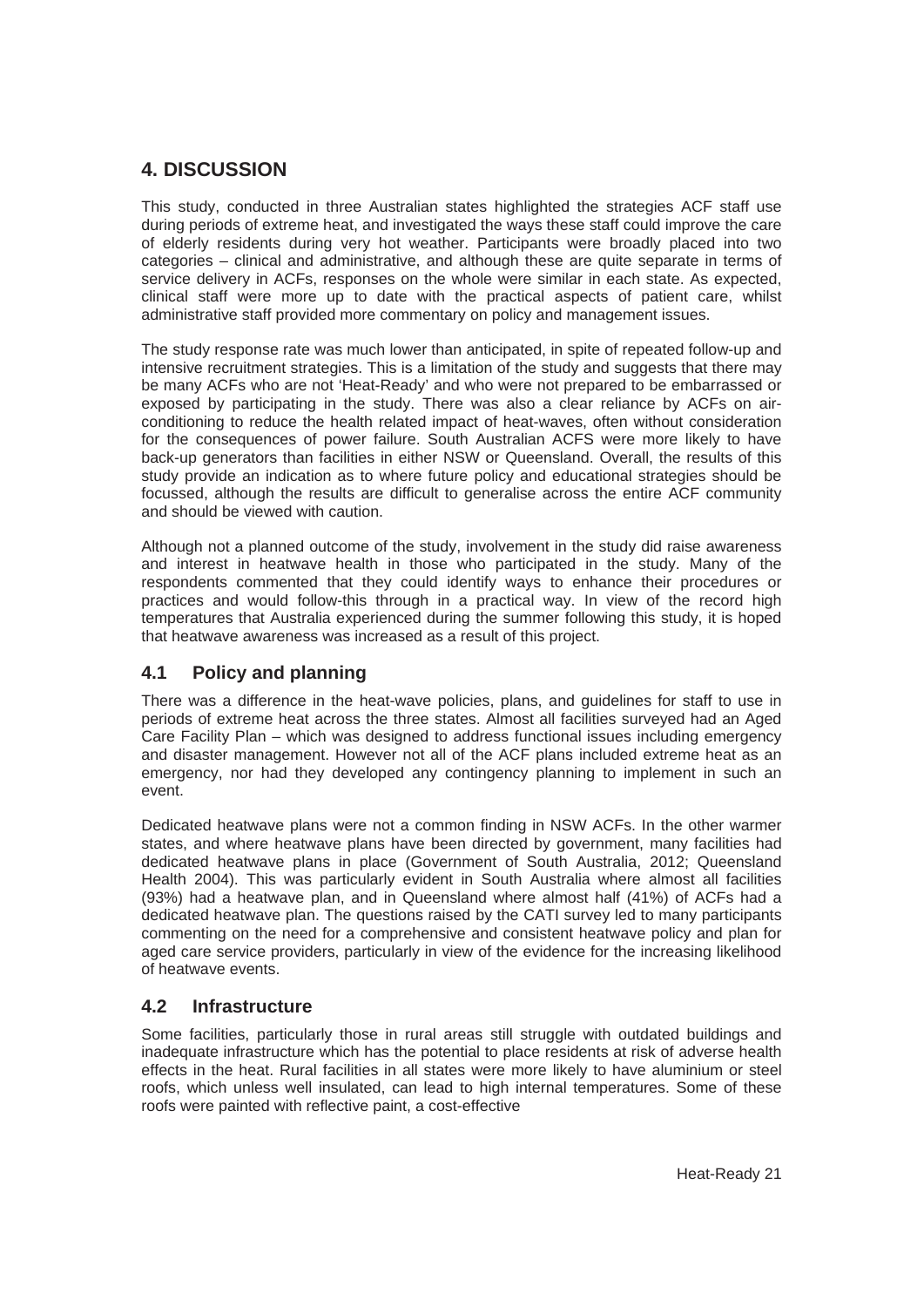way of reducing the impact of extreme heat on the internal building temperature. Building design and building age was raised by participants in all states as an important factor when managing the effects of heat in the elderly. Although many facilities are of an older design or not purpose-built for aged care provision, there are many options for retro-fitting or heatwave adaptation. Retro-fitting older style buildings is costly and often inefficient, however subsidising these alterations may lead to more power efficiency and reduced healthcare costs in the longer term. Some ACF managers raised the rising costs of power as a barrier to full air conditioning in the facility, however fewer facilities than expected had solar panels on the roof, which can offset the high costs of running cooling equipment during periods of extreme heat.

## **4.3 Cooling mechanisms**

Unlike South Australia and Queensland, only 66% of ACFs in NSW were fully airconditioned, with air-conditioning generally only available in either patient rooms or common areas in those who were partially air-conditioned. This is of concern in extremely hot rural areas, as overseas studies have highlighted positive contribution of air-conditioning to health in an institutional setting. Almost all facilities in each state commented that fans were used as a supplement to air conditioning, both in common areas and in resident rooms to assist with cooling. Research suggests that in cool or hot dry air (when humidity is low) fans may be detrimental to the health of older people, particularly in very hot weather (Grynspan 2003). Staff in South Australia were more aware of the detrimental nature of using fans in the elderly population, possibly because of the hot, dry climate experienced in South Australia, whereas less staff in Queensland and New South Wales were familiar with the limitations of fan use.

## **4.4 Staff knowledge of heatwave risk minimisation**

Overall, staff in each state were knowledgeable about ways to minimise patient risk in the heat, and relied on a number of strategies and systems to ensure elderly patients were cared for appropriately.

Although research outlining the effects of extreme heat has been conducted in the three states enrolled in this study (Khalaj, 2010; Beggs, 2000, 2008; Vaneckova, 2008, 2010; Tong, 2010; Nitschke, 2007; Hansen, 2008a; Hansen, 2008b) ACF staff knowledge of ways to minimise patient risk in the heat was variable and inconsistent, and was not influenced by state, size or location of facility. South Australian staff were generally more conversant about the effects of heat on elderly residents, however few staff in each state commented on the interaction of multiple medications and dehydration, or the importance of assessing residents for altered mental states such as confusion or disorientation (which are associated with dehydration) in very hot weather.

Many staff in each state commented on the need for a consistent message on heat-related health risk, not just in residents but in ACF staff. Clinical staff were from a variety of backgrounds (Registered Nurse (RN), Enrolled Nurse (EN), Assistant In Nursing (AIN) or untrained assistants), and the level of clinical knowledge about the physical manifestations of heat stress were variable. These comments led on to the importance of improved education and training on heat-related health risk for all aged care staff.

## **4.5 Education, training and communication**

Although most ACFs said they had some form of in-service education, the regularity of these sessions was variable and the majority did not include and information or education on caring for the elderly in extreme heat.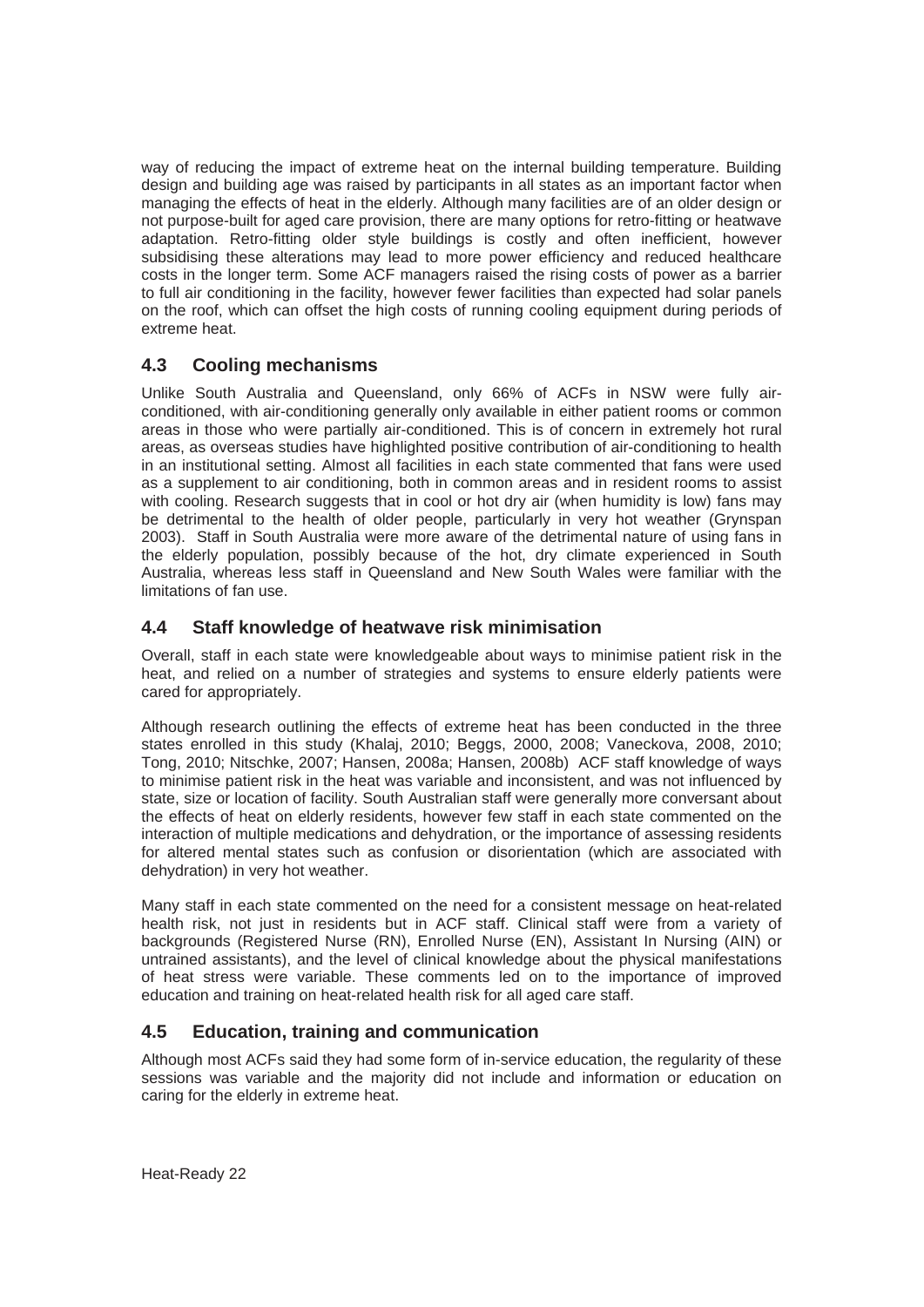Overall the staff in all states (both clinical and administrative) who participated in the study commented that updated, consistent training on ways to minimise heat-related health risk, both to residents and staff in ACFs was badly needed.

South Australian facilities were more likely to receive heatwave warnings through the SAFECOM or SA Health, with fewer facilities in NSW and Queensland commenting that notifications directly aimed at aged care service providers were received prior to an extreme weather event. This highlights the need for a dedicated communication strategy to be developed in each state, driven by the lead agency (Health or Emergency services), which can be disseminated prior to an anticipated heatwave event.

Communication was highlighted as a major factor in minimising heatwave risk. Although many participants commented that communication about heatwave protection strategies within ACFs could be improved, communication with residents' families was raised as a particular issue. The investigation of this area is outside the scope of this data collection, but is an area for future research.

## **4.6 Planning**

All states commented on the need for appropriate planning for heatwave events. Only South Australia commented that this was one of their current strategies for management of heatrelated health risk. Strategies such as identification of residents at heat-related health risk, development of hot-day transfer packs, continuing in-service for staff, regular environmental audits and temperature monitoring are novel strategies which can be easily implemented but have the potential for minimisation of heat-wave risk in ACF residents.

## **4.7 Adaptive capacity**

While many of the facilities who participated in this study felt there was nothing more they need to do to prepare for the likelihood of increasing periods of extreme heat, the majority of facilities raised ways their particular facility could improve and adapt.

Strategies such as adding roller shutters to westerly facing windows, consistent and regular temperature monitoring and improved education and knowledge were some of the varied ways staff saw their facility as able to adapt. Other strategies included, painting reflective paint on the roof, adding solar panels to reduce power costs, installation of back-up generators (in the case of power failure from grid overload) and the development of resident transfer packs for use in an emergency.

## **4.8 Strengths and limitations**

This study is the first of its kind to investigate the strategies ACF staff use to care for aged nursing home residents in the Australian context.

The response rate in all states is lower than anticipated and is a limitation of this study. The final number of ACFs who participated in this study represented only 18% of those who were contacted and invited to participate across three Australian States. There are many possible reasons for the low response rate as outlined below:

1) Finding time to complete a telephone interview whilst conducting daily clinical and administrative tasks can be difficult, and may be reflective of the current workload of ACF staff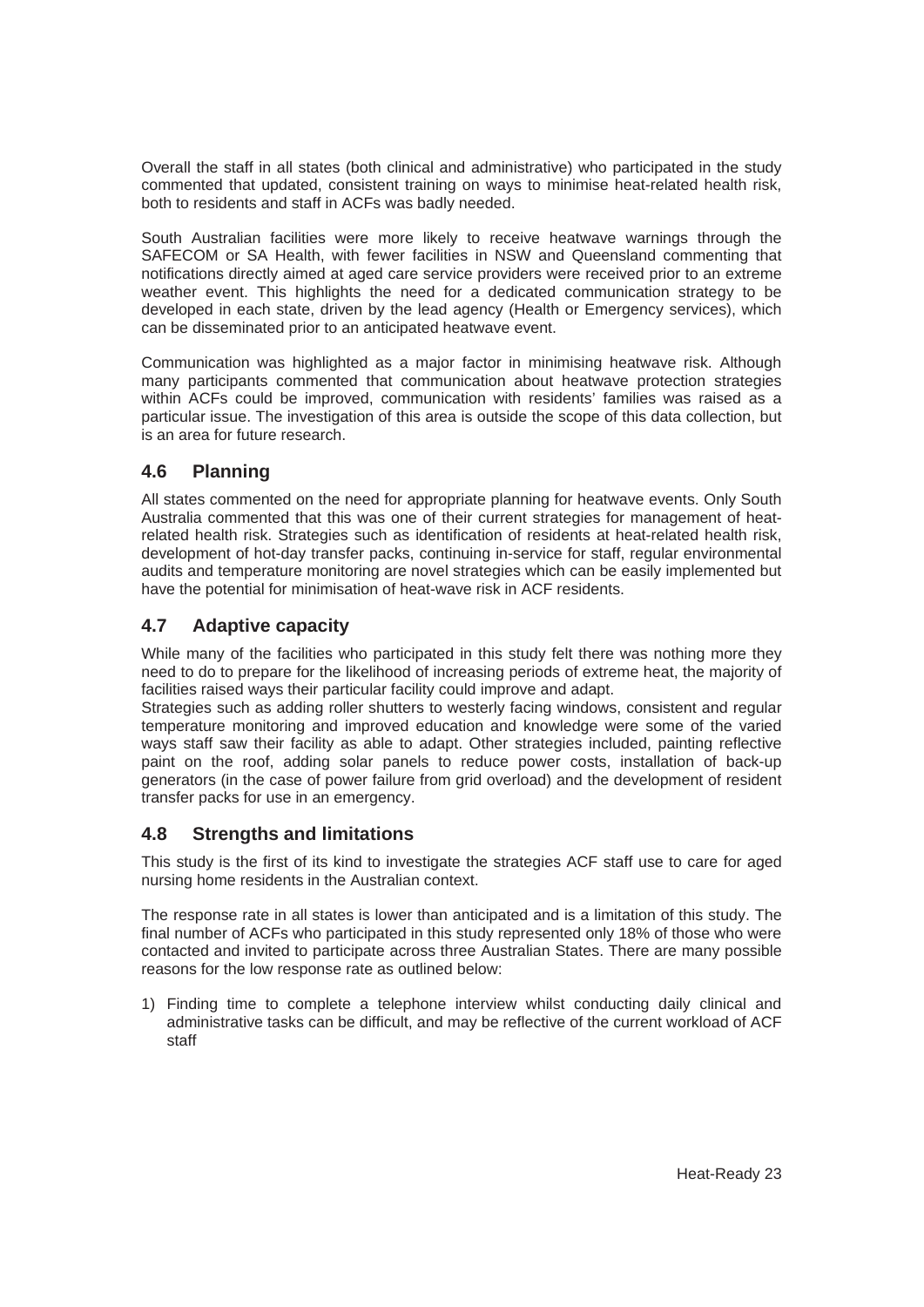- 2) The exact focus of the study (Heat-Ready), was provided in the original contact information provided to Aged Care Facilities (as requested by the Ethics Review Committee) however this may have frightened-off ACFs that were not Heat-Ready
- 3) perhaps through fear of embarrassment or exposure or biased the responses in terms of respondents telling the interviewers what they thought they wanted to hear.
- 4) Many facilities believed that because they were air-conditioned they were "Heat-Ready" and thus did not need to spend the time participating in the study.

Each state who participated in this study was chosen because of their differing climate and geography. Each state varies in its current development of a Heat Health Plan. South Australia has a clearly defined Heatwave Plan administered by SA Health and SAFECOM (under the State Emergency Plan), whilst Queensland has incorporated the state heatwave plan into the State Emergency Plan (but does not clearly define heatwave response). At present New South Wales does not have a State-wide Heatwave Plan, but is currently developing a Heat Health Warning System. As such, the results of this study may not be generalised to other Australian States where Heatwave Plans and Policies are already in place.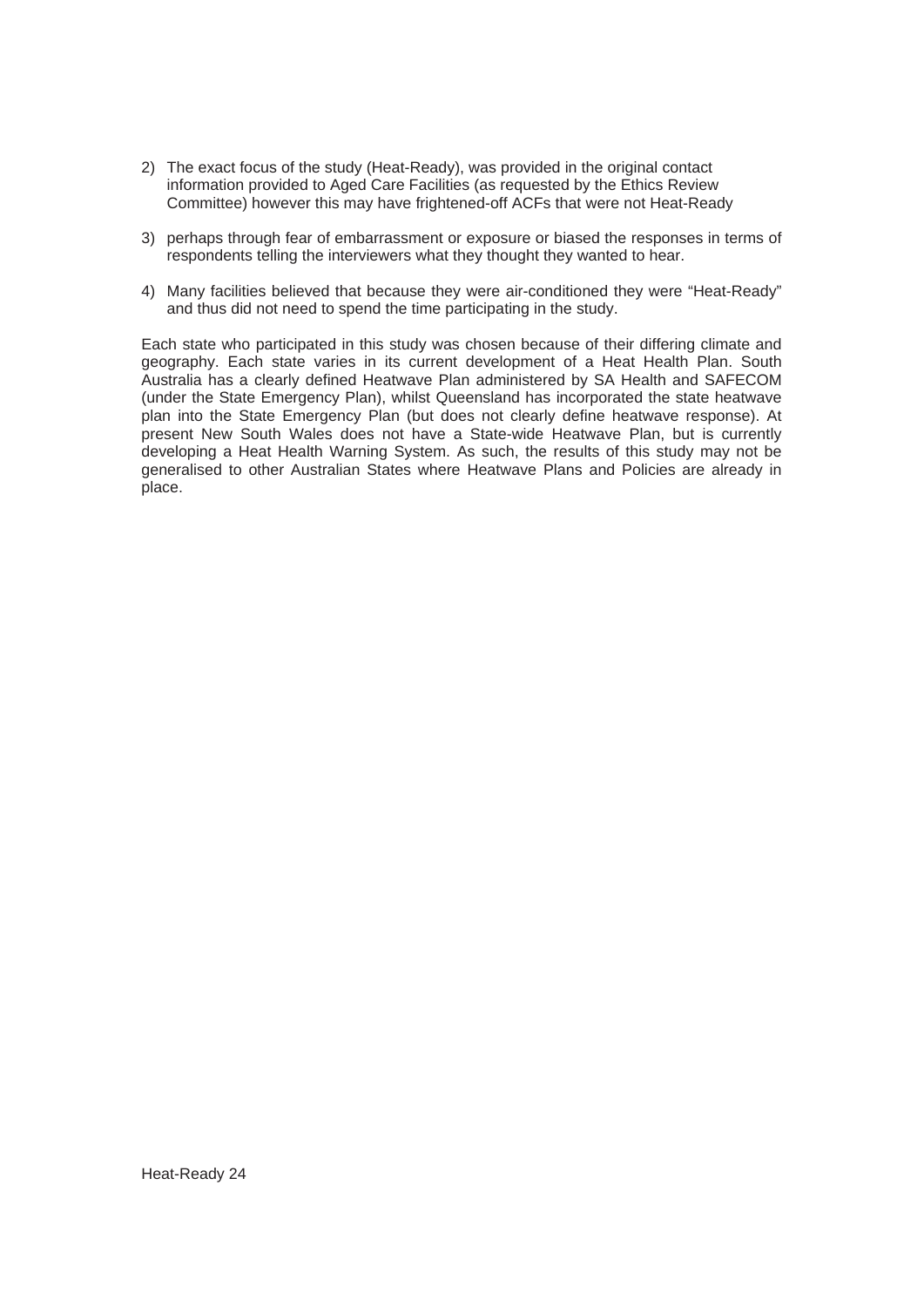## **5. CONCLUSIONS**

Until now, limited research has been conducted into ways ACF staff care for elderly residents during periods of extreme heat, with studies focusing primarily on heat-related excess mortality in residents of aged care facilities and institutions (Marmor, 1978, Klenk, 2010). In the Australian context, research has focused on a broad range of health providers, with a focus on publicly funded aged care service providers (Ibrahim, 2012).

Although the Australian rural population is far less than the urban population, the proportion of residents aged 65 and older is far greater in rural towns than in major cities. The limited aged care options for rural residents mean that they will almost certainly be older, sicker and frailer by the time they need to enter an aged care facility. This in itself makes this group the most vulnerable of the vulnerable when it comes to experiencing the effects of extreme heat.

Although the sample size included in this study is small, the ACF staff who did participate in this study raised many issues critical for the ongoing care of Australian elderly. The issues raised in relation to clinical care in this group can be synthesised into four key messages; *cooling, hydration, monitoring and emergency planning* which, at a practical level are essential to maintain the health of older people in very hot weather. One of the key benefits of the study, although not implicit in the original proposal was the increased awareness and interest in heatwave health in ACF staff as a result of study participation.

Systemic issues, which are important to support and underpin the clinical strategies used by staff are just as critical and include; *adequate policy development and planning, education, training and communication, and infrastructure*. To do nothing is not an option. Continuous improvement strategies in both clinical and systemic processes are essential in order to adapt to the increasing demands of an elderly population in an increasingly hot climate.

In order for ACFs to adapt to future increases in extreme heat, minimise risk and provide a safe environment for residents and staff the adaptive strategies highlighted should be considered and supported by high level management. The development of facility specific heatwave plans (either alone or as part of the ACF Emergency / Disaster Plan), heatwave transfer packs, regular temperature audits of patient rooms and environmental contributors to heat should be a routine part of patient safety and continuous improvement strategies.

Future research should focus on the identification of specific risk factors in ACFs with poor infrastructure, cost benefit analyses of heatwave health improvement strategies and the development of tools to educate staff in ACFs about heatwave risk.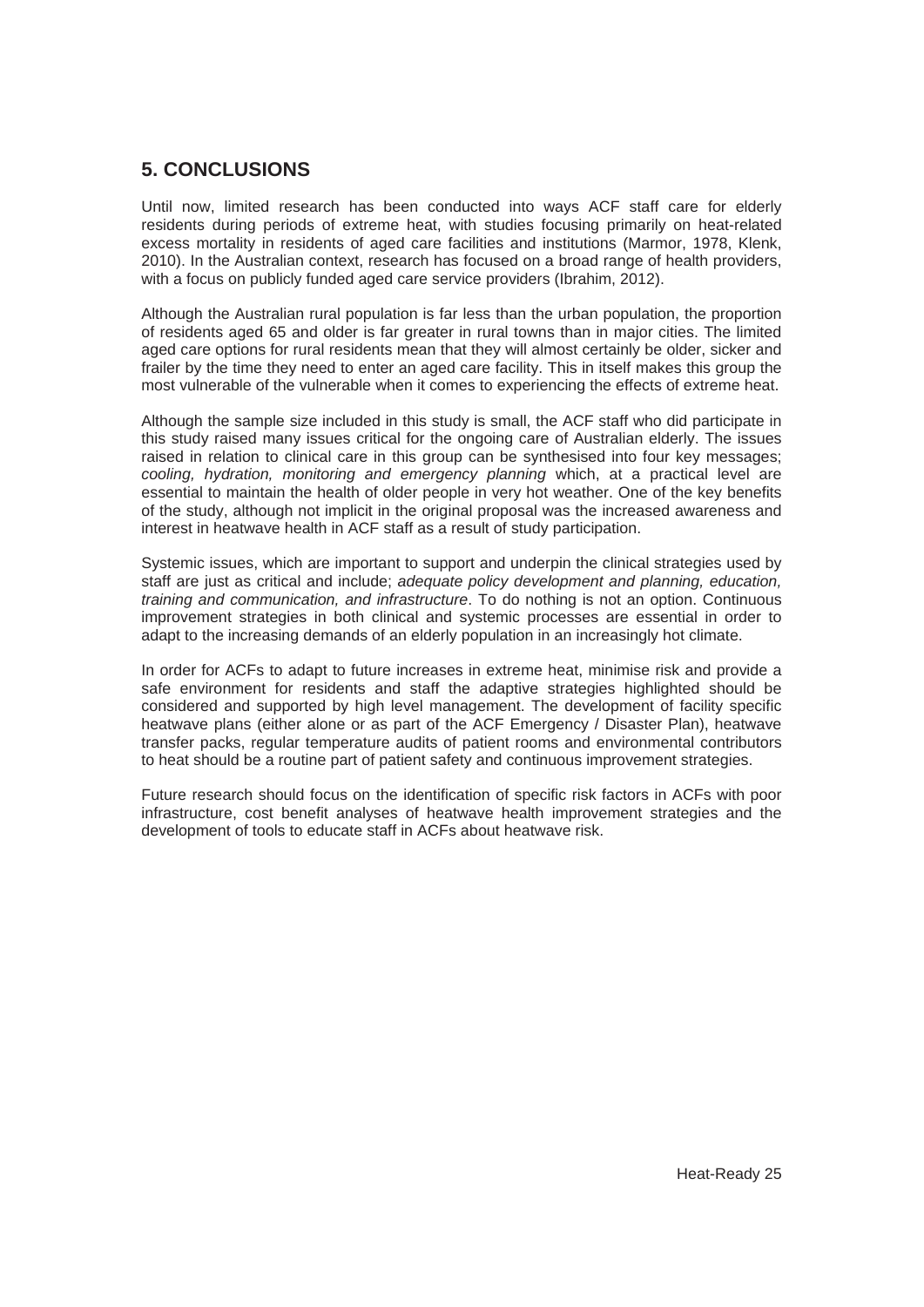## **6. RECOMMENDATIONS**

There is substantial evidence to support the increasing likelihood of extreme heatwaves in New South Wales, Queensland and South Australia. In conjunction with the increasingly aged population who are known to be at risk, extreme heat may lead to an increase in morbidity and mortality in this group. Recommendations have been divided into five key areas which address the key deliverables of this research project. Based on the small sample size of this study these recommendations may not be generalised to all ACFs in Australia however the following recommendations are made for consideration as a result of the findings of this research study.

#### **6.1 Policy**

- A consistent policy for the management of aged care facility residents during periods of extreme heat should be developed in collaboration with aged care service providers, DoHA and the Aged Care Association of Australia.
- Continuous monitoring and review of response to extreme heat should be part of regular continuous improvement strategy.
- Policy guidelines on emergency management may be beneficial in assisting in the development of heatwave planning guidelines and could be considered in the development of heatwave policy.
- Disaster / Emergency planning which includes heatwave response should be a part of Aged Care Facility Accreditation Standards.

## **6.2 Education, training and communication**

- Up-skilling staff on the importance of caring for the elderly in periods of extreme heat should be a part of regular in-service for all aged care facility staff. This training should be made mandatory prior to each summer season.
- An educational resource for aged care staff and service providers which focuses on maintaining wellness in the heat needs to be developed.
- A communication strategy (driven by the State lead agency) should be developed for aged care service providers and disseminated prior to expected extreme weather events.
- An aged care heatwave awareness campaign needs to conduct prior to the summer season.

#### **6.3 Heatwave preparedness**

- Aged care facilities should have a heatwave plan in place, and be prepared for an extreme heat event.
- A pre-summer checklist of heatwave preparedness should be considered and where possible developed and implemented.
- ACFs need to have a strategy outlining how and where to move residents safely and efficiently should ACF power failure occur,
- ACFs need to have a defined strategy for the provision of additional fluids during extreme heat (volunteers, additional staff)
- ACFs need to have a register of residents who take medications which may potentially be affected by extreme heat / dehydration or over-hydration.
- Where possible the development and maintenance of transfer packs for residents should be considered.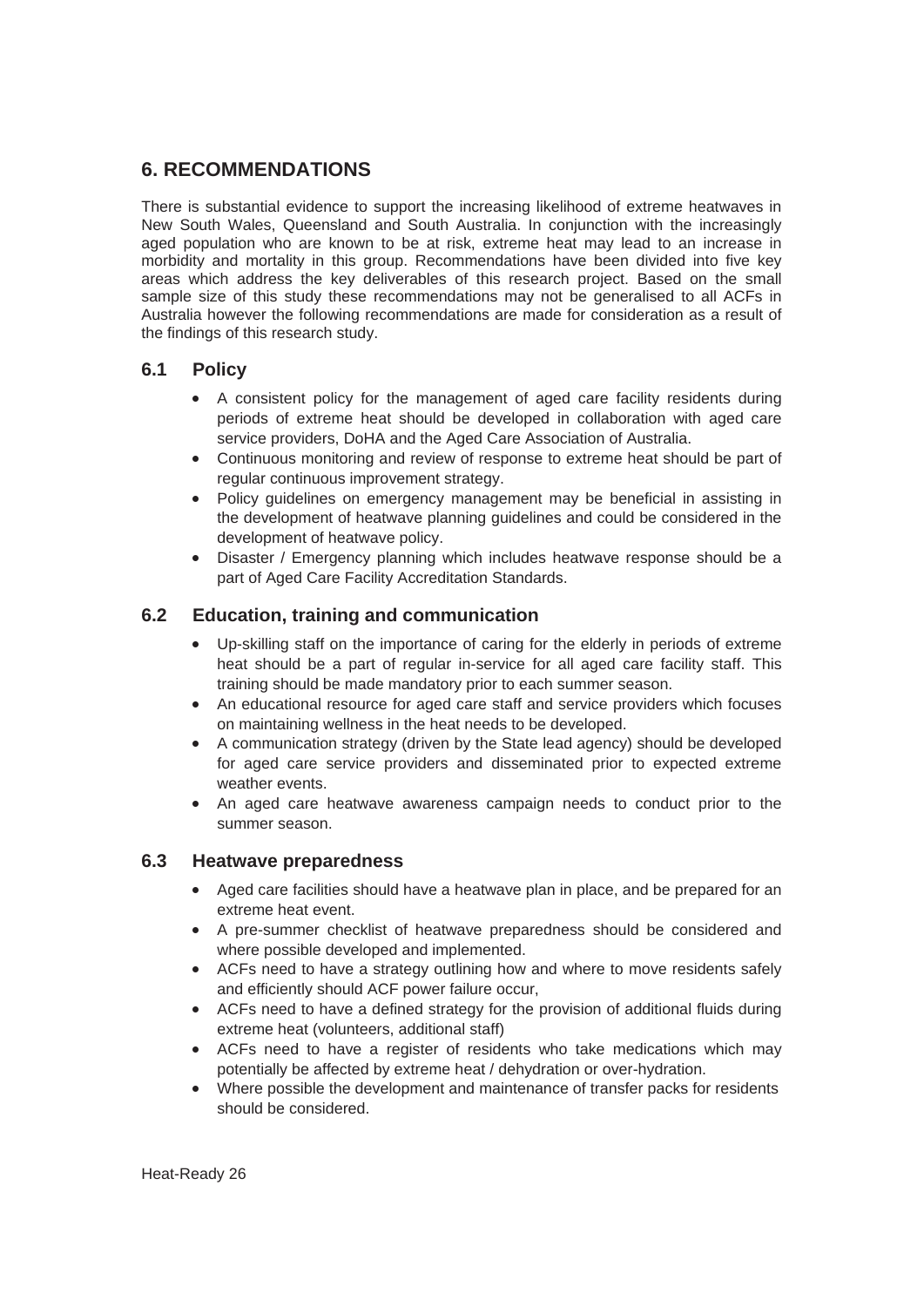- Thermometers which monitor internal facility temperatures should be mandatory and located in various parts of the facility, particularly in multi-storey facilities. These thermometers should be separate from the temperature display on air conditioning units.
- Regular maintenance of cooling equipment is critical.

## **6.4 Clinical care**

- Clinical care should follow the three key themes highlighted by clinical staff: cool, hydrate and monitor.
- Clinical staff need to be aware of the importance of caring for the elderly in periods of extreme heat – **even when air-conditioning is available and functional.**
- Clinical staff need to be aware of the signs of heat exhaustion in elderly residents – disorientation, confusion, lethargy.
- Strategies for the addition of extra staff for fluid rounds in very hot weather should be considered (volunteers, additional staff).

## **6.5 Adaptive capacity**

- Incorporation of heatwave preparedness strategies into current ACF plans, policies or emergency planning will assist in adaptation to extreme heat.
- Raising awareness and knowledge of the effects of extreme heat will assist in the adaptation to heatwaves and minimise morbidity in older residents.
- Where possible sustainable options for cooling should be investigated. E.g. solar power, reflective paint, adequate ventilation.
- Back-up power generation is an effective way of minimising the impact of power failure during critical power load periods.
- Government subsidy of solar power and back-up power sources, and retro-fitting of ACF buildings would alleviate the costs to ACF providers, assist in maintain wellness to residents and reduce long term overall power load.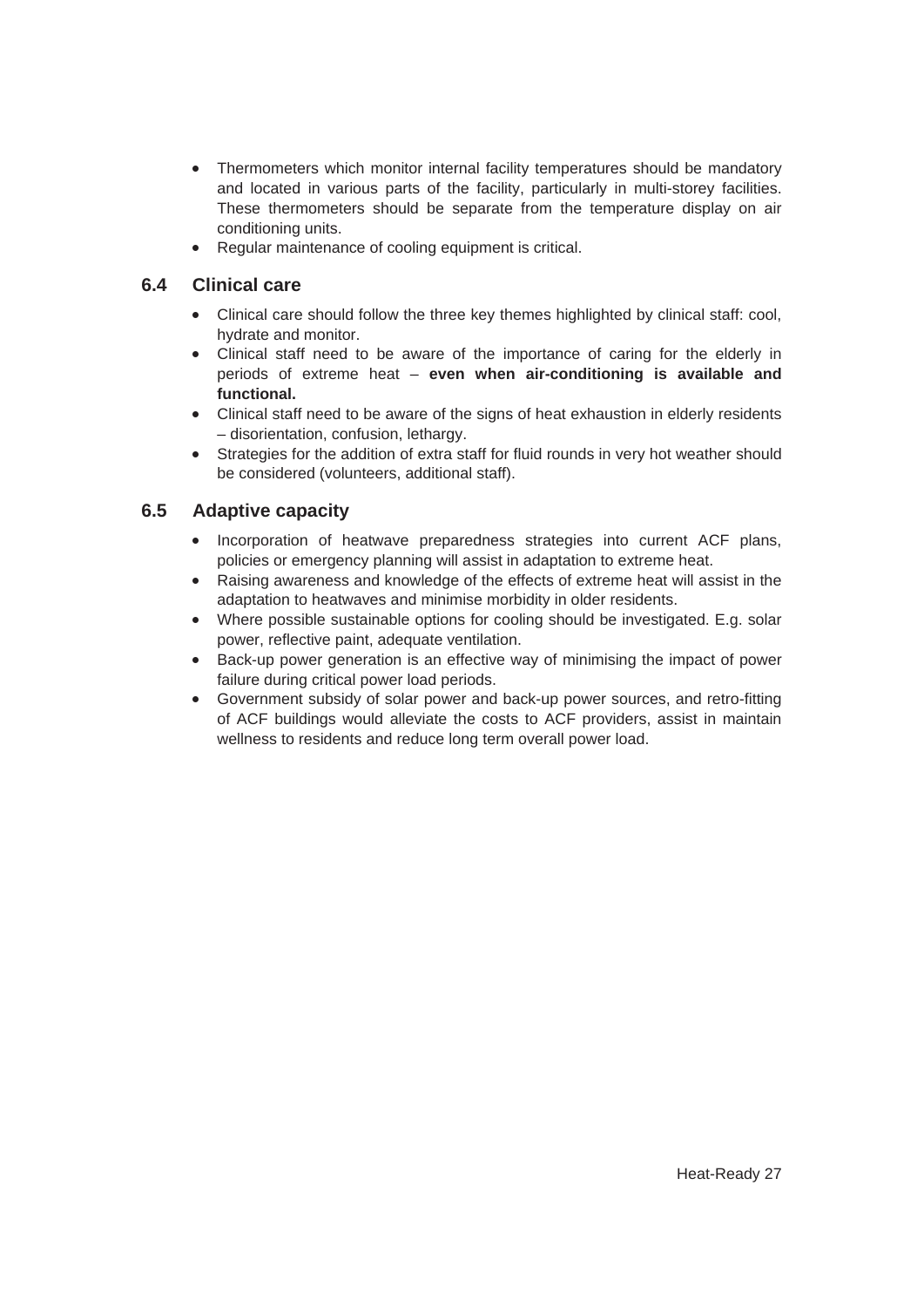## **7. STUDY PUBLICATIONS**

1. Wilson LA, Veitch C, Black DA, Hansen A, Ballesty A, Ng F. Caring for the elderly during heat-waves: A study of Aged Care Facilities in rural New South Wales, AustraliaFull paper accepted Rural Health Alliance Conference Adelaide  $(7 - 11^{th}$  April 2013)

2. Ballesty A, Ng F, Wilson LA, Black DA, Veitch C, Hansen A. Computer Assisted Telephone Interviewing (CATI) in Healthcare Research: Benefits and Challenges(Submitted under review)

3. Black DA, Wilson LA, Veitch C, Hansen A. Caring for the elderly during heat-<br>waves: A study of Aged Care Facilities in three Australian states (in final waves: A study of Aged Care Facilities in three Australian states (in stages of preparation) (Submitted under review).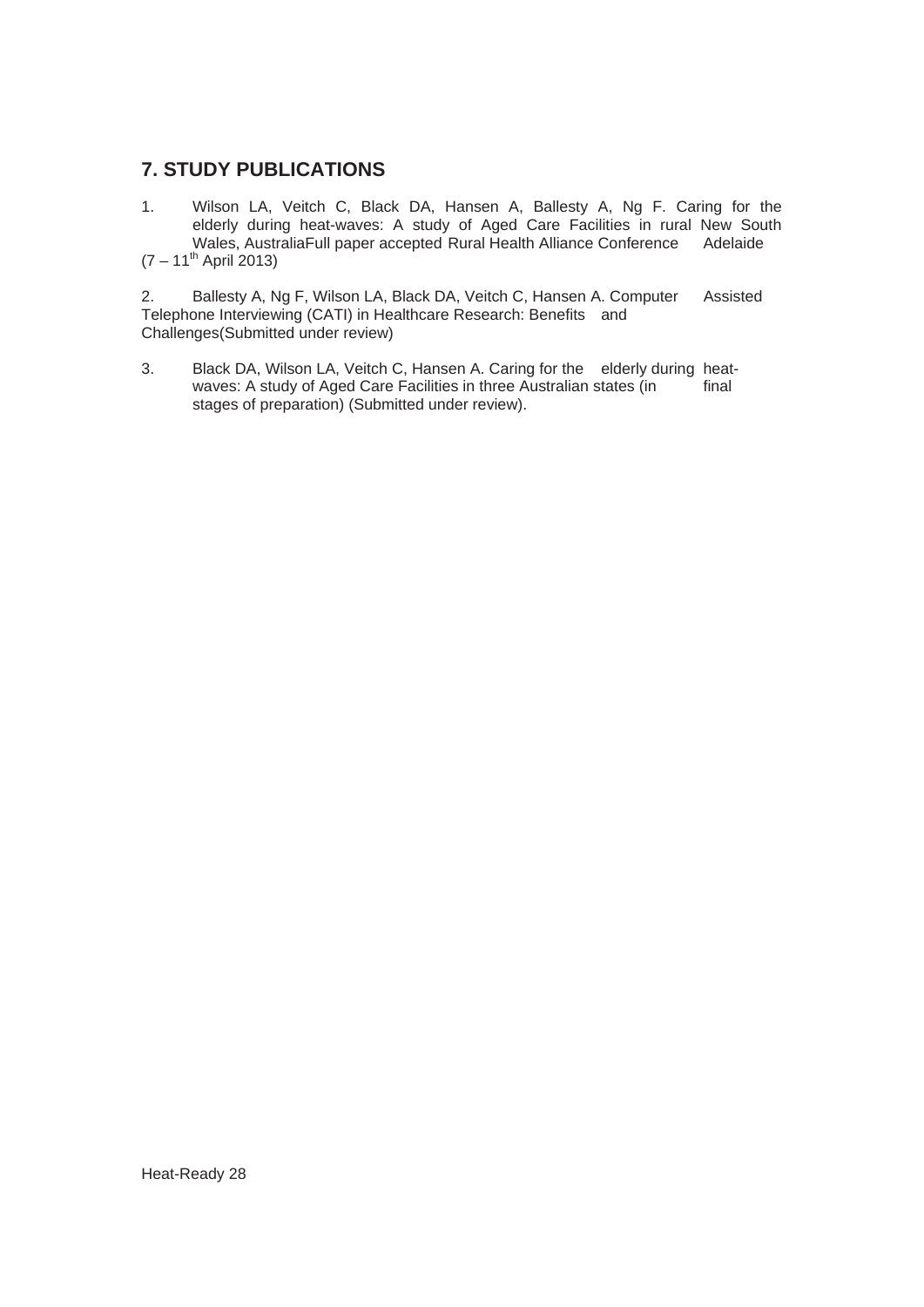## **8. EVALUATION OF THE RESEARCH IMPACT**

## **8.1 Project impact**



## **8.2 Interviews**

The project has had an impact on heatwave awareness in aged care. The telephone interviews raised a number of issues for both clinical and administrative staff. Following the initial CATI interview many staff asked where they could obtain a copy of the ACF heatwave readiness assessment guidelines (Vic Health), so that they could be implemented in the ACF. Staff commented that they could think of ways additional adaptive strategies could be implemented in their ACF. In addition, some ACF staff highlighted potential weaknesses in their current systems and planning policies.

## **8.3 Publications**

The publications that have eventuated from this project will have an impact on the aged care sector, and highlight the importance of heatwave knowledge, preparedness, planning and adaptation in an Australian, institutional aged care setting. The papers also highlight the differences between rural and urban sectors, and the challenges and difficulties faced by aged care service providers.

The publication that focuses on the benefits and challenges associated with CATI interviewing is a contribution to the methodological literature and as such provides a broad overview and detailed investigation into the process of CATI interviewing. This technique is increasingly used for healthcare research and is integral in large scale geographically dispersed data collection settings.

## **8.4 Project Benefit**

Benefits associated with the project can be categorised as short term and long term. Short-term benefits include the local increase in heatwave awareness, particularly as we are now moving into a summer season.

Longer-term benefits include the development of a consistent State-wide (or potentially Nationwide) ACF Heatwave Policy /Guideline/Protocol which will assist in maintaining wellness in an elderly population who reside in ACFs. Additional long-term benefits include the development of an educational resource for aged care service providers and staff, heightened awareness of sustainable options for power delivery and building design and positive impact on ACF resident wellness and staff workplace safety.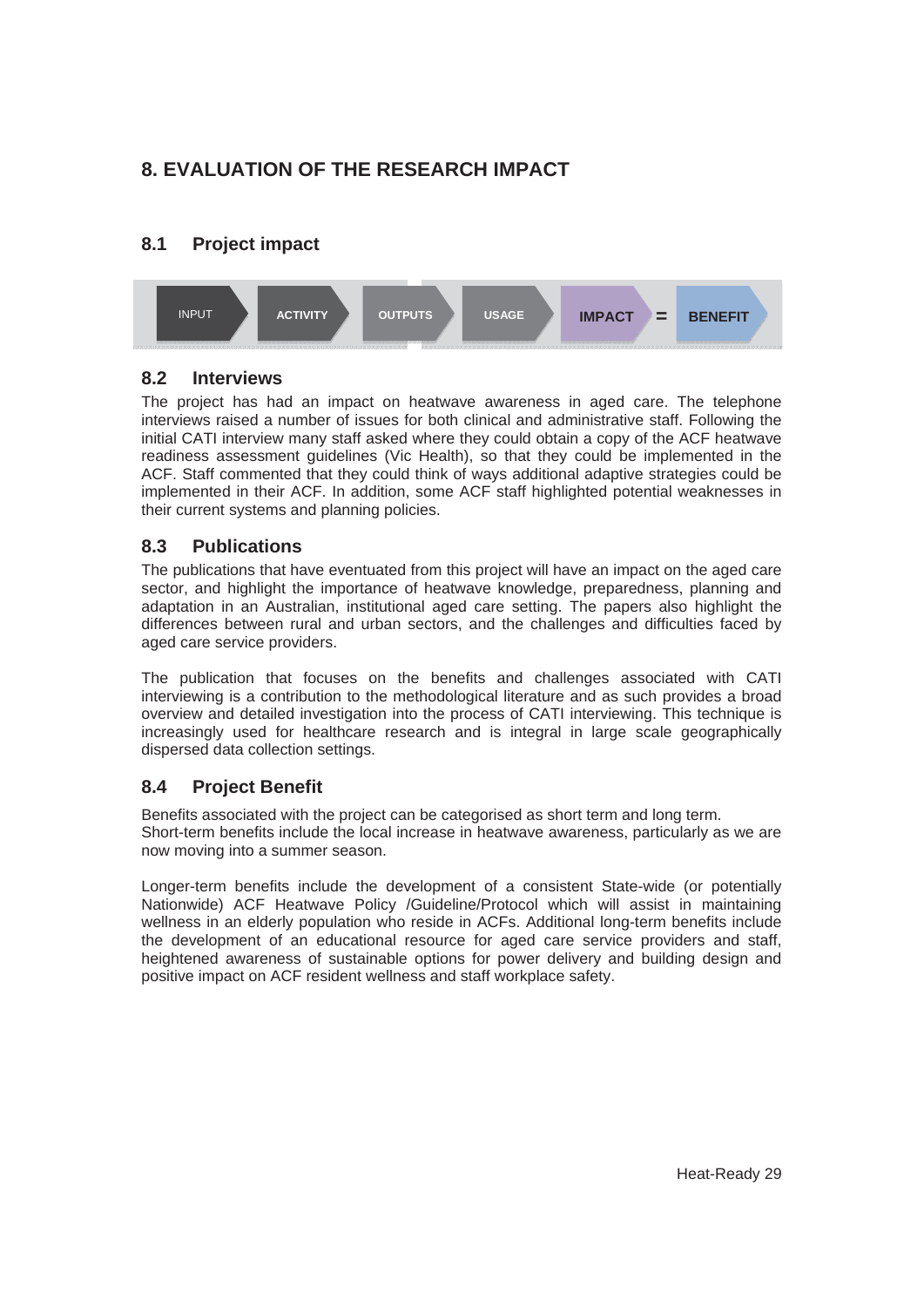## **9. GAPS AND FUTURE RESEARCH DIRECTIONS**

This research has highlighted the gaps in heatwave knowledge and policy in the aged care sector in three Australian states. Conversely, the research study has also highlighted the considerable strategies and planning for heatwaves already in place in some states and in some aged care facilities.

Of note, many of the ACFs enrolled in the study wanted more information following participation in the study survey, and commented that participation had raised their awareness of strategies they could plan and implement. It is possible that this would be the case for those ACFs who did not respond because they felt they were not in a position to respond favourably to such a survey on Heat-Readiness.

One of the gaps most evident was that of consistent heatwave knowledge in aged care provider staff. Based on this finding, and the importance of the consistency of clinical care during periods of extreme heat future research should focus on the collaborative development, implementation and evaluation of an National Aged Care Provider HeatReady educational resource. Based on the research findings that communication with families of aged care residents is an issue, future collaborative research should focus on ways to identify the best methods of communicating heatwave risk to staff and families of aged care residents.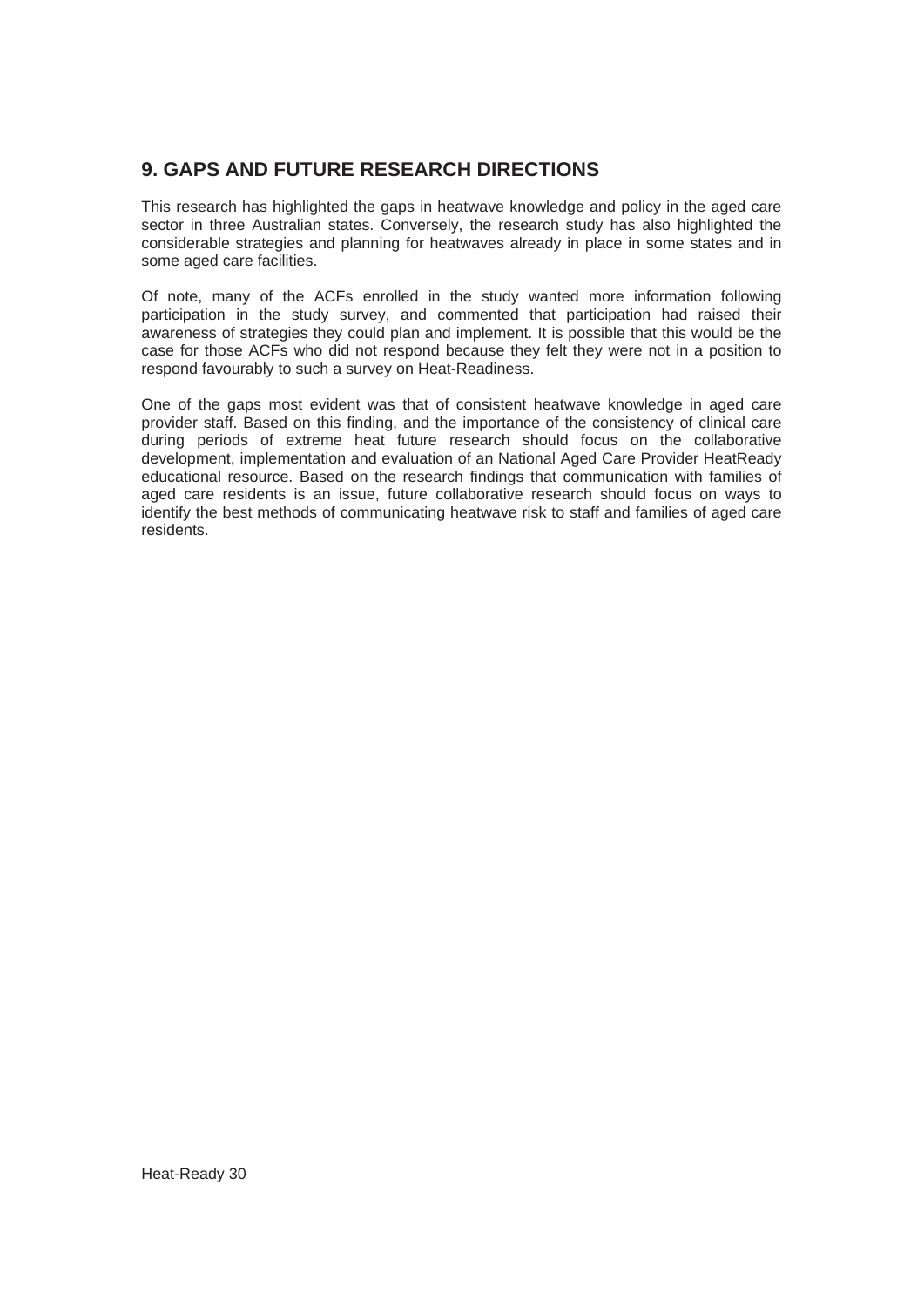#### **REFERENCES**

- Abrahamson, V., Wolf, J., Lorenzoni, I., Fenn, B., Kovats, S., Wilkinson, P., Adger, W.N., Raine, R. . (2009). Perceptions of heatwave risks to heats: interview based study of older people in London and Norwich. . *UK Journal of Public Health., 31*(1), 119 - 126.
- American Medical Association Council on Scientific Affairs. (1997). Heat related illness during extreme weather emergencies. Report 10 of the Council of Scientific Affairs. *AMA Annual Meeting*,
- Astrom, D. O., Forsberg, B., Rocklov, J.,. (2011). Heat wave impact on morbidity and mortality in the elderly population: A review of recent studies. *Maturitas, 69*, 99 - 105.
- Australian Bureau of Meteorology. (2009). Australian Temperatures Historical Data,. from <http://www.bom.gov.au/lam/climate/levelthree/c20thc/temp.htm>,
- Australian Bureau of Meteorology (2012) Queensland climate. Accessed 30<sup>th</sup> October 2012 Available from: www.bom.gov.au/queensland
- Australian Bureau of Statistics. (2003). *Population Projections Australia 2002-2101*.
- Australian Bureau of Statistics. (2007). Australian Census 2006 Basic Community Profiles for Census Collector's Districts Data Pack from Australian Bureau of Statistics, Canberra, Australia:
- Australian Institute of Health and Welfare. (2007). Older Australians at a Glance. In Department of Health and Ageing (Ed.), (4th Edition ed.). Canberra: Commonwealth of Australia.
- Australian Institute of Health and Welfare. (2008). Ageing and Aged Care in Australia. Retrieved 10th April 2011, from Commonwealth of Australia:
- Baccini, M., Biggeru, An., Accetta, G., Kosatsky, T., Katsouyanni, K., Analitis, A., Anderson, H.R., Bisanti, L., D'Ippoliti, D., Danova, J., Forsberg, B., Medina, S., Paldy, A., Rabczenko, D., Schiihndler, C., Michelozzi, P. (2008). Heat Effects on Mortality in 15 European Cities. *Epidemiology, 19*(5), 711 - 719.
- Balbus, J. M. (2009). Identifying vulnerable subpopulations for climate change health effects in the United States. *Journal of Occup Environ Med, 51*(1), 33 - 37.
- Ballester, J. M., Harchelroad, F.P. (1999). Hyperthermia: How to recognise and prevent heat-related illness. *Geriatrics, 54*(7), 20.
- Basu, R., Dominici, F., Samet, J.M.,. (2005). Temperature and Mortality Among the Elderly in the United States: A Comparison of Epidemiologic Methods. *Epidemiology, 16*(1), 58-66.
- Basu, R., Ostro, B.D (2008). A multicounty analysis identifying the populations vulnerable to mortality associated with higher ambient temperature in California. *Am J Epidemiol., 168*, 632 - 637.
- Beggs, P.J., Vaneckova, P. (2008) Admission to hospital for effects of heat and light: NSW, 1993–94 to 2003–04. NSW Public Health Bulletin, Vol. 19(7–8).
- Beggs PJ. Impacts of climate and climate change on medications and human health (2000). *Australian and New Zealand Journal of Public Health*;24(6):630-632.
- Bi, P., Parton, K.A., Wang, J., Donald, K. . (2008). Temperature and direct effects on population health in Brisbane, 1986-1995. *J Environ Health, 70*(8), 48-53.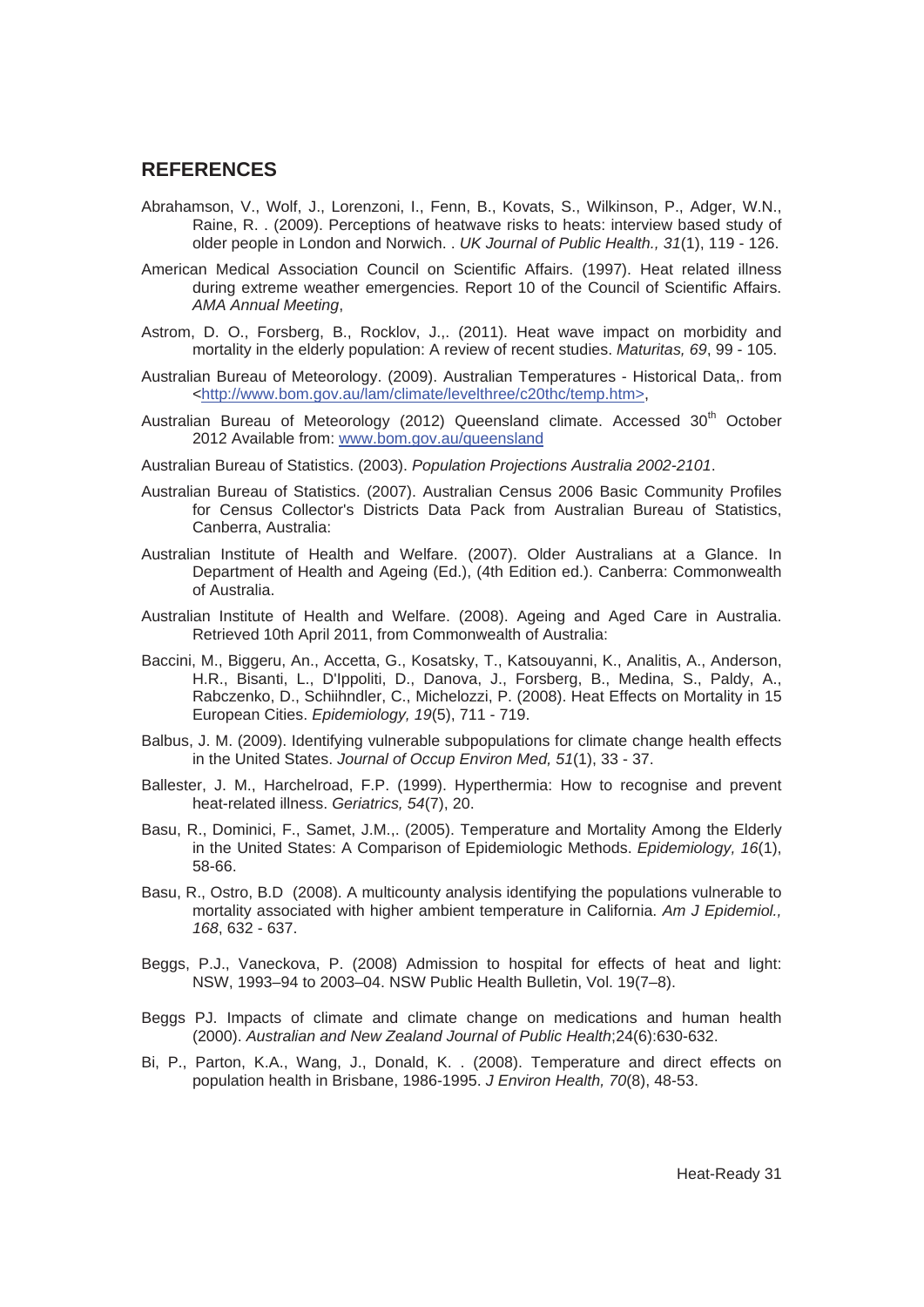Bi, P., Williams, S., Loughnan, M., Lloyd, G., Hansen, A., Kjellstrom, T., Dear, K. (2010). *The effects of extreme heat on population health in Australia*. Canberra: National Climate Change Adaptation Research Facility.

Biswas, K. M., E.C. (1997). Potassium homeostasis in the elderly. *QJM, 90*, 487 - 492.

- Bouchama, A., Dehbi, M., Mohamed, G., Matthies, F., Shoukri, M., Menne, B. (2007). Prognostic Factors in Heat-Related Deaths. *Archives of Internal Medicine, 167*(20), 2170 - 2176.
- Bouchama A, K. J. (2006). Heat stroke. *N Engl J Med, 36*, 39-64.
- Brabsch, T. (2004). *Ageing in Australia*. Sydney: NSW Government.
- Caruso, C., Posey, V. (1985). Heat Waves Threaten the Old. *Geriatric Nursing, 6*(4), 209 212.
- Collins, K. J., Exton-Smith, A.N., Dore, C. (1981). Urban hypothermia: Preferered temperature and thermal perception in old age. *BMJ, 282*, 175 - 177.
- Commonwealth of Australia. (2004). *Investing in Australia's Aged Care: More Places Better Care*.
- Council of the Ageing (COTA). (2010). Healthy Ageing Australians. Retrieved 29th June 2010 from.
- Cusack, L. (2009). Being prepared for rising temperatures. . *Australian Nursing Journal. , 17*(5), 32.
- D'Ippoliti, D., Michelozzi, P., Marino, Cl., de Donato, F., Menne, B., Katsouyanni, K., Kirchmayer, U., Analitis, A., Medina-Ramon, M., Paldy, A., Atkinson, R., Kovats, S., Bisanti, L., Schneider, A., Lefranc, A., Iniguez, C., Perucci, C.A. (2010). The impact of heat waves on mortality in 9 European cities: results from the EuroHEAT project. *Environmental Health, 9*(37).
- Department of Health Victoria. (2010). Heatwave: Factsheet for Clinicians In Victorian Government (Ed.). Melbourne.
- Department of Health: Victoria. (2009). *Heatwave Plan for Victoria 2009–2010: Protecting health and reducing harm from heatwaves*. Melbourne: Victorian Government Department of Health.
- Dhainaut, J.-F., Claessens, Y-E., Ginsburg, C., Riou, B. (2004). Unprecedented heat-related deaths during the 2003 heat wave in Paris: consequences on emergency departments. *Critical Care, 8*(1-2).
- Ellis, F. (1976). Heat wave deaths and drugs affecting temperature regulation. . *Br. Med. J. , 2*, 474.
- Flynn, A., McGreevy, C., Mulkerrin, E.C. . (2005). Why do older patients die in a heatwave? . *QJM, 98*, 227-229.
- Fouillet, A., Rey, G., Laurent, F., Pavillion, G., Bellec, S., Guihenneuc-Jouyaux, C., Clavel, J., Jougla, E., Hemon, D (2006). Excess mortality related to the August 2003 heat wave in France. *Int Arch Occup Environ Health 80*, 16-24.
- Fox, R. H., Woodward, P.M., Exton-Smith, A.N., Green, M.F., Donnison, D.V., Wicks, M.H. (1973). Body temperature in the elderly: a national study of physiological, social and environmental conditions. *BMJ, i*, 200 - 206.

Government of Western Australia. (2010). *Heatwave Policy*.

Heat-Ready 32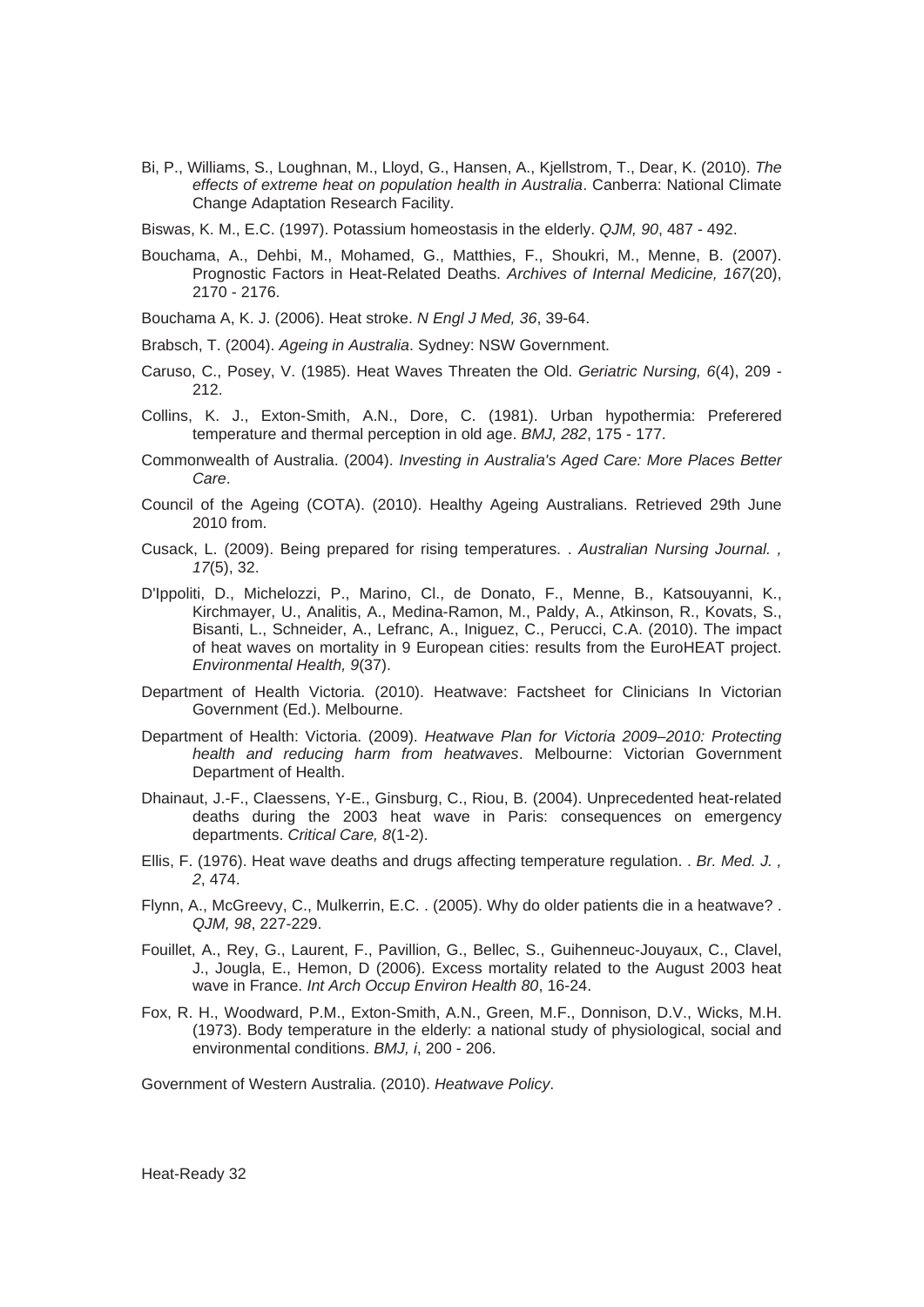Government of South Australia. (2012) State Emergency Management Plan. Version 2.8  $(28<sup>th</sup>$  June 2012). Accessed  $30<sup>th</sup>$  October 2012. Available from: www.safecom.sa.gov.au/public/download.jsp?id=3799

Grynspan, D. (2003) Lessons from the French heatwave. *Lancet,* 362: 1169 - 1170.

- Hajat, S., O'Connor, M., Kosatsky, T. . (2010). Health effects of hot weather: from awareness of risk factors to effective health protection. . *Lancet Online*. doi:10.1016/SO140-6736(09)61711-6
- Hansen, A.L., Bi, P., Ryan, P., Nitschke, M., Pisaniello, D., Tucker, G. (2008a) (2008). The effects of heat waves on hospital admissions for renal disease in a temperate city of Australia. *International Journal of Epidemiology, 37*(6), 1359 - 1366.
- Hansen, A., Bi, P., Nitschke, M., Ryan, P., Pisaniello, D., Tucker, D. (2008b). The effects of heatwaves on mental health in a temperate Australian city. . *Environmental Health Perspectives.,* (June 30, 2008). doi:10.1289/ehp.11339
- Harlan, S. L., Brazel, A.J., Prashad, L., Stefanov, W.L., Larsen, L.,. (2006). Neighbourhood microclimates and vulnerability to heat stress. *Social Science and Medicine, 63*, 2847 - 2863.
- Hausfater, P., Doumenc, B., Chopin, S., Le Manach, Y., Santin, A., Dautheville, S., Patzak, A., Hericord, P., Mégarbane, B., Andronikof, M., Terbaoui, N., Riou, B. (2010). Elevation of cardiac troponin I during non-exertional heat-related illnesses in the context of a heatwave. *Critical Care, 14*, R99.
- Havenith, G. (2005). Temperature, heat balance and climatic stress In W. Kirch, Menne, B., Bertollini, R. (Ed.), *Extreme Weather Events and Public Health Responses*. Berlin: Springer-Verlag.
- Health Department of Victoria. (2009). *Heatwave Plan for Victoria 2009 2010: Protecting health and reducing harm from heatwaves.*
- Ibrahim, J. E., McInnes, J.A., Andrianopoulos, N., Evans, S. (2011). Minimising harm from heatwaves: a survey of awareness, knowledge, and practices of health professionals and care providers in Victoria, Australia. *Int J Public Health, Online*.
- Intergovernmental Panel on Climate Change. (2007). *Climate Change 2007: Impacts, Adaptation and Vulnerability. Contribution of Working Group II to the Fourth Assessment Report of the Intergovernmental Panel on Climate Change*.
- Khalaj, B., Lloyd, G., Sheppeard, V., Dear, K.,. (2010). The health impacts of heat waves in five regions of New South Wales, Australia: a case-only analysis. *Int Arch Environ Health*.
- Khogali, M. (2000). Heat Illness Alert Program,. *Annals of the New York Academy of Sciences,* , 526 - 533.
- Klenk, J., Becker, C., Rapp, K.,. (2010). Heat related mortality in residents of nursing homes. *Age and Ageing, January 20, 2010*, 1 - 8.
- Klineberg, E. (Ed.). (2002). *Heatwave: a social autopsy of disaster in Chicago* (1st Edition ed.). Chicago: University of Chicago Press.
- Kovats, R. S., Hajat, S., Wilkinson, P.,. (2004). Contrasting patterns of mortality and hospital admissions during hot weather and heat waves in Greater London, UK. *Occup Environ Med., 61*, 898- 898.

Levine, J. A. (1969). Heat Stroke in the Aged. *Am J. Med, 47*, 251 - 258.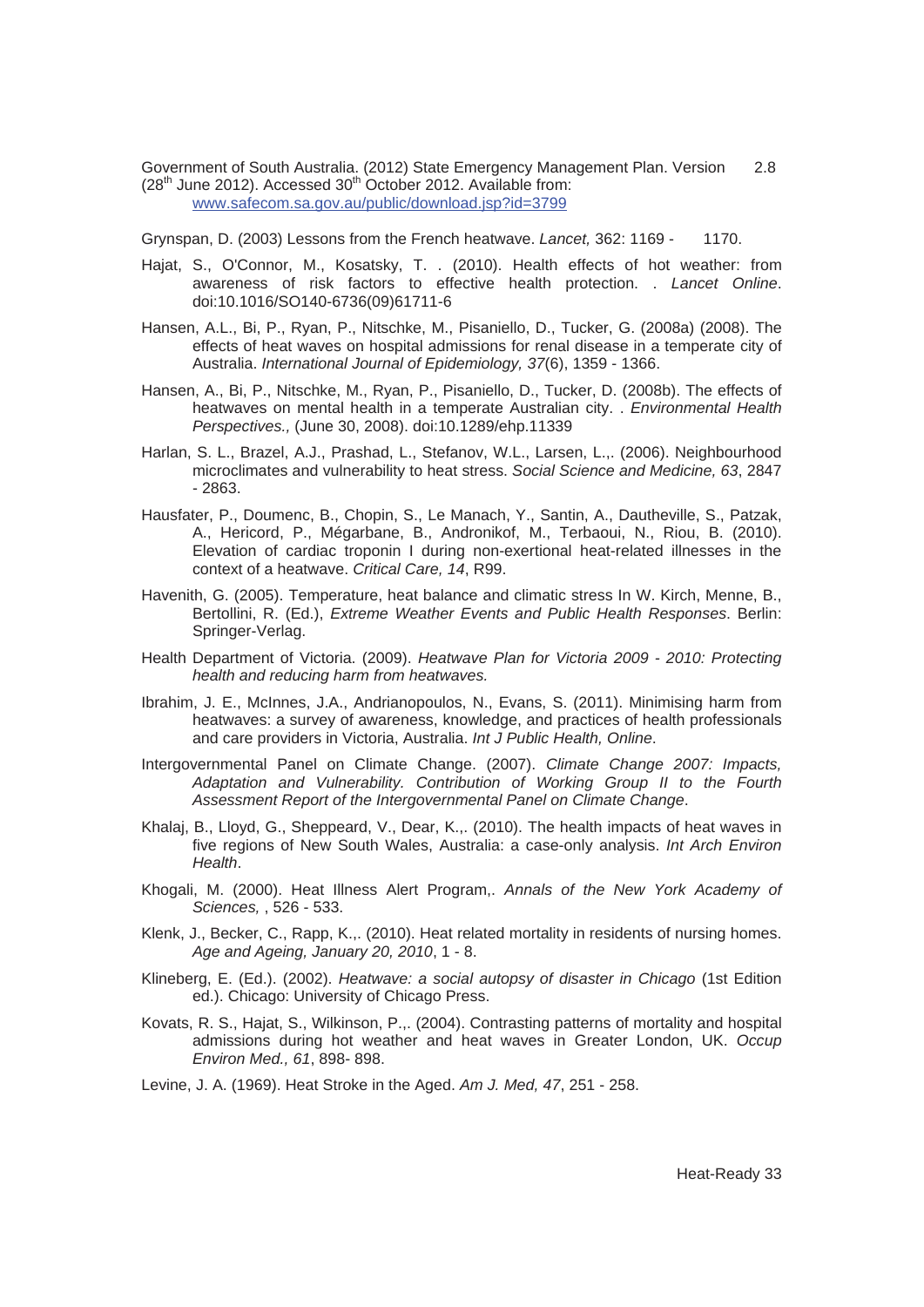- Loughnan, M. E., Nicholls, N., Tapper, N.J. (2008). Demographic, seasonal, and spatial differences in acute myocardial infarction admissions to hospital in Melbourne Australia. *International Journal of Health Geographics, 4*(42).
- Loughnan, M. E., Nicholls, N., Tapper, N.J. (2010). The effects of summer temperature, age and socioeconomic circumstance on Acute Myocardial Infarction admissions in Melbourne, Australia. *International Journal of Health Geographics, 9*(41).
- Marmor, M. (1978). Heat Wave Mortality in Nursing Homes. *Environmental Research, 17*, 102 - 115.
- Mastrangelo, G., Fedeli, U., Visentin, C., Milan, G. , Fadda, E.,Spolaore, P. (2007). Pattern and determinants of hospitalization during heat-waves: an ecologic study,. *BMC Public Health*. Retrieved from http://www.biomedcentral.com/1471-2458/7/200. doi:10.1186/1471-2458-7-200
- Mayner, L., Arbon, P., Usher, K., . (2010). Emergency department patient presentations during the 2009 heatwaves in Adelaide. *Collegian, 17*, 175 - 182.
- McInnes, J. A., Ibrahim, J.E. (2010). Minimising harm to older Victorians from heatwaves: A qualitative study of the role of community-based health professional and carer organisations. *Australasian Journal on Ageing,, 29*(3), 104 - 110.
- Meehl GA, Tebaldi C. (2004) More intense, more frequent, and longer lasting heat waves in the 21st century. *Science, 305*: p. 994 - 997.
- Michenot, F., Sommet, A., Bagheri, H., Lapeyre-Mestre, M., Montastruc, J.L., French Network of Pharmaco Vigilance Centres,. (2006). Adverse drug reactions in patients older than 70 years during the heat wave which occurred in France in summer 2003: a study from the French Pharmaco Vigilance Database. *Pharmacoepidemiology and Drug Safety, 15*, 735 - 740.
- Naughton, M. P., Henderson, A., Mirabelli, M.C.,. (2002). Heat-related mortality during a 1999 heat-wave in Chicago. *Am J Prev med., 22*(4), 221 - 227.
- Nitschke, M., Tucker, G.R., Bi, P., . (2007). Morbidity and mortality during heatwaves in metropolitan Adelaide. *Med J Aust, 187*, 662 - 665.
- Nitschke, M., Tucker, G.R., Hansen, A.L., Williams, S., Zhang, Y., Bi, P. (2011). Impact of two recent extreme heat episodes on morbidity and mortality in Adelaide, South Australia: a case-series analysis. *Environmental Health, 10*(42).
- Nordon, C., Martin-Latry, K., de Roquefeuil, L., Latry, P., Begaud, B., Falissard, P., Rouillon, F., Verdoux, H. (2009). Risk of Death Related to Psychotropic Drug Use in Older People During hte European 2003 Heatwave: A Population Based Case-Control Study. *Am J. Geriatric Psych., 17*(12), 1059 - 1067.
- Plotnikoff, R. C., Wright, M.F., Karunamuni, N.,. (2004). Knowledge, attitudes and behaviours related to climate change in Alberta, Canada: implications for public health policy and practice. *International Journal of Environmental Health Research, 14*(3), 223 - 229.
- Price Waterhouse Coopers and Commonwealth of Australia. (2011). *Protecting human health and safety during severe and extreme heat events: A national framework*. Canberra.
- Productivity Commission. (2008). *Trends in Aged Care Services: some implications. Commission Research Paper, Canberra.*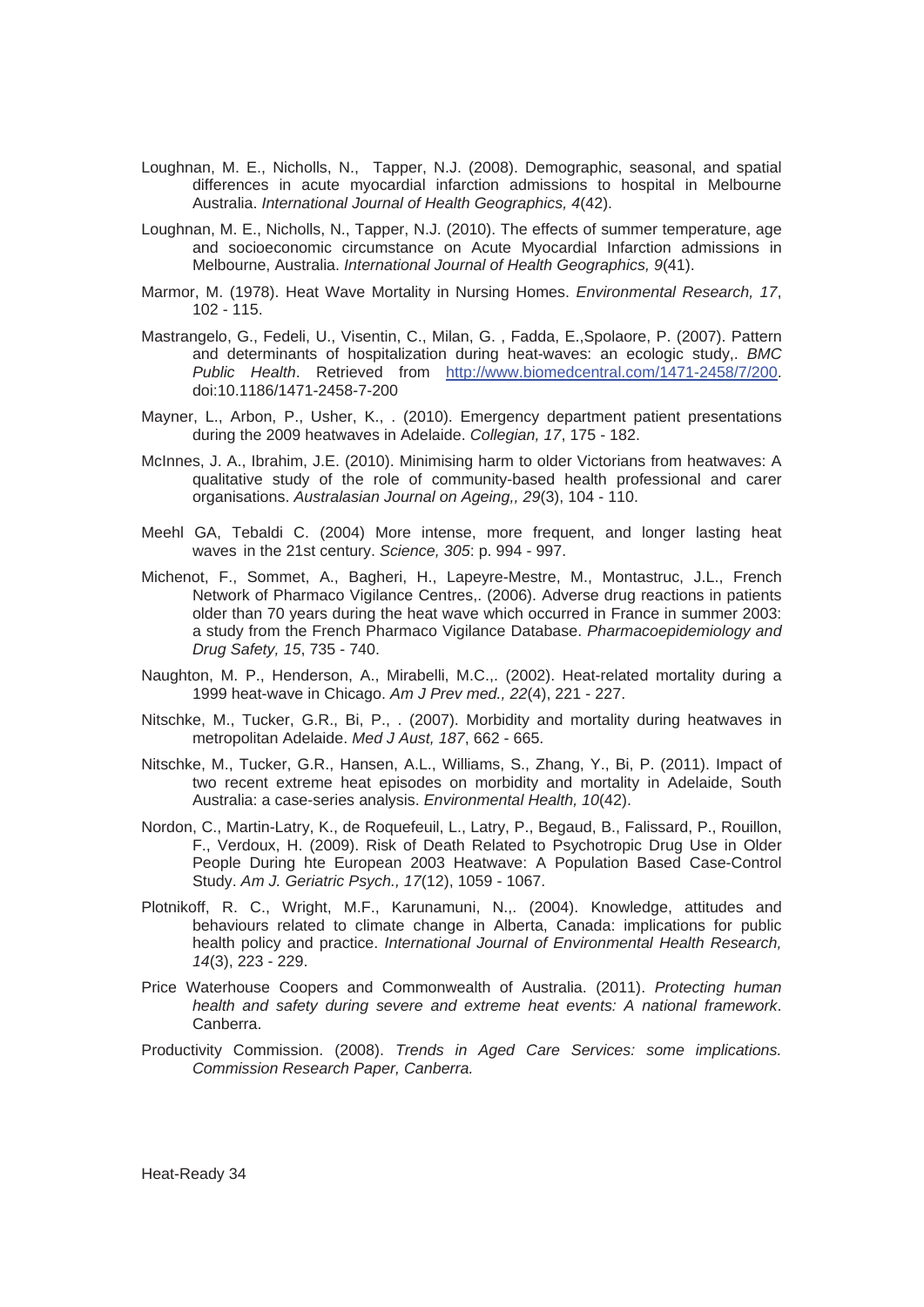Queensland Health (2004). *Queensland Heatwave Response Plan.* Queensland Health Emergency Preparedness and Continuity Management Project.

- Reid, C. E., O'Neill, M.S., Gronlund, C.J., Brines, S.J., Brown, D.G., Diez-Roux, A.V., Schwartz, J. (2009). Mapping Community Determinants of Heat Vulnerability. *Environmental Health Perspectives 117*(11), 1730-1736.
- Semenza, J. C., Wilson, D.J., Parra, J., Bontempo, B.D., Hart, M., Sailor, D.J., George, L.A. (2008). Public perception and behaviour change in relationship to hot weather and air pollution. *Environmental Research, 107*, 401 - 411.
- Sheridan, S. (2007). A survey of public perception and response to heat warnings across four North American cities: an evaluation of municipal effectiveness. *Int. J Biometeorol, 52*, 3 - 15.
- Timiras, P. (2003). *Physiological Basis of Ageing and Geriatrics,* (3rd Edition ed.).
- Tong, S., Ren, C., Becker, N. (2010a). Excess deaths during the 2004 heatwave in Brisbane, Australia. *Int J Biometeorol, 54*, 393-400.
- Tong, S., Wang, X.Y., Barnett, A.G. (2010b). Assessment of Heat-Related Health Impacts in Brisbane, Australia: Comparison of Different Heatwave Definitions. *PLoS One, 5*(8), e12155.
- Vandentorren, S., Bretin, P., Zeghnoun, A., Mandereau-Bruno, L., Croisier, A. et al. . (2006). August 2003 Heatwave in France: risk factors for death of elderly people living at home. . *Eur. J. Public Health. , 16*, 583-591.
- Vaneckova, P., Beggs, P.J., de Dear, R.J., McCracken, K.W. . (2008). Effect of temperature on mortality during the six warmer months in Sydney, Australia, between 1993 and 2004. *Environ Res., 108*(3), 361-369.
- Vaneckova, P., Beggs, P.J., Jacobson, C.R. . (2010). Spatial analysis of heat-related mortality among the elderly between 1993 and 2004 in Sydney, Australia. *Soc Sci Med,, 70*(2), 293-304.
- Vaneckova, P., Hart, M.A., Beggs, P.J., de Dear, R.J. . (2008). Synoptic analysis of heatrelated mortality in Sydney, Australia, 1993–2001. *Int J Biometeorol, 52*, 439-451.
- Victorian Department of Health. (2009). *Heatwave Planning Guide: Development of heatwave plans in local councils in Victoria*. Melbourne: Victorian Government.
- Accessed 30<sup>th</sup> October 2011. Available from:www.health.vic.gov.au/agedcare/publications/racsheatwave/downloads/r acs\_ heatwave.pdf
- Wilson LA, Black DA, Veitch C, (2012). HeatSafe: A preliminary study investigating heat-wave perception in a group of Australians aged 75+. *International Journal of Aging in Society,* 1(3): 25-32.
- Worfolk, J. B. (2000). Heat Waves: Their Impact on the Health of Elders. *Geriatric Nursing, 21*(2), 70 - 77.
- Zanobetti, A., Schwartz, J. . (2008). Temperature and Mortality in Nine US cities. . *Epidemiology 19*, 563-570.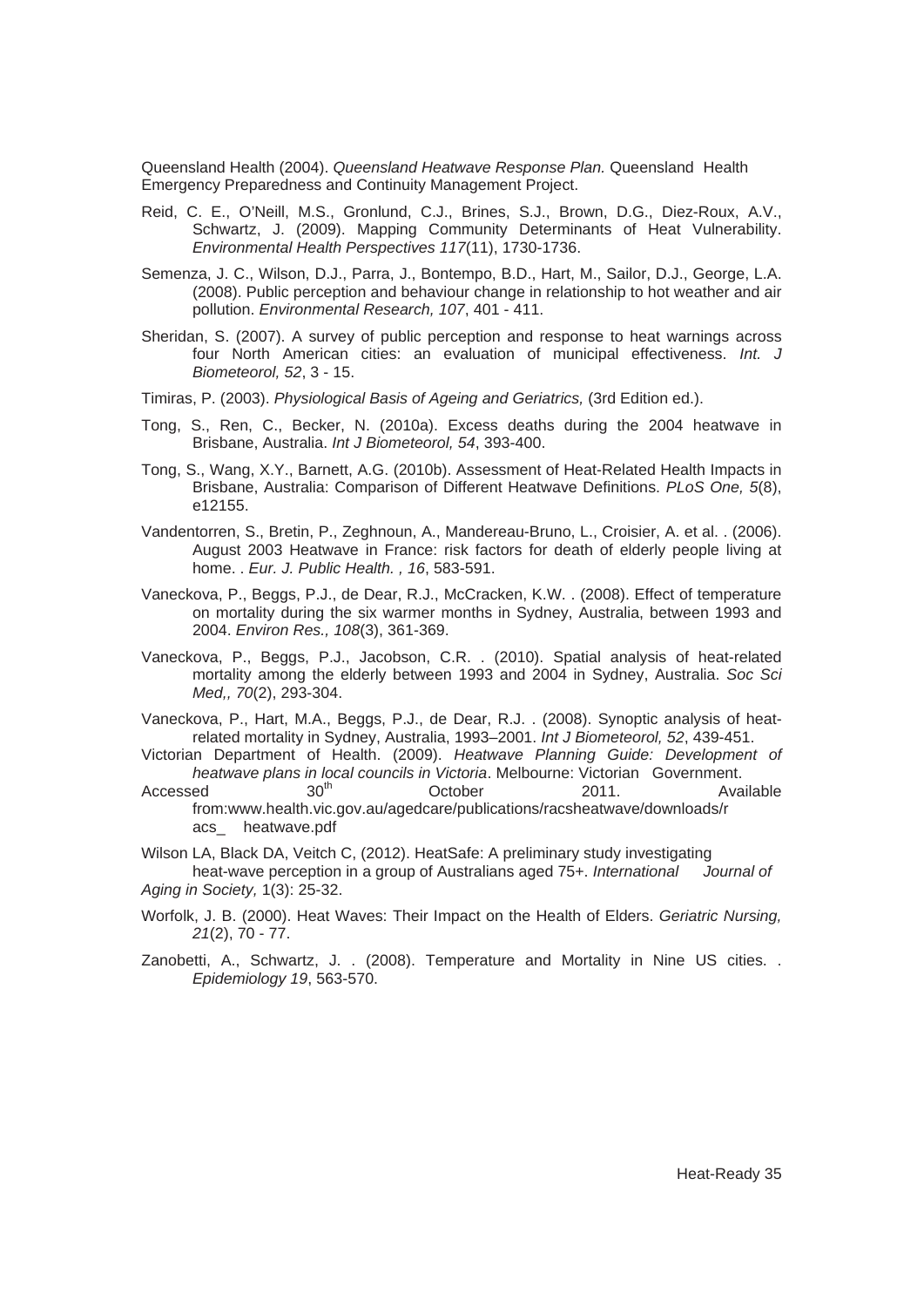## **APPENDICES**

## **Appendix 1 CATI Interview Questions**

HEATWAVE CHECKLIST FOR AGED CARE FACILITIES

| Name of Organisation:                              |                           | <b>Facility Code</b> |       |  |  |
|----------------------------------------------------|---------------------------|----------------------|-------|--|--|
| Number of Beds<br>Person Conducting Questionnaire: |                           |                      |       |  |  |
| <b>Staff Questionnaire:</b>                        |                           | Care Level           | HD.   |  |  |
| Date:                                              | Location<br>(Metro/Rural) | Suburb               | State |  |  |

#### **Policies, procedures and protocols**

- 1) Does your service have a heatwave policy in place? Yes  $\Box$  No  $\Box$
- 2) If yes are the policies available to staff? Yes  $\Box$  No  $\Box$
- 3) Does your ACF have a plan to implement during a heatwave? Yes  $\Box$  No  $\Box$
- 4) Has your service ever completed a self assessment to check key organisational processes related to managing extreme heat are in place? Yes  $\Box$  No $\Box$
- 5) Do you have annual in-service training? Yes  $\Box$  No  $\Box$
- 6) If yes, does it include care of residents and staff during periods of extreme heat? Yes  $\Box$  No  $\Box$
- 7) Are there processes in place for communicating the policies and procedures to all staff, residents and their families?

 $Yes \Box No \Box$ 

8) Does your service have monitoring processes in place during the warmer weather to confirm procedures are being implemented?

 $Yes$  No

#### **COMMUNICATION**

1) Does your service have a plan for communicating the details of an extreme hot weather forecast to all staff?

|  | N٥ |  |
|--|----|--|
|--|----|--|

- 2) Does your service have a plan for communicating the details of an extreme hot weather forecast to residents and their families?
	- Yes  $\Box$  No  $\Box$

#### **RESIDENTS CARE NEEDS**

1) Do you assess individual patients for risk of heat related illnesses?

Yes  $\Box$  No  $\Box$ 

2) Does the healthcare assessment process include consideration of the risks and prevention of dehydration?

Yes  $\Box$  No  $\Box$ 

- 3) Does service have protocols to monitor and provide additional care and support for residents identified at most risk of heat related effects? Yes  $\Box$  No  $\Box$
- 4) Do residents care plans include instructions on what to do if they become unwell if they have been identified at risk of heat effects? Yes  $\Box$  No $\Box$

Heat-Ready 36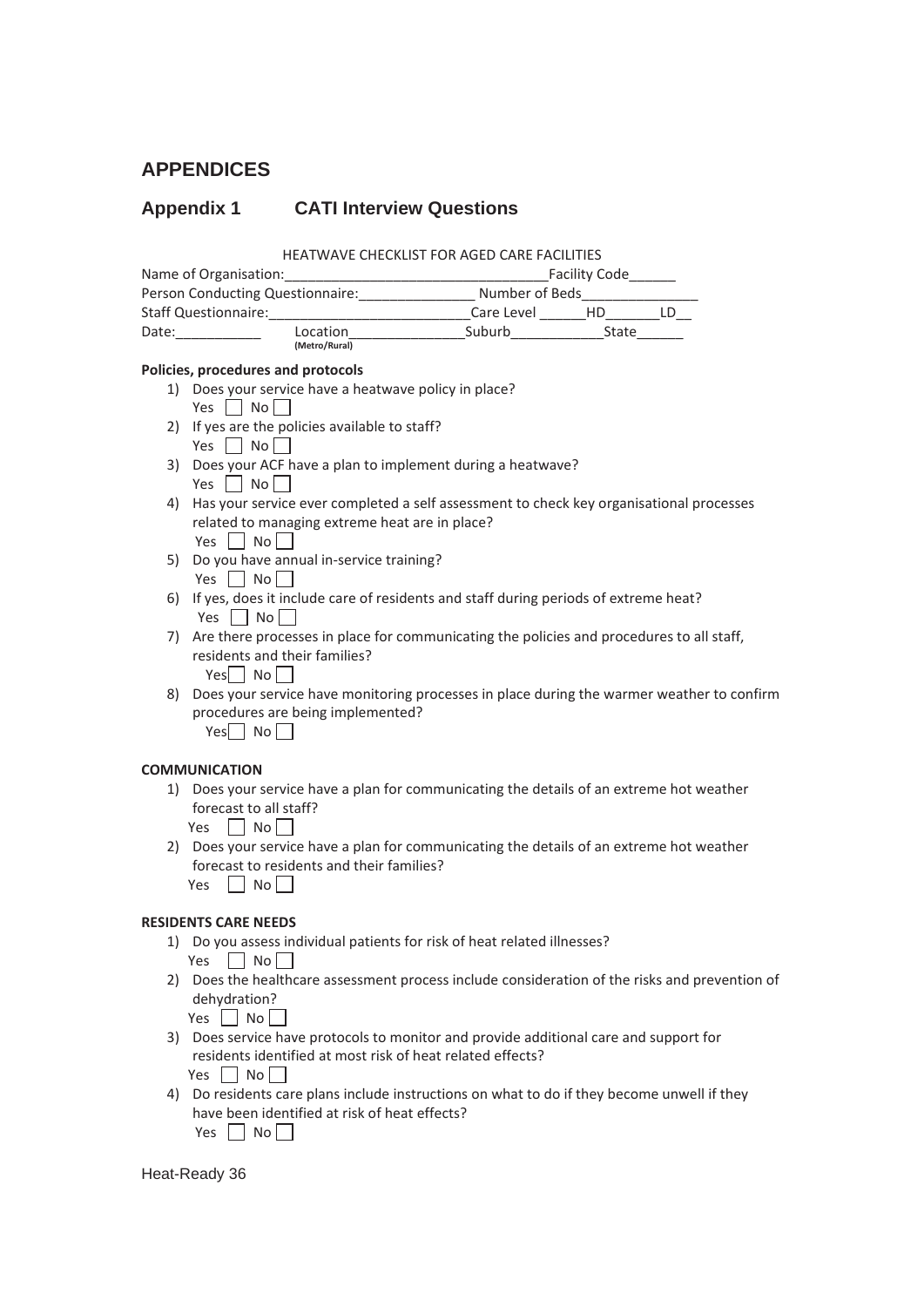- 5) Does your service have processes in place to consult with general practitioners and pharmacists regarding the use of resident's medication during periods of extreme hot weather?
	- Yes  $\Box$  No  $\Box$

#### **COMMUNICATION**

- 1) Does your service have processes in place to ensure preparations and requirements for planning and responding to periods of extreme heat are effectively communicated between the management, nursing and care staff, residents and their families? Yes  $\Box$  No  $\Box$
- 2) Are the communication processes between management and care staff adequate to explain what is needed when additional actions are needed? Yes  $\Box$  No  $\Box$

#### **FOOD AND DRINKS**

1) Does your service have processes in place for increased availability of cool drinks for residents and staff during periods of extreme heat? Yes  $\Box$  No  $\Box$ 

#### **ACTIVITIES**

1) Is the activities programme adjusted for hot weather events particularly outdoor events? Yes  $\Box$  No  $\Box$ 

#### **STAFF**

- 1) Does your service undertake a training needs analysis and provide relevant training so that staff are well prepared to manage and respond during periods of extreme heat? Yes  $|$   $|$  No  $|$
- 2) Have you undertaken a training needs analysis? Yes  $\Box$  No $\Box$
- 3) Does your service training plan include cyclical seasonal needs? Yes  $\Box$  No
- 4) Does your service have plans in place to ensure sufficient staff are available during periods of extreme heat?

Yes  $\Box$  No  $\Box$ 

- 5) Does your orientation for agency/temporary staff include heat management? Yes  $\vert$  No  $\vert$  |
- 6) Have all staff attended training so they are skilled to perform their duties in extreme heat?  $Yes \nightharpoonup No \nightharpoonup$
- 7) Are all staff in the facility orientated to facility policies regarding hydrating the residents? Yes  $\Box$  No  $\Box$
- 8) Are all staff orientated to local policies and procedures regarding cooling? Yes  $\Box$  No  $\Box$
- 9) Are all staff orientated to the facility policies regarding relocation and emergency evacuation preparedness?

Yes  $\Box$  No  $\Box$ 

10) Are all staff orientated to the facility policies regarding operation of equipment including air conditioners, fans refrigerators and room thermometers?

Yes  $\Box$  No $\Box$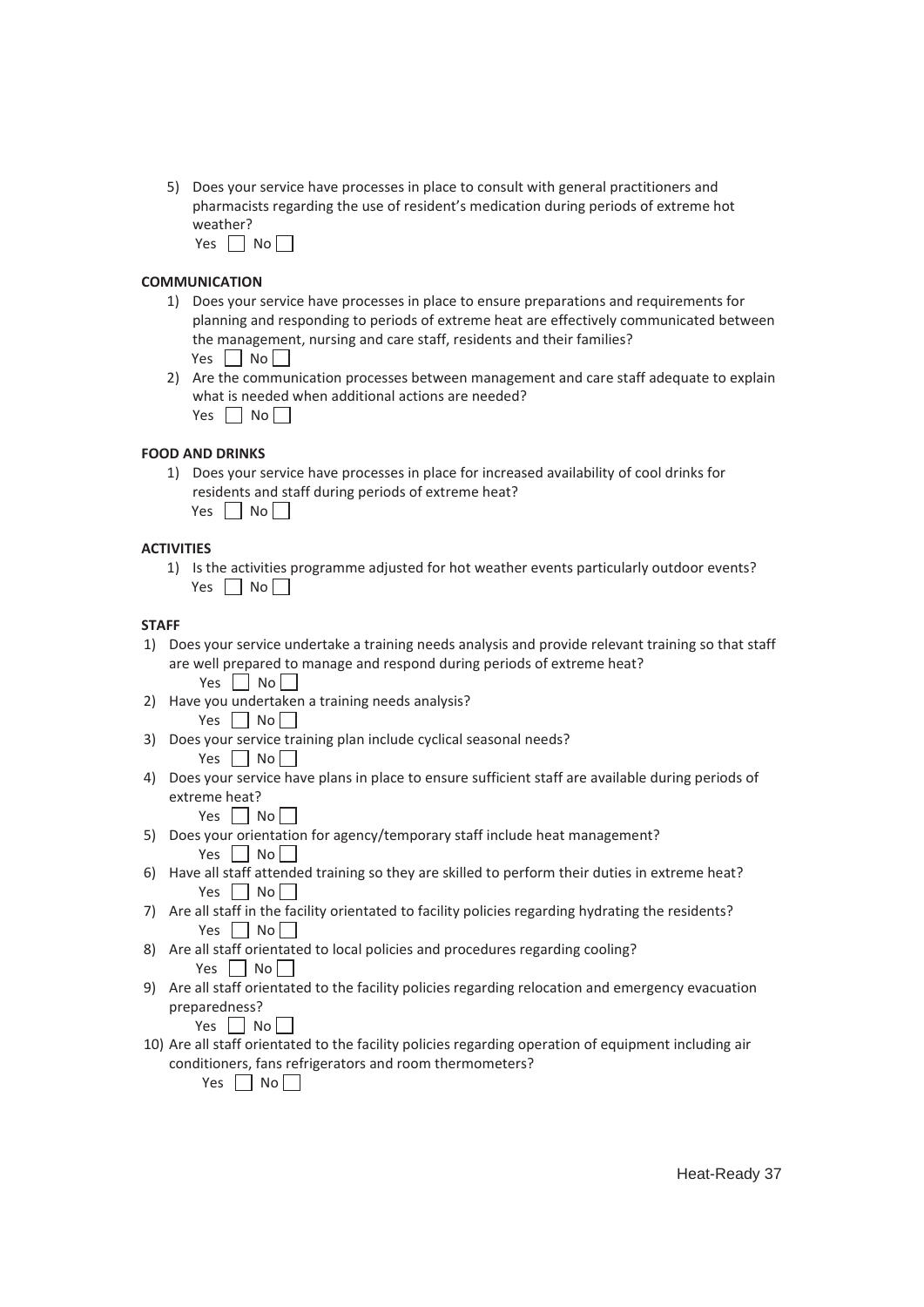#### **ENVIRONMENT**

- 1) Have you ever completed an environmental assessment of the facility that considers shade, air conditioning, power supply and generation, water-cooling and insulation? Yes  $\Box$  No  $\Box$
- 2) How many storeys in your building?

3) Is the facility designed to provide a cool environment in the residents' rooms and communal rooms?

Yes  $\Box$  No  $\Box$ 

- 4) Can all windows be shaded on the inside of the building? Yes  $\Box$  No  $\Box$
- 5) Can all windows be shaded on the outside of the building? Yes No
- 6) Can all windows be opened? Yes  $\Box$  No  $\Box$
- 7) Do you have solar panels? Yes  $\Box$  No  $\Box$
- 8) What type of roof do you have? Tiles  $\Box$  Steel/Aluminium  $\Box$  Other  $\Box$
- 9) Is it flat or pitched? Flat Pitched
- 10) Do you have reflective paint on your roof? Yes  $\Box$  No  $\Box$

#### **TEMPERATURE PROFILE**

- 1) Has an assessment of the temperature profile of the facility been conducted, with particular attention paid to identifying the parts of the building that are cooler or warmer? Yes  $\vert$  No  $\vert$  |
- 2) Have you ever tested the temperature in different parts of the building? Yes  $\Box$  No $\Box$
- 3) Has a cool part of the facility been identified that could be used as a cool shelter in the event of power failure and or loss of air-conditioning? Yes  $\Box$  No $\Box$

#### **AIR CONDITIONING**

- 1) Do you have air conditioning?
	- Yes  $\Box$  No  $\Box$
- 2) If not what cooling processes do you use?
- 3) Are there sufficient air conditioning units to properly provide a cool environment in all parts of the facility, including common rooms and bedrooms? Yes  $\Box$  No  $\Box$
- 4) Is there a maintenance programme in place to maintain the air-conditioning equipment? Yes  $\vert$  No  $\vert$  |
- 5) Is all air-conditioning equipment currently operating effectively?  $Yes \mid No \mid$
- 6) When the air-conditioning operates at full capacity does it provide sufficient cooling? Yes  $\Box$  No  $\Box$
- 7) If additional air-conditioning is being purchased or upgraded will it be ready in time for summer?

Heat-Ready 38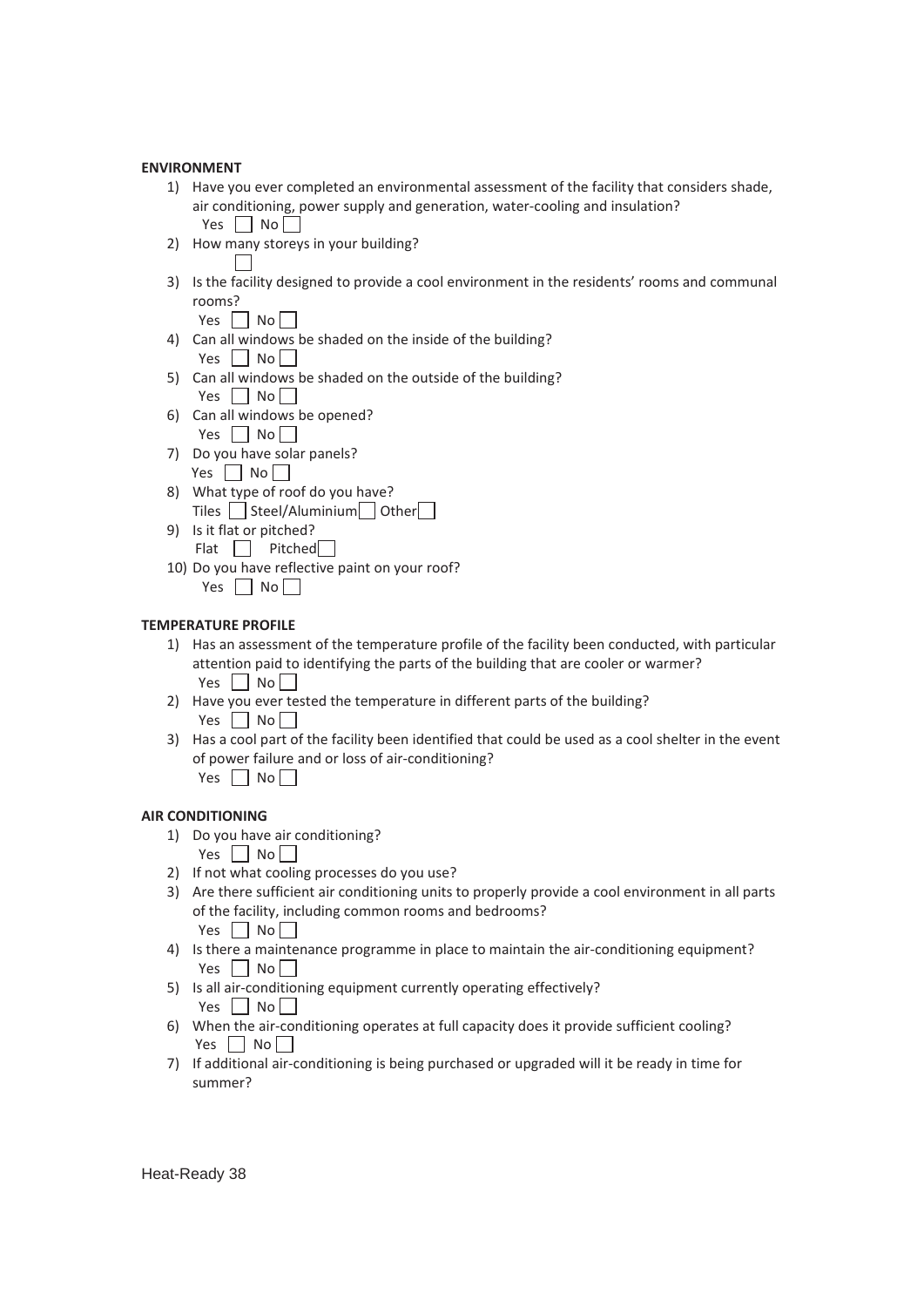- 8)
- Yes  $\Box$  No  $\Box$ 9) Are all staff familiar with and able to use the air-conditioning equipment?  $Yes \mid No \mid$
- 10) Are there emergency provisions and back-up systems in case of air-conditioning equipment failure?

|  |  | N٥ |  |
|--|--|----|--|
|  |  |    |  |

- 11) In the event of equipment failure what action would you take?
- 12) Are the air-conditioning equipment displays and controls working properly?
	- Yes  $\Box$  No  $\Box$

#### **FANS**

- 1) Are any fans used during periods of hot weather in the facility?
	- Yes  $\Box$  No  $\Box$
	- If yes-(I) What types?

(II) Do staff know where they are and how to operate them? Yes  $\vert$  No  $\vert$ 

- 2) Do residents have fans in their rooms? Yes  $\Box$  No  $\Box$
- 3) If yes, are they regularly tested/ maintained? Yes  $\Box$  No
- 4) Are staff aware and do they understand the limitations of fans during hot weather? Yes  $\Box$  No  $\Box$

#### **REFRIGERATORS AND FREEZERS**

- 1) Is there a daily check record of temperatures in food and medication refrigerators? Yes  $\Box$  No  $\Box$
- 2) If the refrigerators and freezers were required to operate at full capacity during very hot weather would they be able to keep all the required items at an appropriate temperature including medications, drinks and food for residents and staff? Yes  $\Box$  No
- 3) Are there emergency provisions and back up systems in place in case of refrigeration failure? Yes  $\Box$  No  $\Box$

If so, what are they?

4) Are all the refrigerator and freezer displays and controls working properly? Yes  $\Box$  No  $\Box$ 

#### **THERMOMETERS**

1) Are reliable easy to read thermometers placed in locations within the facility to allow regular monitoring of the temperature of areas inhabited by residents and staff? Yes  $\Box$  No  $\Box$ 

#### **SUPPLIES**

1) Has an inventory of essential and emergency supplies been completed for food, drinks linen, residents care and hygiene requirements prior to summer?

Yes  $\Box$  No  $\Box$ 

- 2) Do you have transfer packs with supplies in the event of an emergency? Yes  $\Box$  No  $\Box$
- 3) On very hot days (above 31 Degrees Celsius) what actions do you take?
- 4) Can you tell me why the elderly are higher risk in periods of extreme temperatures?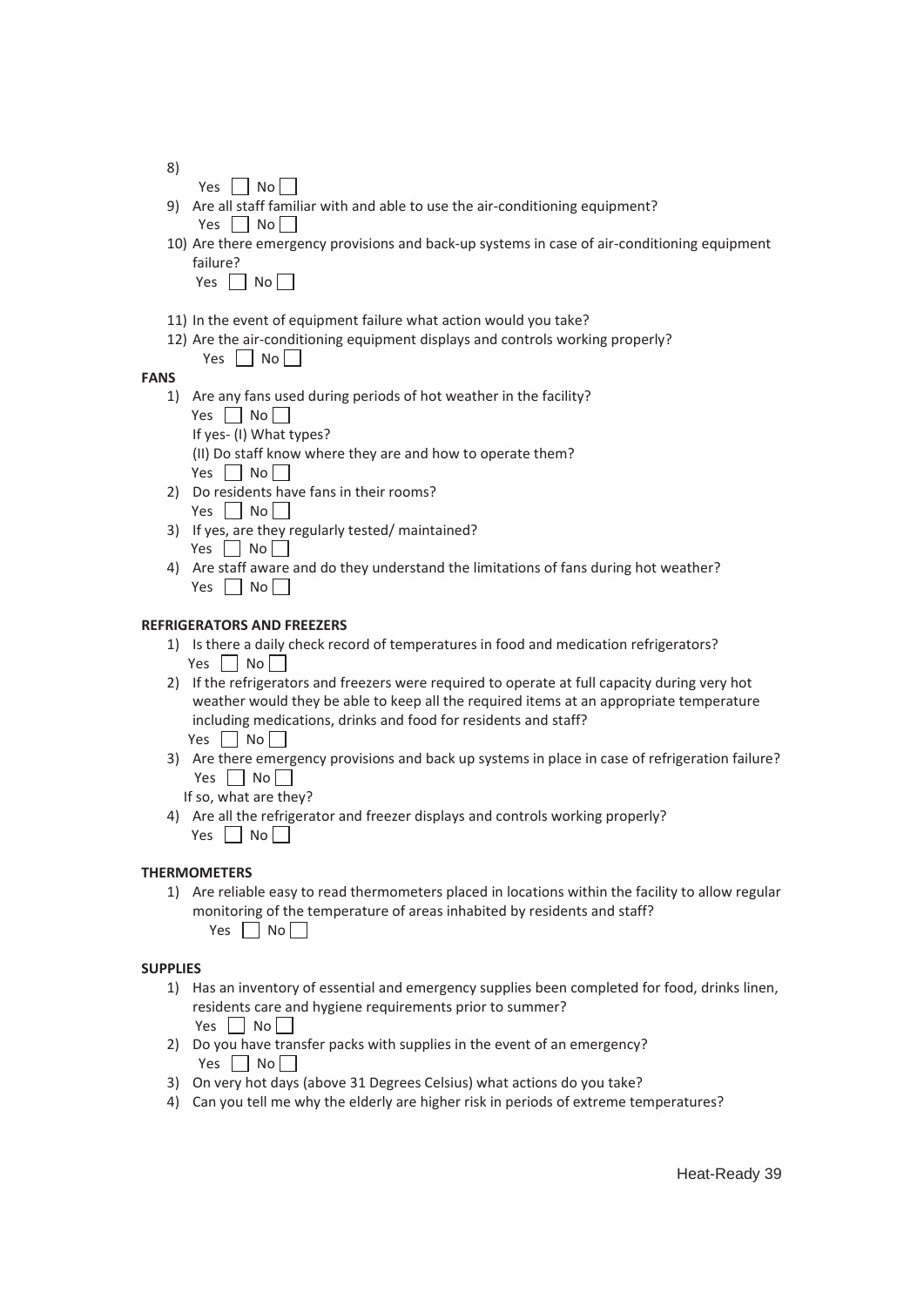- 5) How do you think you could improve things for residents and staff in your facility?
- 6) Do you know how to contact technical support/services if you needed them during a period of extreme heat?
	- Yes  $\Box$  No  $\Box$

Thank You..................

#### **ADDITIONAL QUESTIONS**

- Have you ever noticed any changes in the physical symptoms or the condition of patients during periods of extreme heat?
	- o If yes, please describe
- In your own words can you describe how extreme heat affects the health of older people
- What do you think is the most effective strategy to keep older people cool in extremely hot weather
- Speaking personally, how do you keep cool during extremely hot weather
- The NSW Health department recently released a new information booklet called 'Beat the Heat – Health tips for a safe season' have you sighted this yet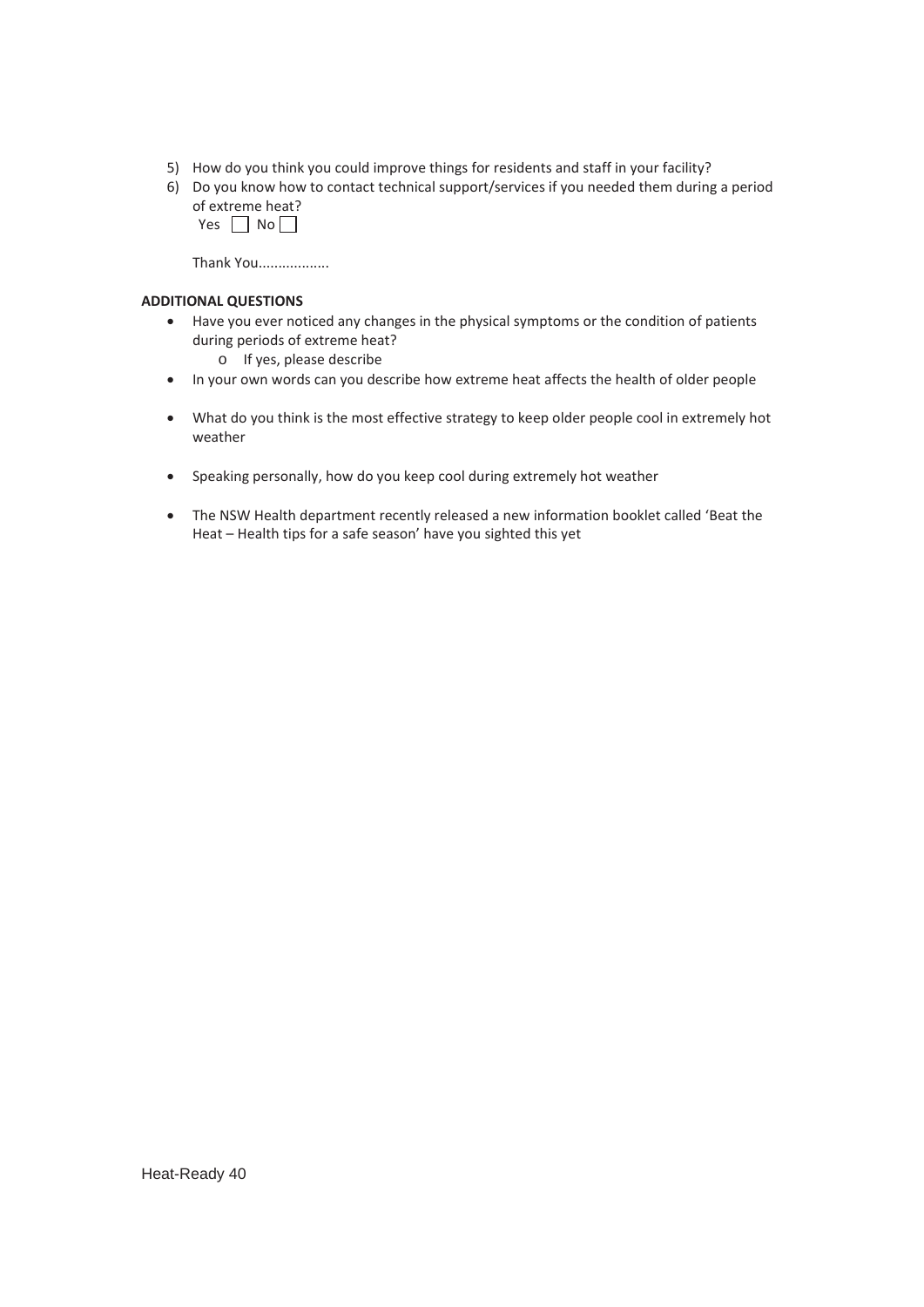#### Appendix 2: Paper 1

 Caring for the elderly during heat-waves: A study of Aged Care Facilities in rural New South Wales, Australia. Wilson LA, Veitch C, Black DA, Hansen A, Ballesty A, Ng F. Published in the Proceedings of the Australian Rural Health Alliance Conference Adelaide 2013

#### Appendix 3: Paper 2

 Computer Assisted Telephone Interviewing (CATI) in Healthcare Research: Benefits and Challenges. Ballesty A, Ng F, Wilson LA, Black DA, Veitch C, Hansen A. (Submitted under review)